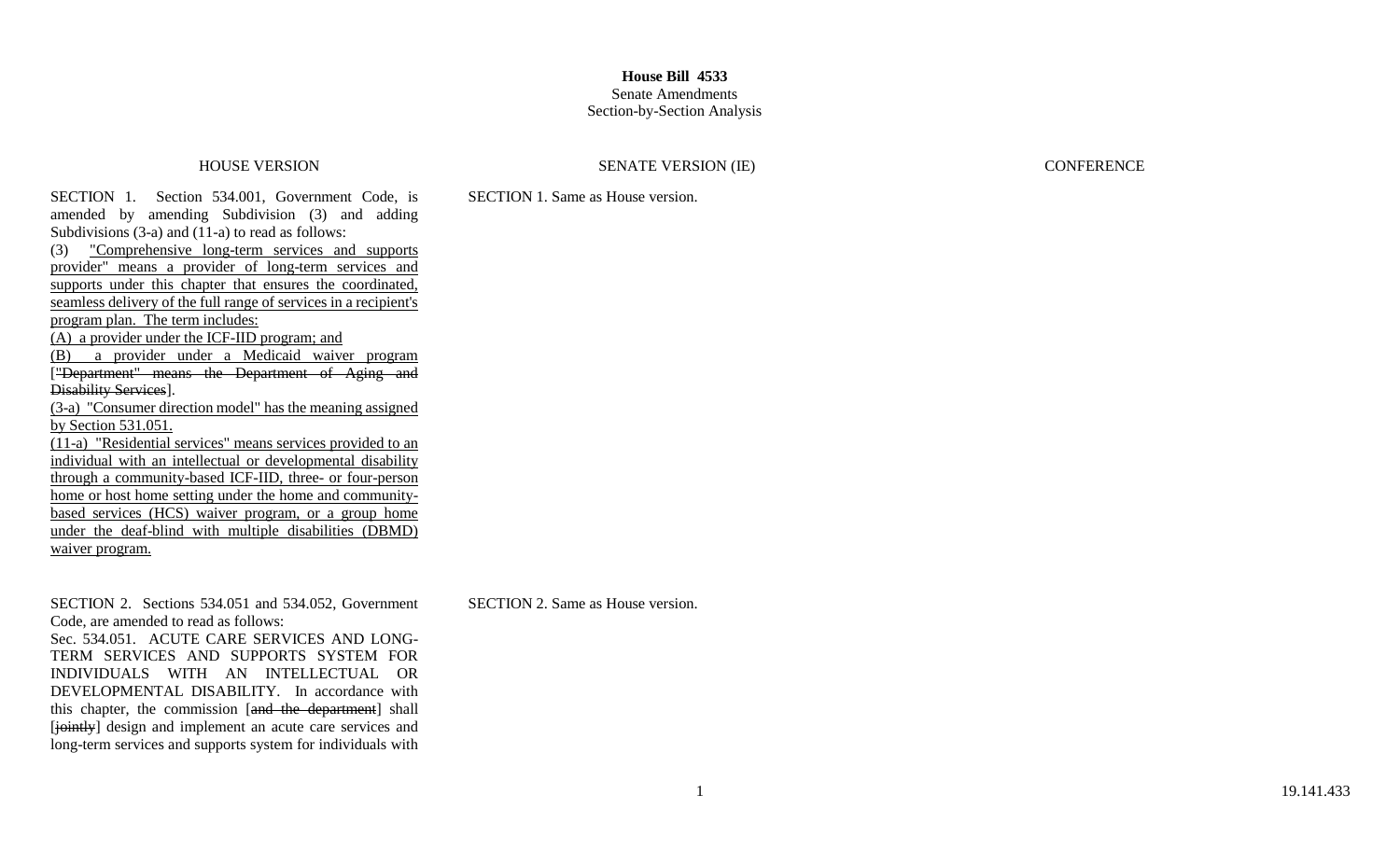HOUSE VERSION SENATE VERSION (IE) CONFERENCE

an intellectual or developmental disability that supports the following goals:

(1) provide Medicaid services to more individuals in a cost efficient manner by providing the type and amount of services most appropriate to the individuals' needs and preferences in the most integrated and least restrictive setting;

(2) improve individuals' access to services and supports by ensuring that the individuals receive information about all available programs and services, including employment and least restrictive housing assistance, and how to apply for the programs and services;

(3) improve the assessment of individuals' needs and available supports, including the assessment of individuals' functional needs;

(4) promote person -centered planning, self-direction, self determination, community inclusion, and customized, integrated, competitive employment;

(5) promote individualized budgeting based on an assessment of an individual's needs and person -centered planning;

(6) promote integrated service coordination of acute care services and long -term services and supports;

(7) improve acute care and long -term services and supports outcomes, including reducing unnecessary institutionalization and potentially preventable events;

(8) promote high -quality care;

(9) provide fair hearing and appeals processes in accordance with applicable federal law;

(10) ensure the availability of a local safety net provider and local safety net services;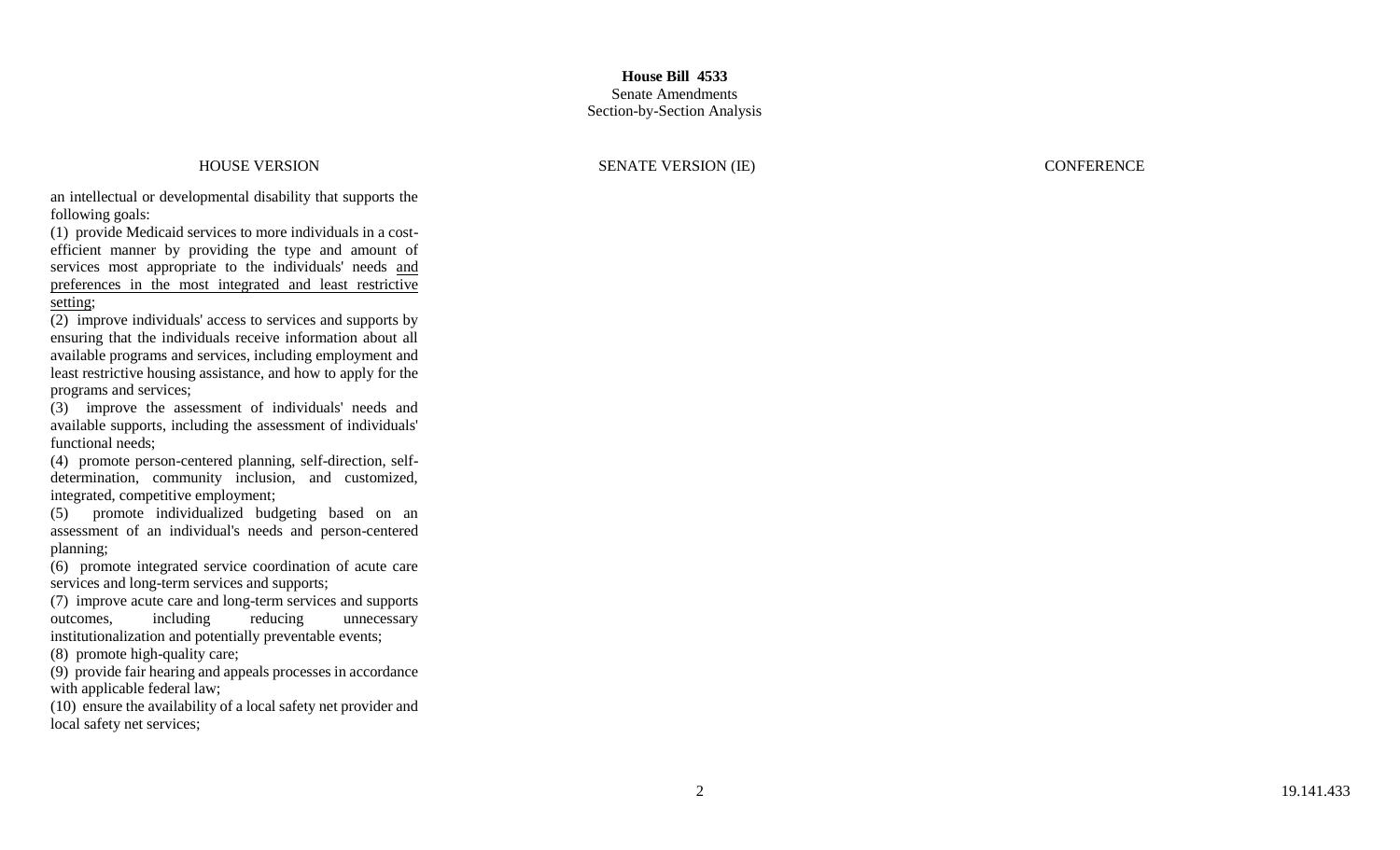### HOUSE VERSION SENATE VERSION (IE) CONFERENCE

(11) promote independent service coordination and independent ombudsmen services; and

(12) ensure that individuals with the most significant needs are appropriately served in the community and that processes are in place to prevent inappropriate institutionalization of individuals.

Sec. 534.052. IMPLEMENTATION OF SYSTEM REDESIGN. The commission [and department] shall, in consultation and collaboration with the advisory committee, [jointly] implement the acute care services and long-term services and supports system for individuals with an intellectual or developmental disability in the manner and in the stages described in this chapter.

SECTION 3. Sections 534.053(a) and (b), Government Code, are amended to read as follows:

(a) The Intellectual and Developmental Disability System [and the department] on the implementation of the acute care services and long-term services and supports system redesign under this chapter. Subject to Subsection (b), the executive commissioner [and the commissioner of aging and disability services] shall [jointly] appoint members of the advisory committee who are stakeholders from the intellectual and developmental disabilities community, including:

(1) individuals with an intellectual or developmental disability who are recipients of services under the Medicaid waiver programs, individuals with an intellectual or developmental disability who are recipients of services under the ICF -IID program, and individuals who are SECTION 3. Same as House version.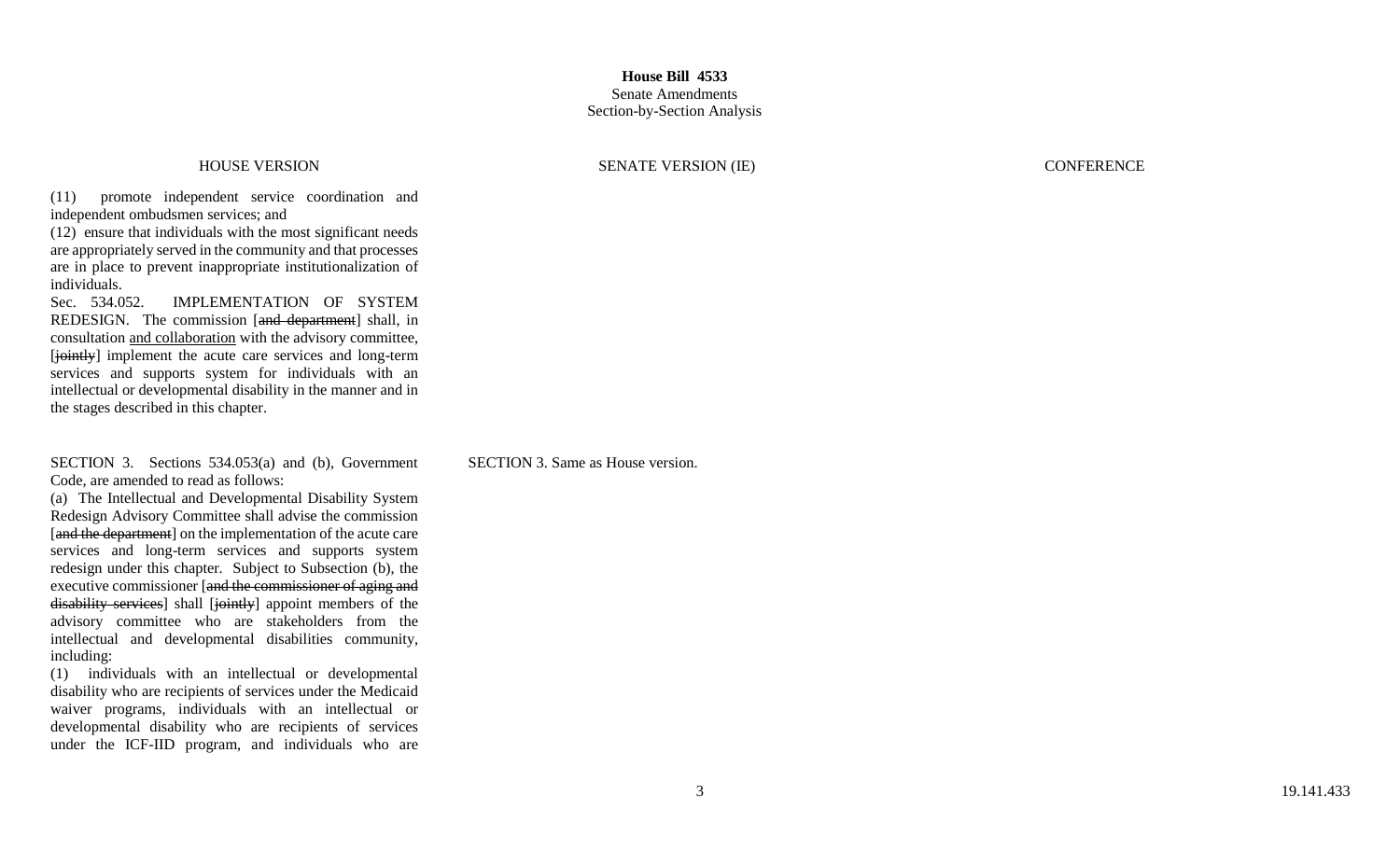### HOUSE VERSION SENATE VERSION (IE) CONFERENCE

advocates of those recipients, including at least three representatives from intellectual and developmental disability advocacy organizations;

(2) representatives of Medicaid managed care and nonmanaged care health care providers, including:

(A) physicians who are primary care providers and physicians who are specialty care providers;

(B) nonphysician mental health professionals; and

(C) providers of long -term services and supports, including direct service workers;

(3) representatives of entities with responsibilities for the delivery of Medicaid long -term services and supports or other Medicaid service delivery, including:

(A) representatives of aging and disability resource centers established under the Aging and Disability Resource Center initiative funded in part by the federal Administration on Aging and the Centers for Medicare and Medicaid Services; (B) representatives of community mental health and intellectual disability centers;

(C) representatives of and service coordinators or case managers from private and public home and community based services providers that serve individuals with an intellectual or developmental disability; and

(D) representatives of private and public ICF -IID providers; and

(4) representatives of managed care organizations contracting with the state to provide services to individuals with an intellectual or developmental disability.

(b) To the greatest extent possible, the executive commissioner [and the commissioner of aging and disability services] shall appoint members of the advisory committee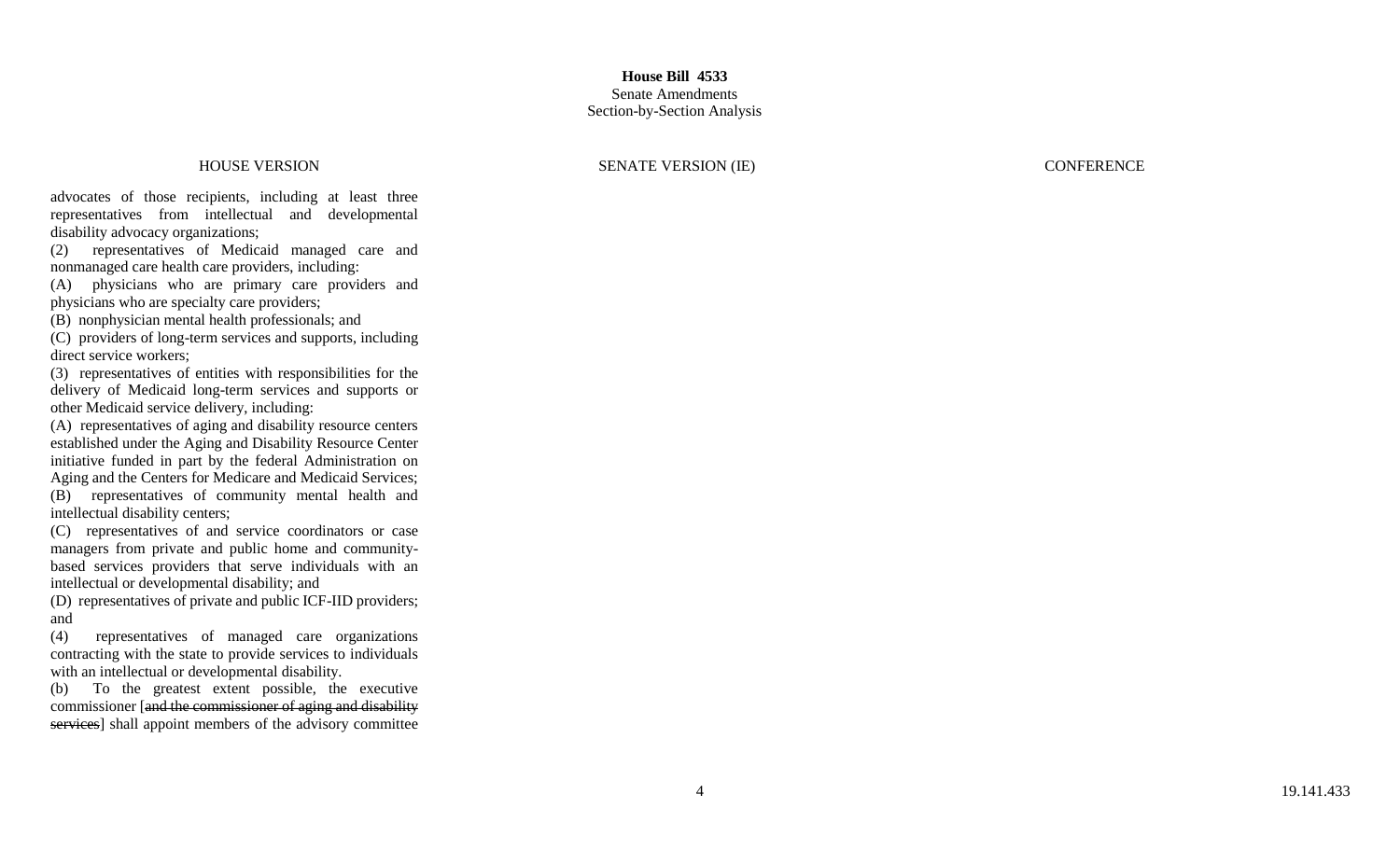### HOUSE VERSION SENATE VERSION (IE) CONFERENCE

who reflect the geographic diversity of the state and include members who represent rural Medicaid recipients.

SECTION 4. Section 534.053(g), Government Code, as amended by Chapters 837 (S.B. 200), 946 (S.B. 277), and 1117 (H.B. 3523), Acts of the 84th Legislature, Regular Session, 2015, is reenacted and amended to read as follows: (g) On the second  $[\theta_{\text{one}-\text{year}}]$  anniversary of the date the commission completes implementation of the transition required under Section 534.202: (1) the advisory committee is abolished; and (2) this section expires.

SECTION 5. Section 534.054(b), Government Code, is amended to read as follows: (b) This section expires on the second anniversary of the date the commission completes implementation of the transition required under Section 534.202 [January 1, 2026]. SECTION 5. Same as House version.

SECTION 6. The heading to Subchapter C, Chapter 534, Government Code, is amended to read as follows: SUBCHAPTER C. STAGE ONE: PILOT PROGRAM FOR IMPROVING [PROGRAMS TO IMPROVE] SERVICE DELIVERY MODELS

SECTION 7. Section 534.101, Government Code, is amended by amending Subdivision (2) and adding Subdivision (3) to read as follows:

SECTION 6. Same as House version.

SECTION 4. Same as House version.

SECTION 7. Same as House version.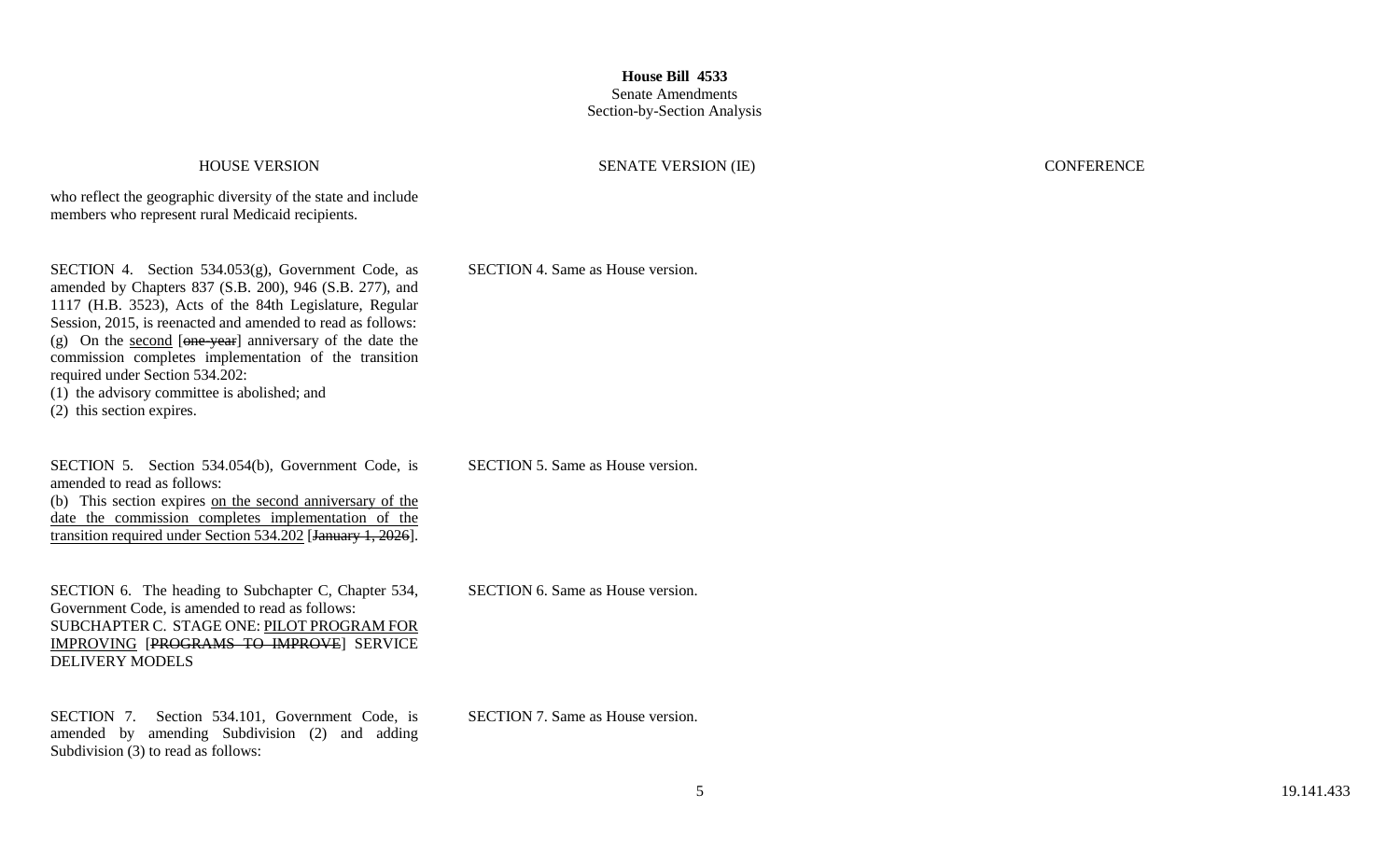### Senate Amendments Section-by-Section Analysis

### HOUSE VERSION SENATE VERSION (IE) CONFERENCE

(2) "Pilot program" means the pilot program established under this subchapter ["Provider" means a person with whom the commission contracts for the provision of longterm services and supports under Medicaid to a specific population based on capitation].

(3) "Pilot program workgroup" means the pilot program workgroup established under Section 534.1015.

SECTION 8. Subchapter C, Chapter 534, Government Code, is amended by adding Section 534.1015 to read as follows:

Sec. 534.1015. PILOT PROGRAM WORKGROUP. (a) The executive commissioner, in consultation with the advisory committee, shall establish a pilot program workgroup to provide assistance in developing and advice concerning the operation of the pilot program. (b) The pilot program workgroup is composed of: (1) representatives of the advisory committee; (2) stakeholders representing individuals with an intellectual or developmental disability; (3) stakeholders representing individuals with similar functional needs as those individuals described by Subdivision (2); and (4) representatives of managed care organizations that contract with the commission to provide services under the STAR+PLUS Medicaid managed care program.

(c) Chapter 2110 applies to the pilot program workgroup.

SECTION 9. Sections 534.102 and 534.103, Government Code, are amended to read as follows:

SECTION 8. Same as House version.

SECTION 9. Same as House version.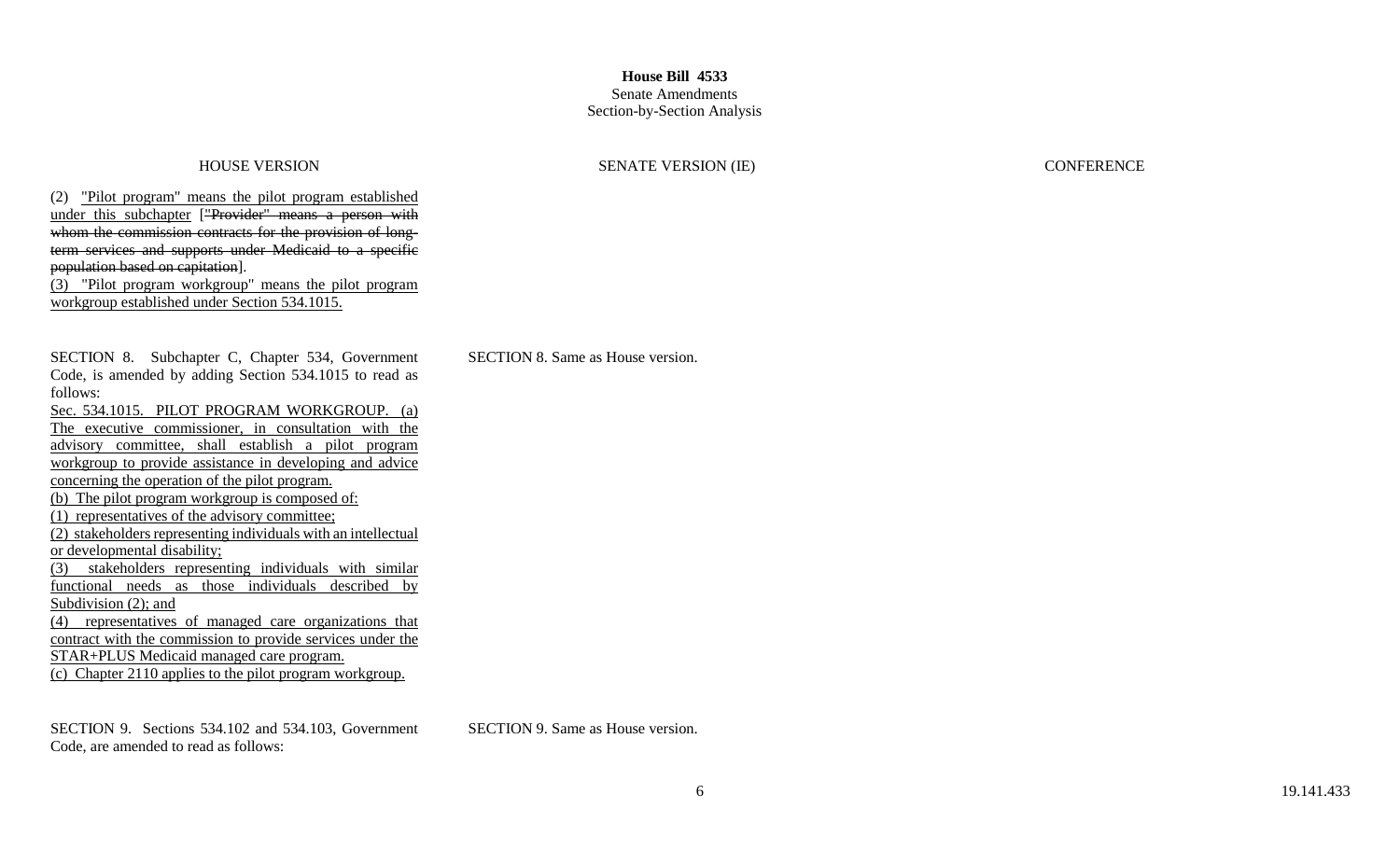Sec. 534.102. PILOT PROGRAM [PROGRAMS] TO TEST PERSON-CENTERED MANAGED CARE STRATEGIES AND IMPROVEMENTS BASED ON CAPITATION. The commission, in consultation and collaboration with the advisory committee and pilot program workgroup, shall [and the department may] develop and implement a pilot program [programs] in accordance with this subchapter to test, through the STAR+PLUS Medicaid managed care program, the delivery of [one or more service] delivery models involving a managed care strategy based on eapitation to deliver] long-term services and supports [under] Medicaid] to individuals participating in the pilot program [with an intellectual or developmental disability].

Sec. 534.103. STAKEHOLDER INPUT. As part of developing and implementing the [a] pilot program [under] this subchapter], the commission, in consultation and collaboration with the advisory committee and pilot program workgroup, [department] shall develop a process to receive and evaluate:

(1) input from statewide stakeholders and stakeholders from a STAR+PLUS Medicaid managed care service area [the region of the state] in which the pilot program will be implemented; and

(2) other evaluations and data.

SECTION 10. Subchapter C, Chapter 534, Government Code, is amended by adding Section 534.1035 to read as follows: Sec. 534.1035. MANAGED CARE ORGANIZATION

SELECTION. (a) The commission, in consultation and collaboration with the advisory committee and pilot program

HOUSE VERSION SENATE VERSION (IE) CONFERENCE

SECTION 10. Same as House version.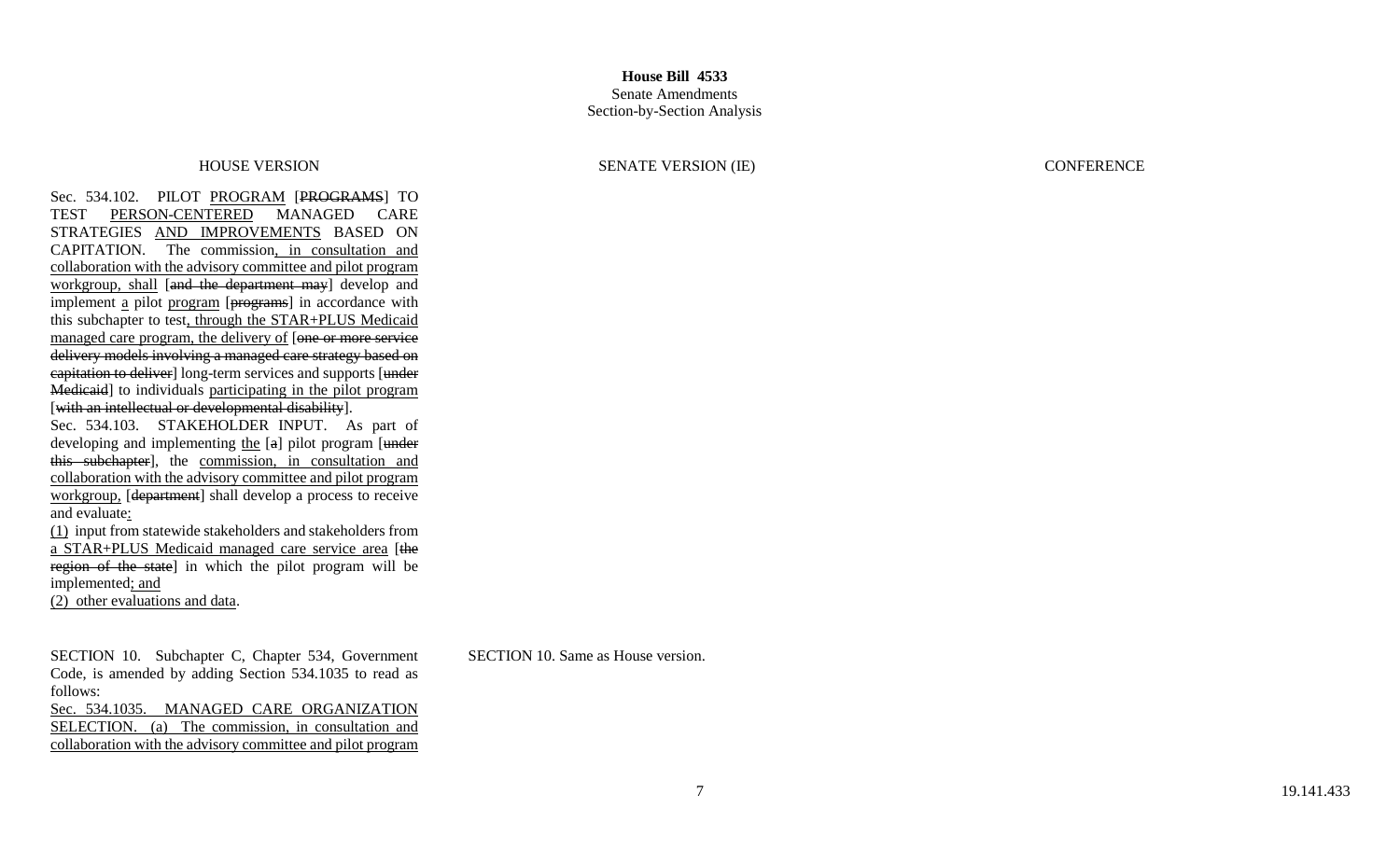### Senate Amendments Section-by-Section Analysis

HOUSE VERSION SENATE VERSION (IE) CONFERENCE

workgroup, shall develop criteria regarding the selection of a managed care organization to participate in the pilot program.

(b) The commission shall select and contract with not more than two managed care organizations that contract with the commission to provide services under the STAR+PLUS Medicaid managed care program to participate in the pilot program.

SECTION 11. Section 534.104, Government Code, is amended to read as follows:

Sec. 534.104. [MANAGED CARE STRATEGY PROPOSALS; PILOT PROGRAM DESIGN [SERVICE PROVIDERS]. (a) The [department, in consultation and collaboration with the advisory committee, shall identify private services providers or managed care organizations that are good candidates to develop a service delivery model involving a managed care strategy based on capitation and to test the model in the provision of long-term services and supports under Medicaid to individuals with an intellectual or developmental disability through a pilot program established under this subchapter.

[(b) The department shall solicit managed care strategy proposals from the private services providers and managed care organizations identified under Subsection (a). In addition, the department may accept and approve a managed care strategy proposal from any qualified entity that is a private services provider or managed care organization if the proposal provides for a comprehensive array of long-term services and supports, including case management and service coordination.

SECTION 11. Same as House version.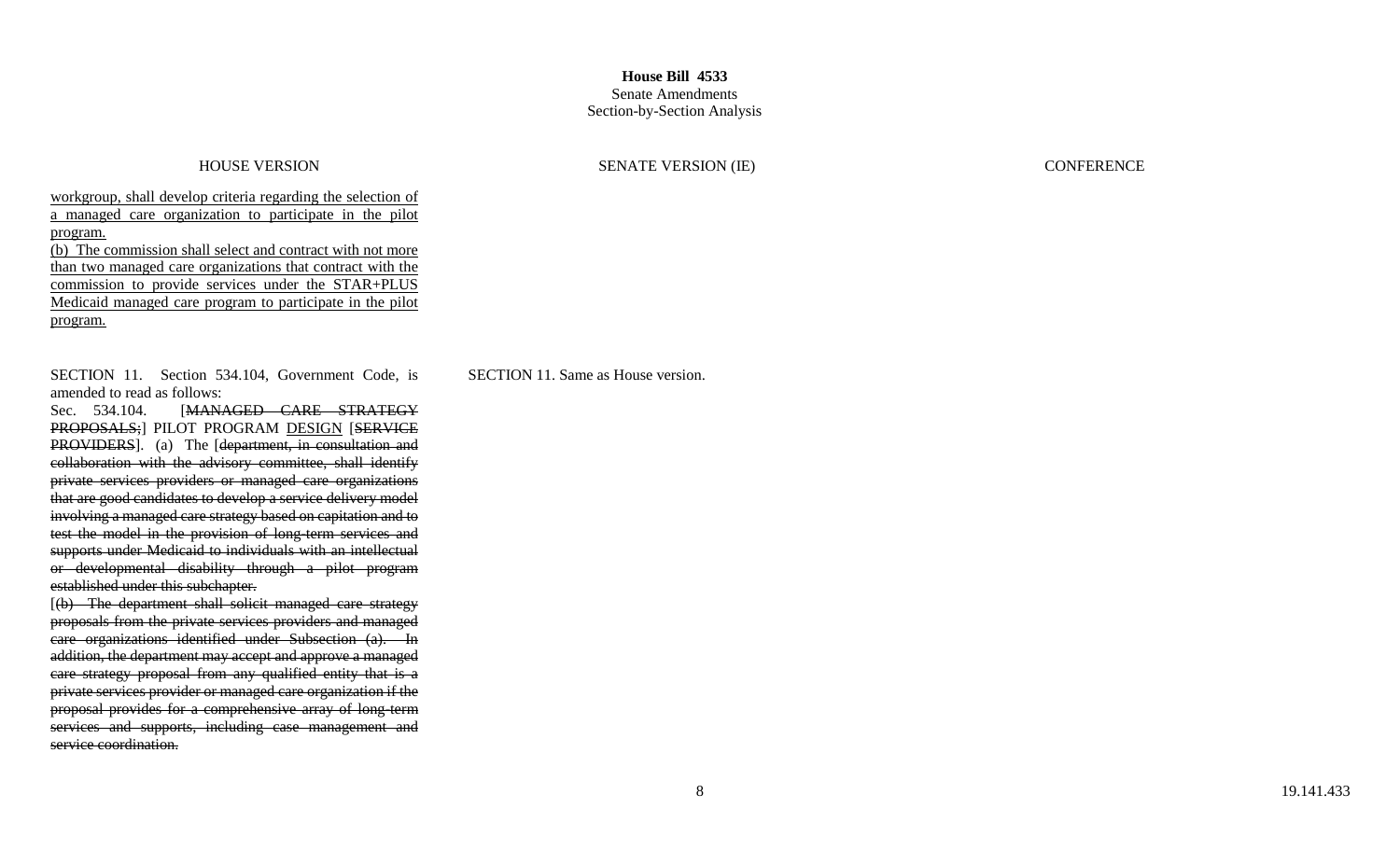### Senate Amendments Section -by -Section Analysis

### HOUSE VERSION SENATE VERSION (IE) CONFERENCE

[(c) A managed care strategy based on capitation developed for implementation through a] pilot program [under this subchapter] must be designed to:

(1) increase access to long -term services and supports;

(2) improve quality of acute care services and long -term services and supports;

 $(3)$  promote:

(A) informed choice and meaningful outcomes by using person -centered planning, flexible consumer -directed services, individualized budgeting, and selfdetermination;[,] and

(B) [promote] community inclusion and engagement;

(4) promote integrated service coordination of acute care services and long -term services and supports;

(5) promote efficiency and the best use of funding based on an individual's needs and preferences;

(6) promote through housing supports and navigation services stability [the placement of an individual] in housing that is the most integrated and least restrictive based on [setting appropriate to] the individual's needs and preferences ;

(7) promote employment assistance and customized, integrated, and competitive employment;

(8) provide fair hearing and appeals processes in accordance with applicable federal and state law; [and]

(9) promote sufficient flexibility to achieve the goals listed in this section through the pilot program;

(10) promote the use of innovative technologies and benefits, including telemedicine, telemonitoring, the testing of remote monitoring, transportation services, and other innovations that support community integration;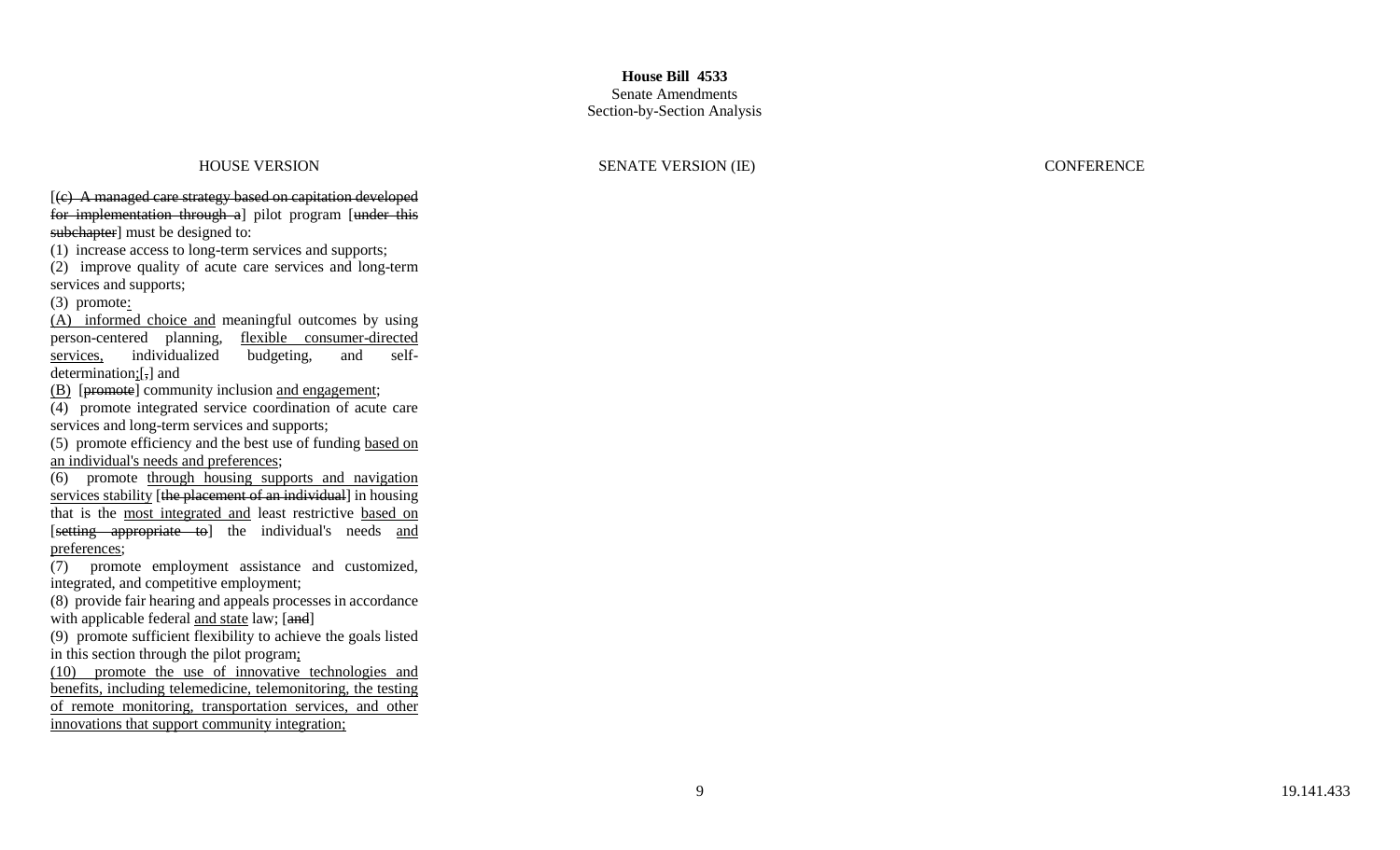### Senate Amendments Section -by -Section Analysis

HOUSE VERSION SENATE VERSION (IE) CONFERENCE

(11) ensure an adequate provider network that includes comprehensive long -term services and supports providers and ensure that pilot program participants have a choice among those providers;

(12) ensure the timely initiation and consistent provision of long-term services and supports in accordance with an individual's person -centered plan;

(13) ensure that individuals with complex behavioral, medical, and physical needs are assessed and receive appropriate services in the most integrated and least restrictive setting based on the individuals' needs and preferences;

(14) increase access to, expand flexibility of, and promote the use of the consumer direction model; and

(15) promote independence, self -determination, the use of the consumer direction model, and decision making by individuals participating in the pilot program by using alternatives to guardianship, including a supported decision making agreement as defined by Section 1357.002, Estates Code.

(b) An individual is not required to use an innovative technology described by Subsection (a)(10). If an individual chooses to use an innovative technology described by that subdivision, the commission shall ensure that services associated with the technology are delivered in a manner that:

(1) ensures the individual's privacy, health, and well -being; (2) provides access to housing in the most integrated and least restrictive environment;

(3) assesses individual needs and preferences to promote autonomy, self-determination, the use of the consumer direction model, and privacy;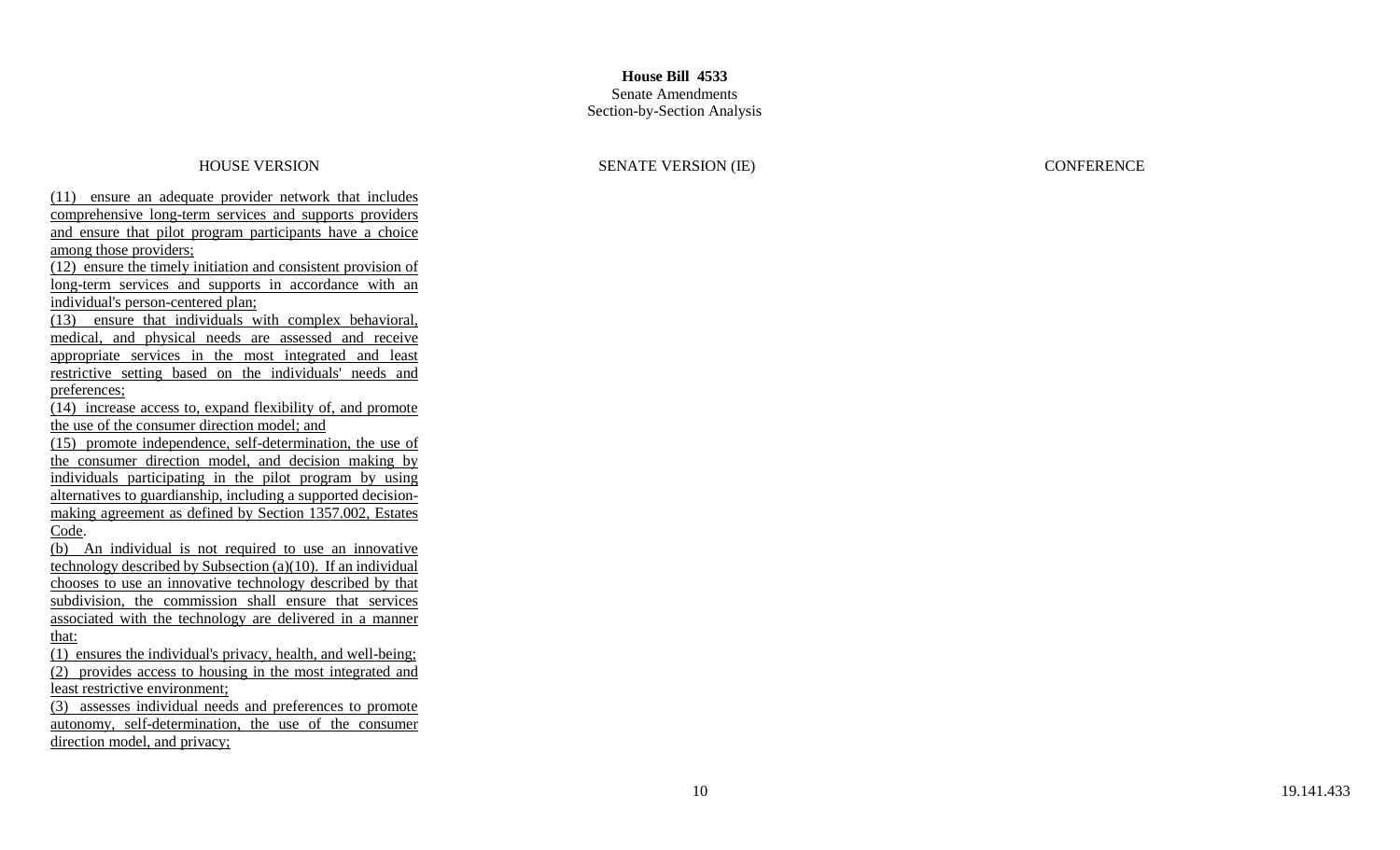### Senate Amendments Section -by -Section Analysis

### HOUSE VERSION SENATE VERSION (IE) CONFERENCE

(4) increases personal independence; (5) specifies the extent to which the innovative technology will be used, including:  $(A)$  the times of day during which the technology will be used; (B) the place in which the technology may be used; (C) the types of telemonitoring or remote monitoring that will be used; and (D) for what purposes the technology will be used; (6) is consistent with and agreed on during the person centered planning process;  $(7)$  ensures that staff overseeing the use of an innovative technology: (A) review the person -centered and implementation plans for each individual before overseeing the use of the innovative technology; and (B) demonstrate competency regarding the support needs of each individual using the innovative technology;  $(8)$  ensures that an individual using an innovative technology is able to request the removal of equipment relating to the technology and, on receipt of a request for the removal, the equipment is immediately removed; and (9) ensures that an individual is not required to use telemedicine at any point during the pilot program and, in the event the individual refuses to use telemedicine, the managed care organization providing health care services to the individual under the pilot program arranges for services that do not include telemedicine. (c) The pilot program must be designed to test innovative payment rates and methodologies for the provision of long term services and supports to achieve the goals of the pilot program by using payment methodologies that include: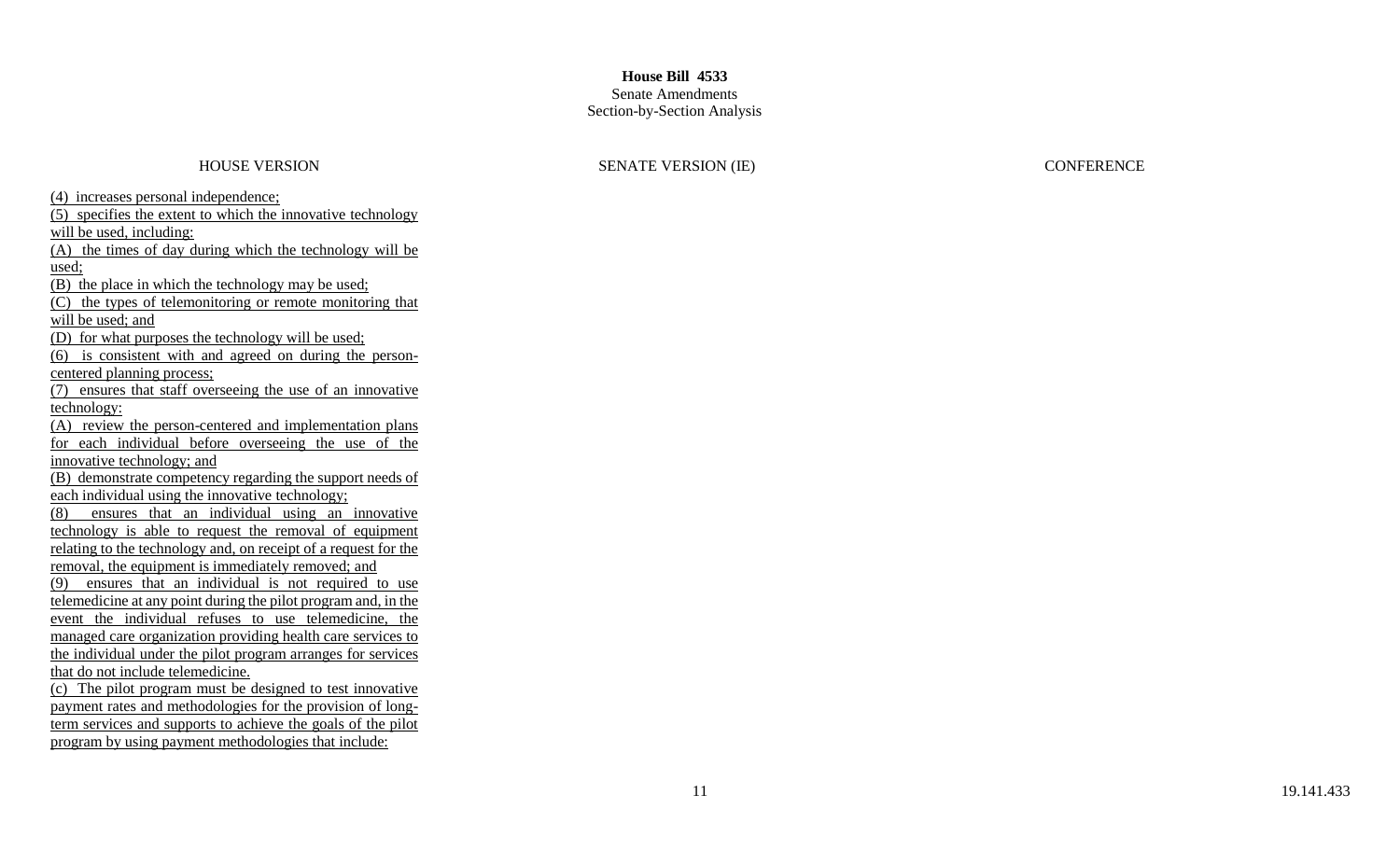### Senate Amendments Section -by -Section Analysis

HOUSE VERSION SENATE VERSION (IE) CONFERENCE

(1) the payment of a bundled amount without downside risk to a comprehensive long -term services and supports provider for some or all services delivered as part of a comprehensive array of long -term services and supports; (2) enhanced incentive payments to comprehensive long term services and supports providers based on the completion of predetermined outcomes or quality metrics;

### and

(3) any other payment models approved by the commission. (d) An alternative payment rate or methodology described by Subsection (c) may be used for a managed care organization and comprehensive long -term services and supports provider only if the organization and provider agree in advance and in writing to use the rate or methodology [The department, in consultation and collaboration with the advisory committee, shall evaluate each submitted managed care strategy proposal and determine whether:

 $[$ (1) the proposed strategy satisfies the requirements of this section; and

[(2) the private services provider or managed care organization that submitted the proposal has a demonstrated ability to provide the long-term services and supports appropriate to the individuals who will receive services through the pilot program based on the proposed strategy, if implemented].

(e) In developing an alternative payment rate or methodology described by Subsection (c), the commission, managed care organizations, and comprehensive long-term services and supports providers shall consider:

(1) the historical costs of long -term services and supports, including Medicaid fee -for -service rates;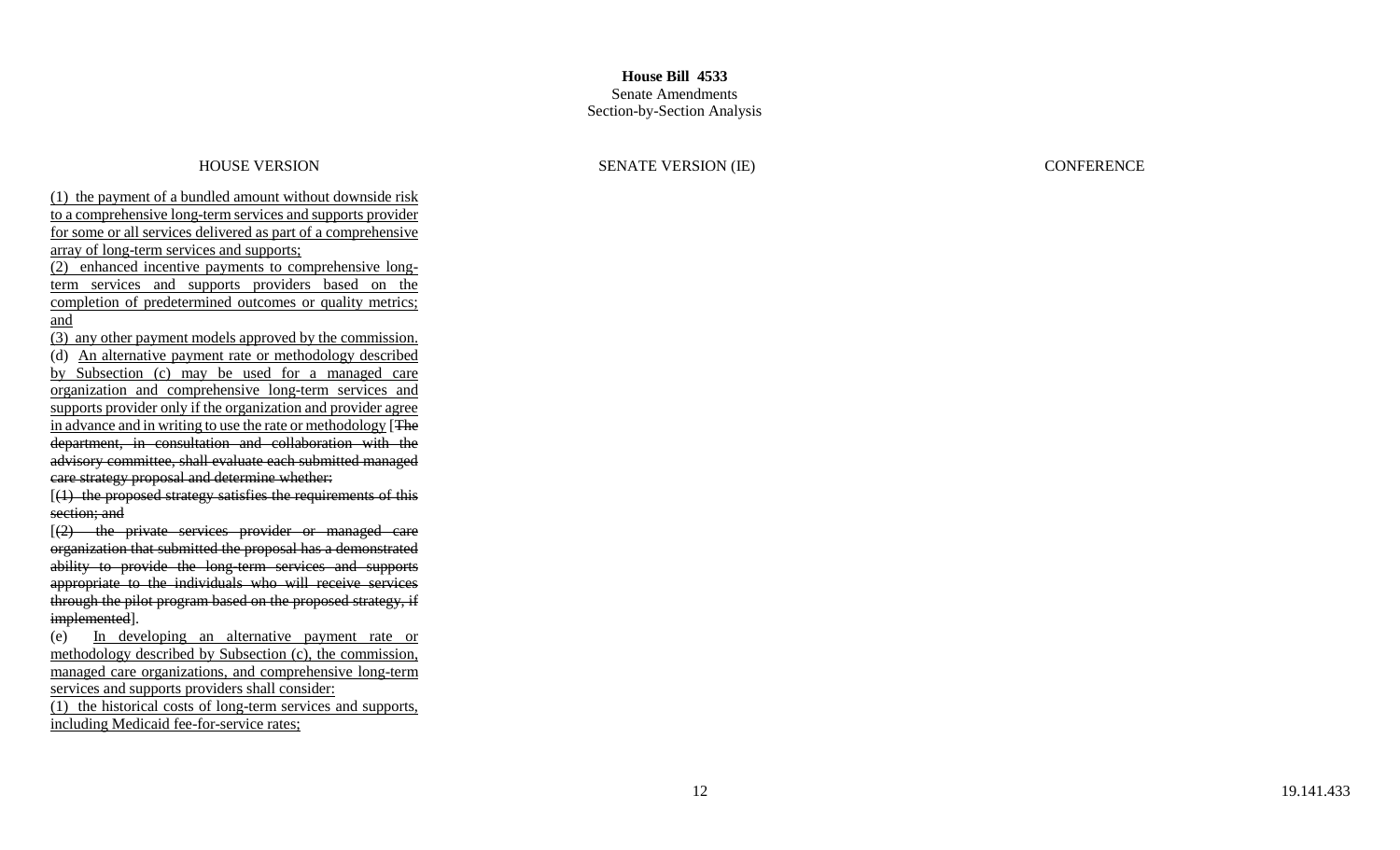## **House Bill 4533** Senate Amendments

# Section -by -Section Analysis

### HOUSE VERSION SENATE VERSION (IE) CONFERENCE

## (2) reasonable cost estimates for new services under the pilot program; and

(3) whether an alternative payment rate or methodology is sufficient to promote quality outcomes and ensure a provider's continued participation in the pilot program [Based on the evaluation performed under Subsection (d), the department may select as pilot program service providers one or more private services providers or managed care organizations with whom the commission will contract].

(f) An alternative payment rate or methodology described by Subsection (c) may not reduce the minimum payment received by a provider for the delivery of long-term services and supports under the pilot program below the fee-forservice reimbursement rate received by the provider for the delivery of those services before participating in the pilot program.

(g) The pilot program must allow a comprehensive long term services and supports provider for individuals with an intellectual or developmental disability or similar functional needs that contracts with the commission to provide services under Medicaid before the implementation date of the pilot program to voluntarily participate in the pilot program. A provider's choice not to participate in the pilot program does not affect the provider's status as a significant traditional provider.

(h) [(f) For each pilot program service provider, the department shall develop and implement a pilot program.] Under the [a] pilot program, a participating managed care organization [the pilot program service provider] shall provide long -term services and supports under Medicaid to persons with an intellectual or developmental disability and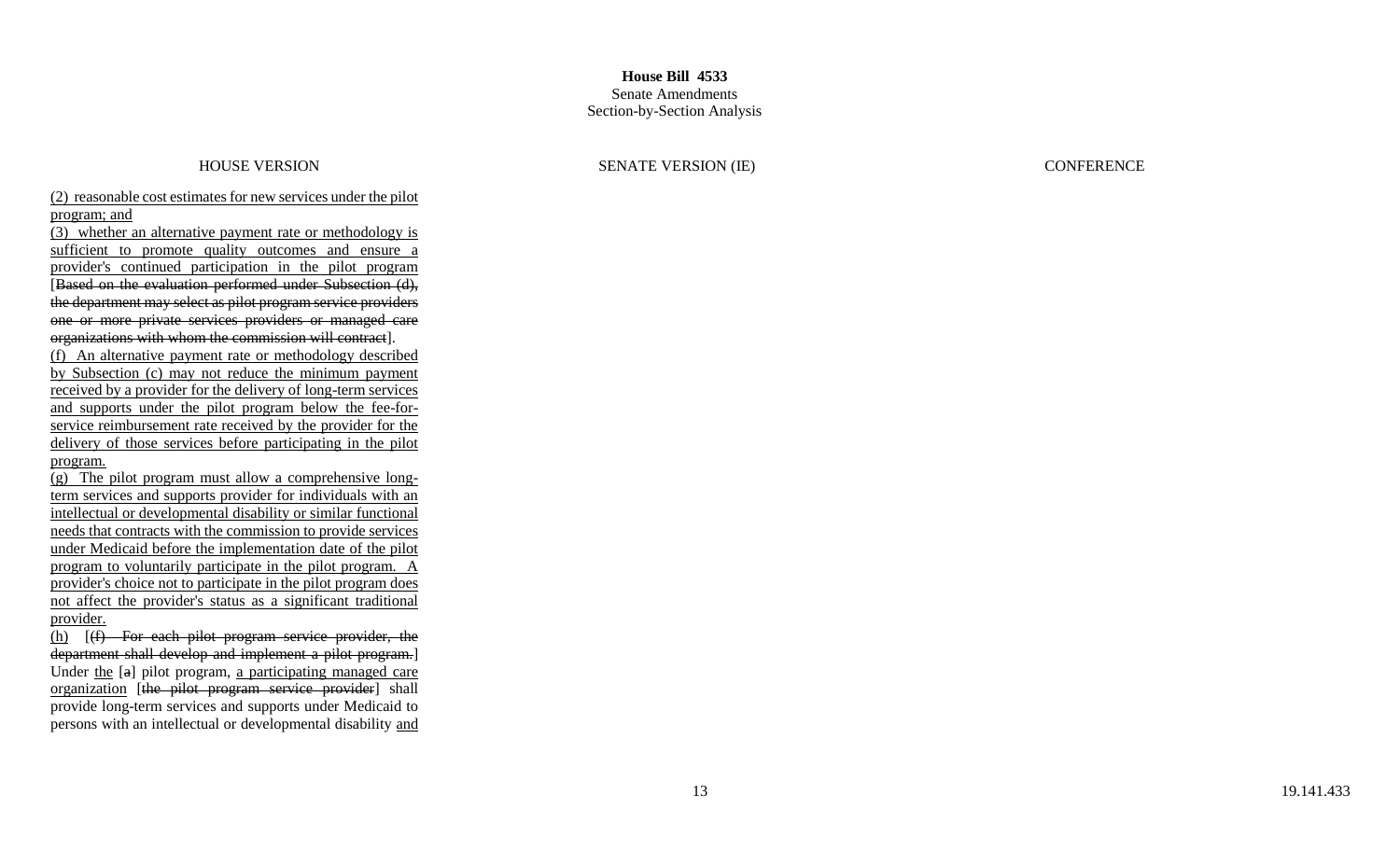### HOUSE VERSION SENATE VERSION (IE) CONFERENCE

persons with similar functional needs to test its managed care strategy based on capitation.

 $(i)$   $[(g)]$  The commission [department], in consultation and collaboration with the advisory committee and pilot program workgroup, shall analyze information provided by the managed care organizations participating in the pilot program [service providers] and any information collected by the commission [department] during the operation of the pilot program [programs] for purposes of making a recommendation about a system of programs and services for implementation through future state legislation or rules.  $(i)$  [ $(h)$ ] The analysis under Subsection  $(i)$  [ $(g)$ ] must include an assessment of the effect of the managed care strategies implemented in the pilot program [programs] on the goals described by this section [:

[(1) access to long -term services and supports;

[(2) the quality of acute care services and long -term services and supports;

[(3) meaningful outcomes using person -centered planning, individualized budgeting, and self -determination, including a person's inclusion in the community;

 $[(4)$  the integration of service coordination of acute care services and long-term services and supports;

 $(5)$  the efficiency and use of funding;

 $(6)$  the placement of individuals in housing that is the least

restrictive setting appropriate to an individual's needs;

[(7) employment assistance and customized, integrated, competitive employment options; and

[(8) the number and types of fair hearing and appeals processes in accordance with applicable federal law].

(k) Before implementing the pilot program, the commission,

in consultation and collaboration with the advisory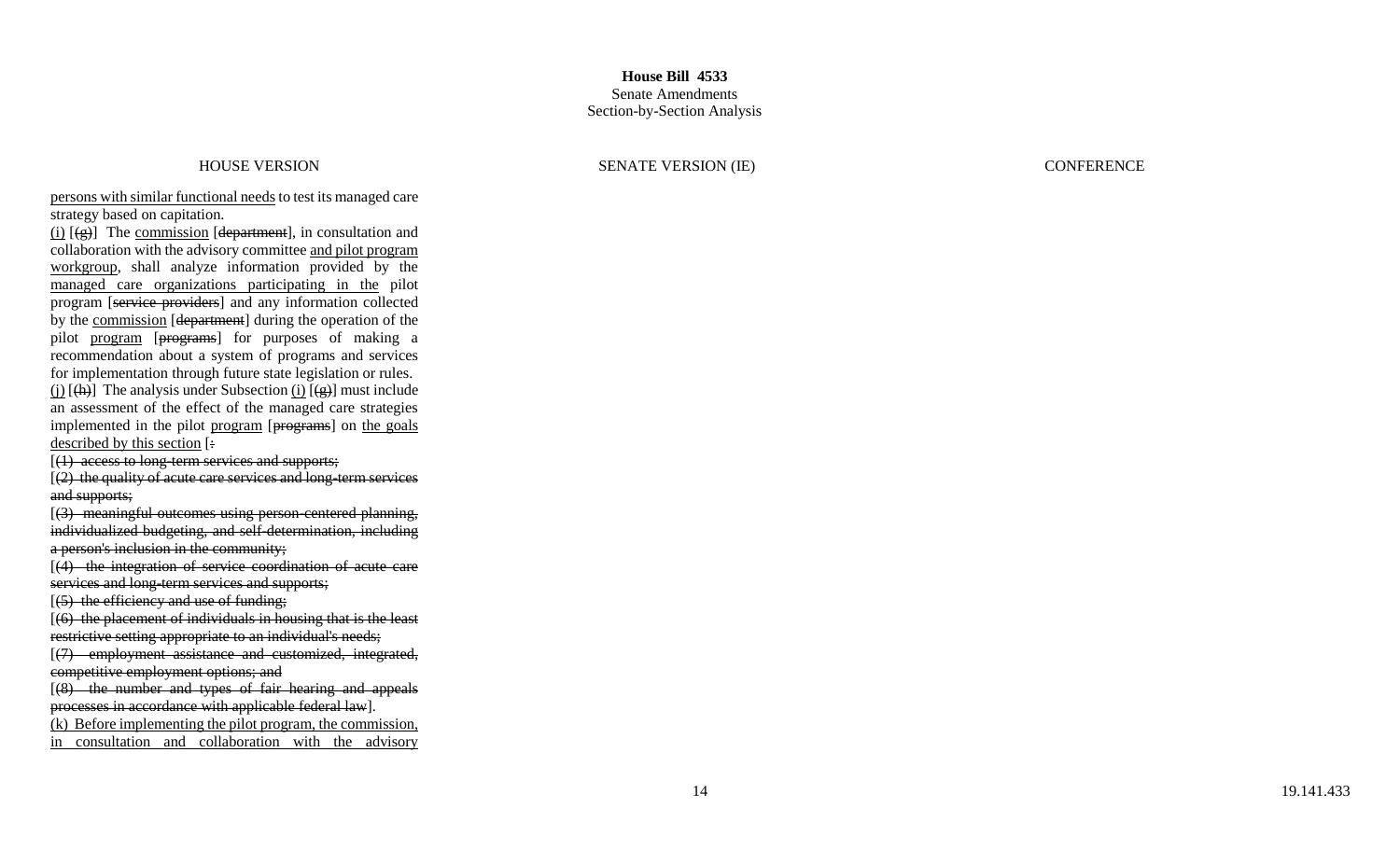# Section-by-Section Analysis

### HOUSE VERSION SENATE VERSION (IE) CONFERENCE

### committee and pilot program workgroup, shall develop and implement a process to ensure pilot program participants remain eligible for Medicaid benefits for 12 consecutive months during the pilot program.

| SECTION 12. Subchapter C, Chapter 534, Government              |
|----------------------------------------------------------------|
| Code, is amended by adding Section 534.1045 to read as         |
| follows:                                                       |
| Sec. 534.1045. PILOT PROGRAM BENEFITS AND                      |
| PROVIDER QUALIFICATIONS. (a)<br>Subject to                     |
| Subsection (b), the commission shall ensure that a managed     |
| care organization participating in the pilot program provides: |
| (1) all Medicaid state plan acute care benefits available      |
| under the STAR+PLUS Medicaid managed care program;             |
| (2) long-term services and supports under the Medicaid state   |
| plan, including:                                               |
| (A) Community First Choice services:                           |
| (B) personal assistance services;                              |
| (C) day activity health services; and                          |
| (D) habilitation services;                                     |
| (3) long-term services and supports under the STAR+PLUS        |
| home and community-based services (HCBS)<br>waiver             |
| program, including:                                            |
| (A) assisted living services;                                  |
| (B) personal assistance services;                              |
| (C) employment assistance;                                     |
| (D) supported employment;                                      |
| (E) adult foster care;                                         |
| (F) dental care;                                               |
| (G) nursing care;                                              |
| (H) respite care;                                              |

SECTION 12. Subchapter C, Chapter 534, Government Code, is amended by adding Section 534.1045 to read as follows: Sec. 534.1045. PILOT PROGRAM BENEFITS AND<br>PROVIDER OUALIFICATIONS. (a) Subject to PROVIDER QUALIFICATIONS. (a) Subsection (b), the commission shall ensure that a managed care organization participating in the pilot program provides: (1) all Medicaid state plan acute care benefits available under the STAR+PLUS Medicaid managed care program; (2) long-term services and supports under the Medicaid state plan, including: (A) Community First Choice services; (B) personal assistance services; (C) day activity health services; and (D) habilitation services; (3) long-term services and supports under the STAR+PLUS home and community-based services (HCBS) waiver program, including: (A) assisted living services; (B) personal assistance services; (C) employment assistance; (D) supported employment; (E) adult foster care; (F) dental care; (G) nursing care; (H) respite care;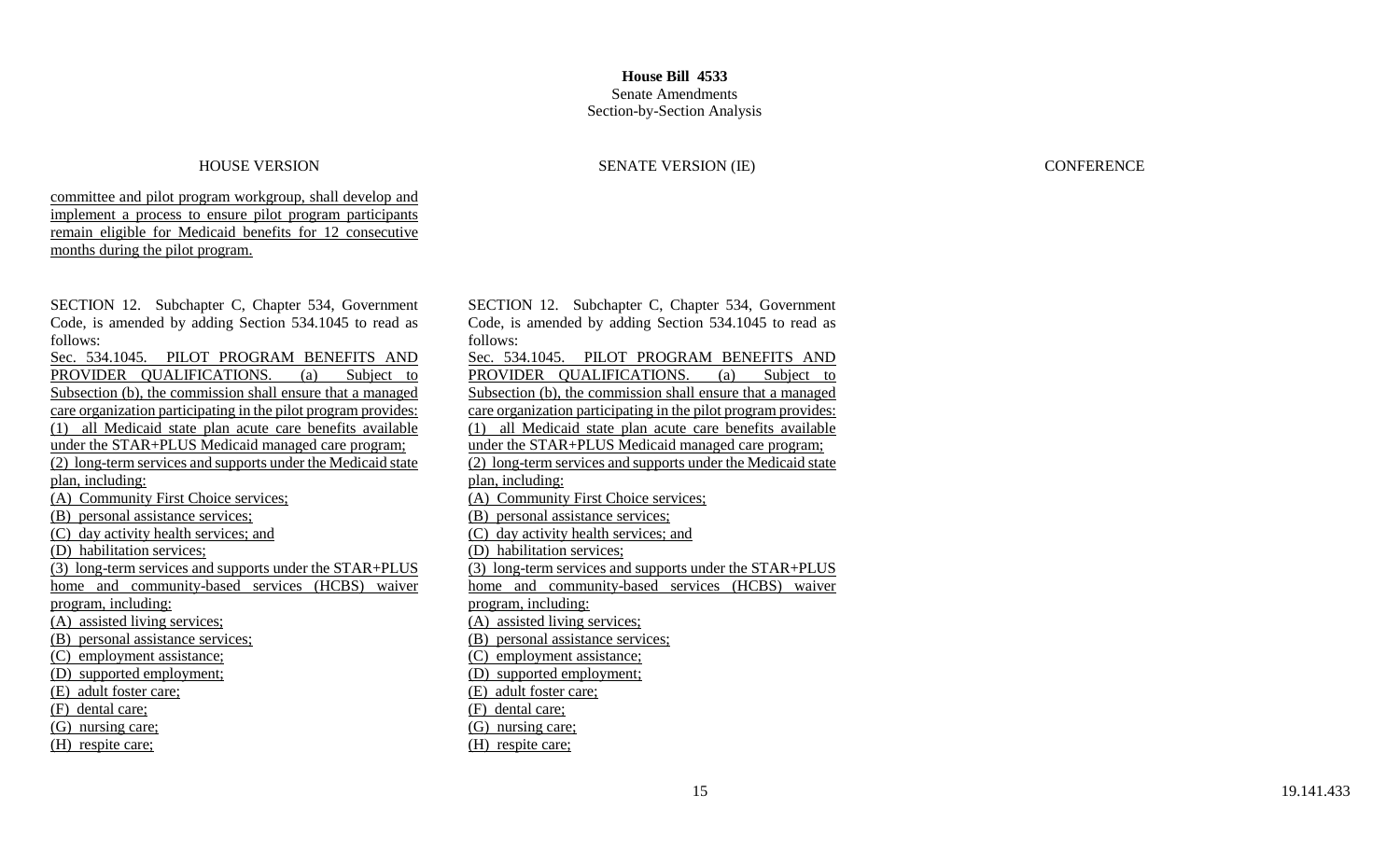### Senate Amendments Section-by-Section Analysis

### HOUSE VERSION SENATE VERSION (IE) CONFERENCE

(I) home-delivered meals; (J) cognitive rehabilitative therapy; (K) physical therapy; (L) occupational therapy; (M) speech-language pathology; (N) medical supplies; (O) minor home modifications; and (P) adaptive aids; (4) the following long-term services and supports under a Medicaid waiver program: (A) enhanced behavioral health services; (B) behavioral supports; (C) day habilitation; and (D) community support transportation; (5) the following additional long-term services and supports: (A) housing supports; (B) behavioral health crisis intervention services; and (C) high medical needs services; and (6) other nonresidential long-term services and supports that the commission, in consultation and collaboration with the advisory committee and pilot program workgroup, determines are appropriate and consistent with applicable requirements governing the Medicaid waiver programs, person-centered approaches, home and community-based setting requirements, and achieving the most integrated and least restrictive setting based on an individual's needs and preferences.

(I) home-delivered meals; (J) cognitive rehabilitative therapy; (K) physical therapy; (L) occupational therapy; (M) speech-language pathology; (N) medical supplies; (O) minor home modifications; and (P) adaptive aids; (4) the following long-term services and supports under a Medicaid waiver program: (A) enhanced behavioral health services; (B) behavioral supports; (C) day habilitation; and (D) community support transportation; (5) the following additional long-term services and supports: (A) housing supports; (B) behavioral health crisis intervention services; and (C) high medical needs services; [FA1(1)] (6) other nonresidential long-term services and supports that the commission, in consultation and collaboration with the advisory committee and pilot program workgroup, determines are appropriate and consistent with applicable requirements governing the Medicaid waiver programs, person-centered approaches, home and community-based setting requirements, and achieving the most integrated and least restrictive setting based on an individual's needs and preferences; and (7) dental services benefits in accordance with Subsection  $(a-1)$ . [FA1(2)] (a-1) In developing the pilot program, the commission shall: (1) evaluate dental services benefits provided through Medicaid waiver programs and dental services benefits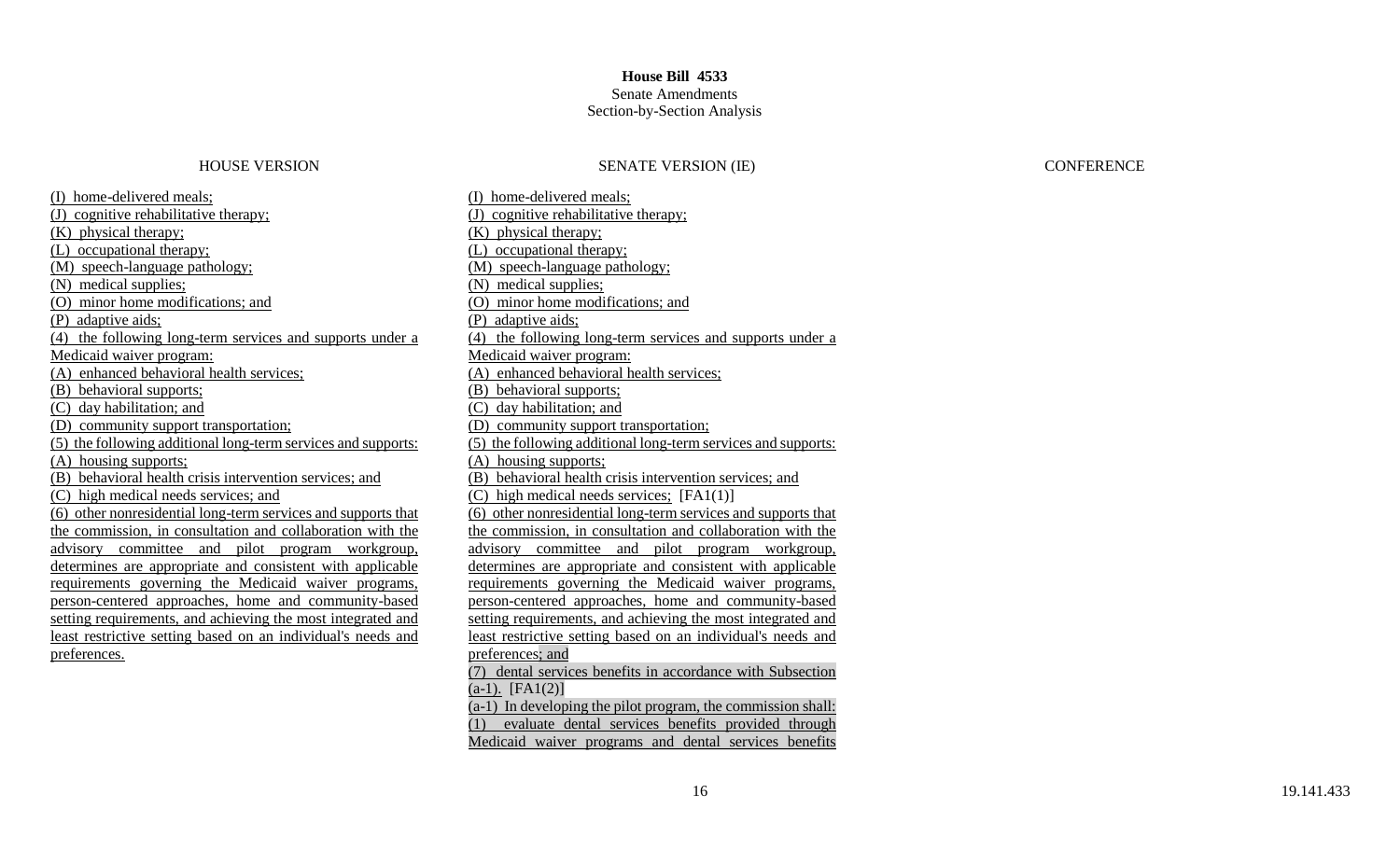## Senate Amendments Section-by-Section Analysis

| <b>HOUSE VERSION</b>                                          | <b>SENATE VERSION (IE)</b>                                    |  |  |
|---------------------------------------------------------------|---------------------------------------------------------------|--|--|
|                                                               | provided as a value-added service under the Medicaid          |  |  |
|                                                               | managed care delivery model;                                  |  |  |
|                                                               | (2) determine which dental services benefits are the most     |  |  |
|                                                               | cost-effective in reducing emergency room and inpatient       |  |  |
|                                                               | hospital admissions due to poor oral health; and              |  |  |
|                                                               | (3) based on the determination made under Subdivision (2),    |  |  |
|                                                               | provide the most cost-effective dental services benefits to   |  |  |
|                                                               | pilot program participants. [FA1(3)]                          |  |  |
| (b) A comprehensive long-term services and supports           | A comprehensive long-term services and supports<br>(b)        |  |  |
| provider may deliver services listed under the following      | provider may deliver services listed under the following      |  |  |
| provisions only if the provider also delivers the services    | provisions only if the provider also delivers the services    |  |  |
| under a Medicaid waiver program:                              | under a Medicaid waiver program:                              |  |  |
| (1) Subsections (a) $(2)(A)$ and (D);                         | (1) Subsections (a) $(2)(A)$ and (D);                         |  |  |
| (2) Subsections (a)(3)(B), (C), (D), (G), (H), (J), (K), (L), | (2) Subsections (a)(3)(B), (C), (D), (G), (H), (J), (K), (L), |  |  |
| and $(M)$ ; and                                               | and $(M)$ ; and                                               |  |  |
| $(3)$ Subsection $(a)(4)$ .                                   | $(3)$ Subsection $(a)(4)$ .                                   |  |  |
| A comprehensive long-term services and supports<br>(c)        | A comprehensive long-term services and supports<br>(c)        |  |  |
| provider may deliver services listed under Subsections (a)(5) | provider may deliver services listed under Subsections (a)(5) |  |  |
| and (6) only if the managed care organization in the network  | and (6) only if the managed care organization in the network  |  |  |
| of which the provider participates agrees to, in a contract   | of which the provider participates agrees to, in a contract   |  |  |
| with the provider, the provision of those services.           | with the provider, the provision of those services.           |  |  |
| Day habilitation services listed under Subsection<br>(d)      | Day habilitation services listed under Subsection<br>(d)      |  |  |
| $(a)(4)(C)$ may be delivered by a provider who contracts or   | $(a)(4)(C)$ may be delivered by a provider who contracts or   |  |  |
| subcontracts with the commission to provide day habilitation  | subcontracts with the commission to provide day habilitation  |  |  |
| services under the home and community-based services          | services under the home and community-based services          |  |  |
| (HCS) waiver program or the ICF-IID program.                  | (HCS) waiver program or the ICF-IID program.                  |  |  |
| A comprehensive long-term services and supports<br>(e)        | A comprehensive long-term services and supports<br>(e)        |  |  |
| provider participating in the pilot program shall work in     | provider participating in the pilot program shall work in     |  |  |
| coordination with the care coordinators of a managed care     | coordination with the care coordinators of a managed care     |  |  |
| organization participating in the pilot program to ensure the | organization participating in the pilot program to ensure the |  |  |
| seamless delivery of acute care and long-term services and    | seamless delivery of acute care and long-term services and    |  |  |
| supports on a daily basis in accordance with an individual's  | supports on a daily basis in accordance with an individual's  |  |  |

## CONFERENCE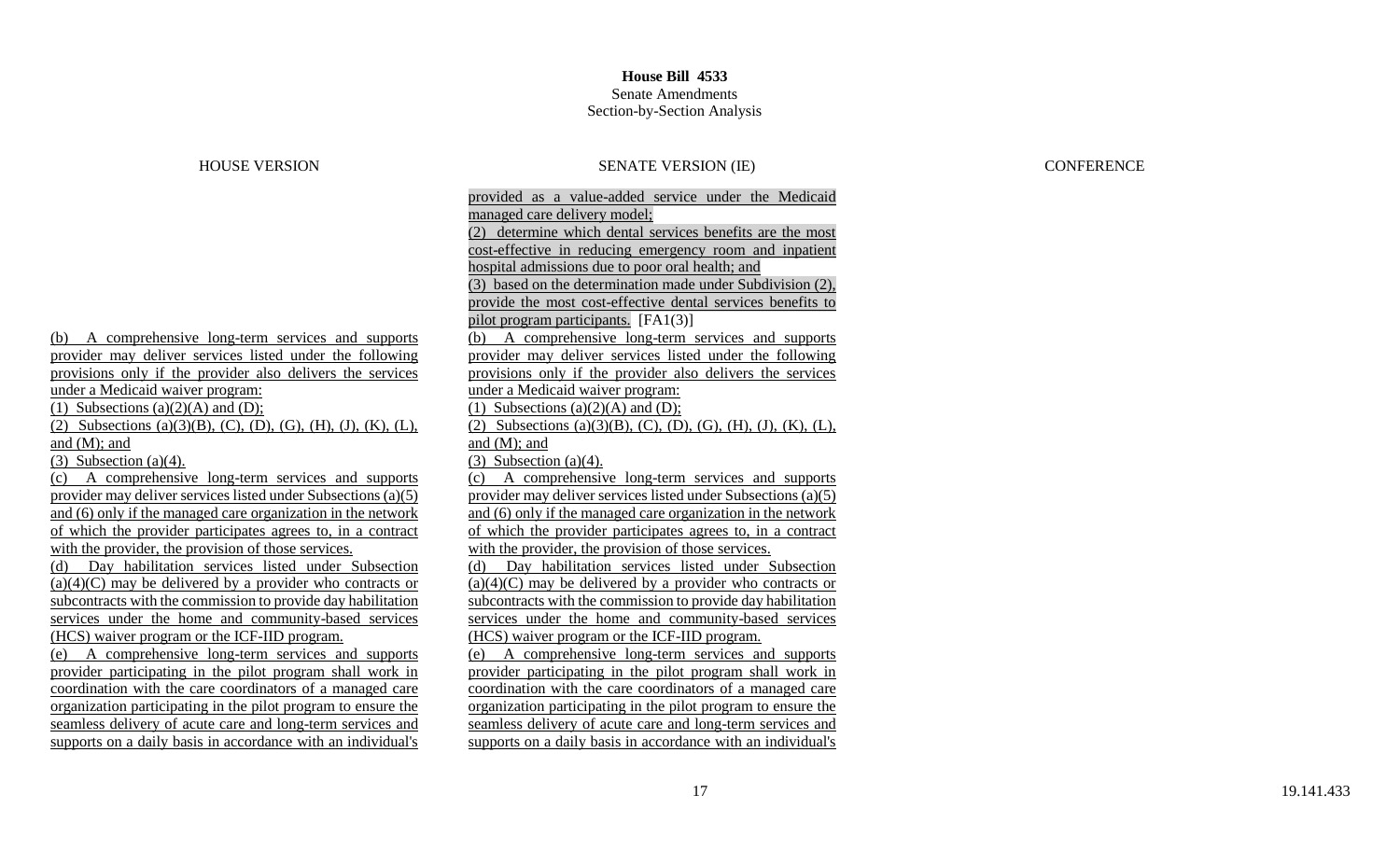### HOUSE VERSION SENATE VERSION (IE) CONFERENCE

plan of care. A comprehensive long-term services and supports provider may be reimbursed by a managed care organization for coordinating with care coordinators under this subsection. (f) Before implementing the pilot program, the commission, in consultation and collaboration with the advisory committee and pilot program workgroup, shall: (1) for purposes of the pilot program only, develop recommendations to modify adult foster care and supported employment and employment assistance benefits to increase access to and availability of those services; and (2) as necessary, define services listed under Subsections (a)(4) and (5) and any other services determined to be appropriate under Subsection (a)(6).

SECTION 13. Sections 534.105, 534.106, 534.1065, 534.107, 534.108, and 534.109, Government Code, are amended to read as follows:

Sec. 534.105. PILOT PROGRAM: MEASURABLE GOALS. (a) The commission [department], in consultation and collaboration with the advisory committee and pilot program workgroup and using national core indicators, the National Quality Forum long-term services and supports measures, and other appropriate Consumer Assessment of Healthcare Providers and Systems measures, shall identify measurable goals to be achieved by the [each] pilot program [implemented under this subchapter. The identified goals must:

[(1) align with information that will be collected under Section 534.108(a); and

plan of care. A comprehensive long-term services and supports provider may be reimbursed by a managed care organization for coordinating with care coordinators under this subsection. (f) Before implementing the pilot program, the commission, in consultation and collaboration with the advisory committee and pilot program workgroup, shall: (1) for purposes of the pilot program only, develop recommendations to modify adult foster care and supported employment and employment assistance benefits to increase access to and availability of those services; and (2) as necessary, define services listed under Subsections (a)(4) and (5) and any other services determined to be appropriate under Subsection (a)(6).

SECTION 13. Same as House version.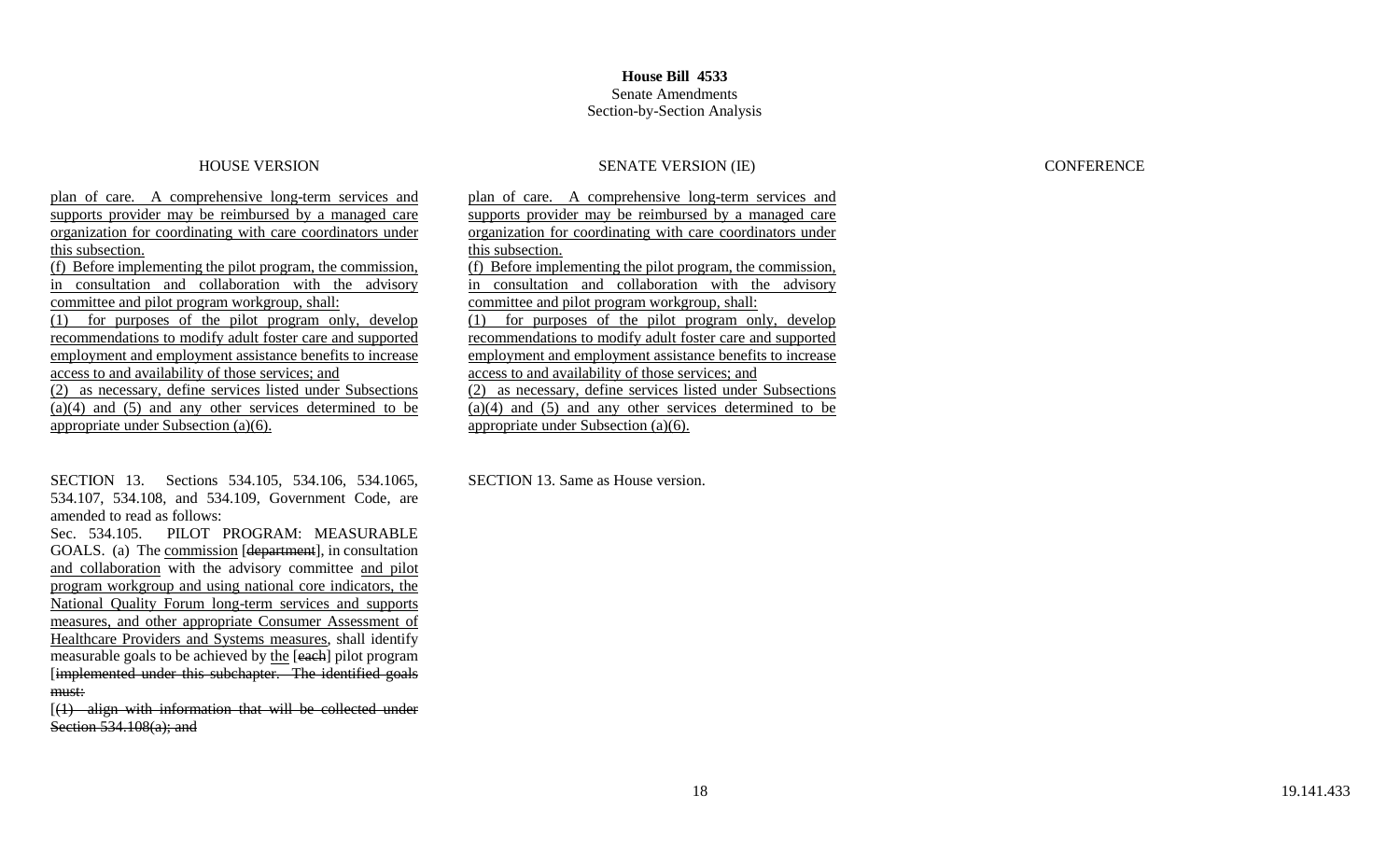$(2)$  be designed to improve the quality of outcomes for individuals receiving services through the pilot program].

(b) The commission [department], in consultation and collaboration with the advisory committee and pilot program workgroup, shall develop [propose] specific strategies and performance measures for achieving the identified goals. A proposed strategy may be evidence -based if there is an evidence -based strategy available for meeting the pilot program's goals.

(c) The commission, in consultation and collaboration with the advisory committee and pilot program workgroup, shall ensure that mechanisms to report, track, and assess specific strategies and performance measures for achieving the identified goals are established before implementing the pilot program.

Sec. 534.106. IMPLEMENTATION, LOCATION, AND DURATION. (a) The commission [and the department] shall implement the [any] pilot program on [programs established under this subchapter not later than] September 1, 2023 [2017].

(b) The [A] pilot program [established under this subchapter] shall [may] operate for at least [up to] 24 months. [A pilot program may cease operation if the pilot program service provider terminates the contract with the commission before the agreed to termination date.]

(c) The [ A] pilot program [established under this subchapter] shall be conducted in a STAR+PLUS Medicaid managed care service area [one or more regions] selected by the commission [department].

Sec. 534.1065. RECIPIENT ENROLLMENT, PARTICIPATION, AND ELIGIBILITY [IN PROGRAM VOLUNTARY]. (a) An individual who is eligible for the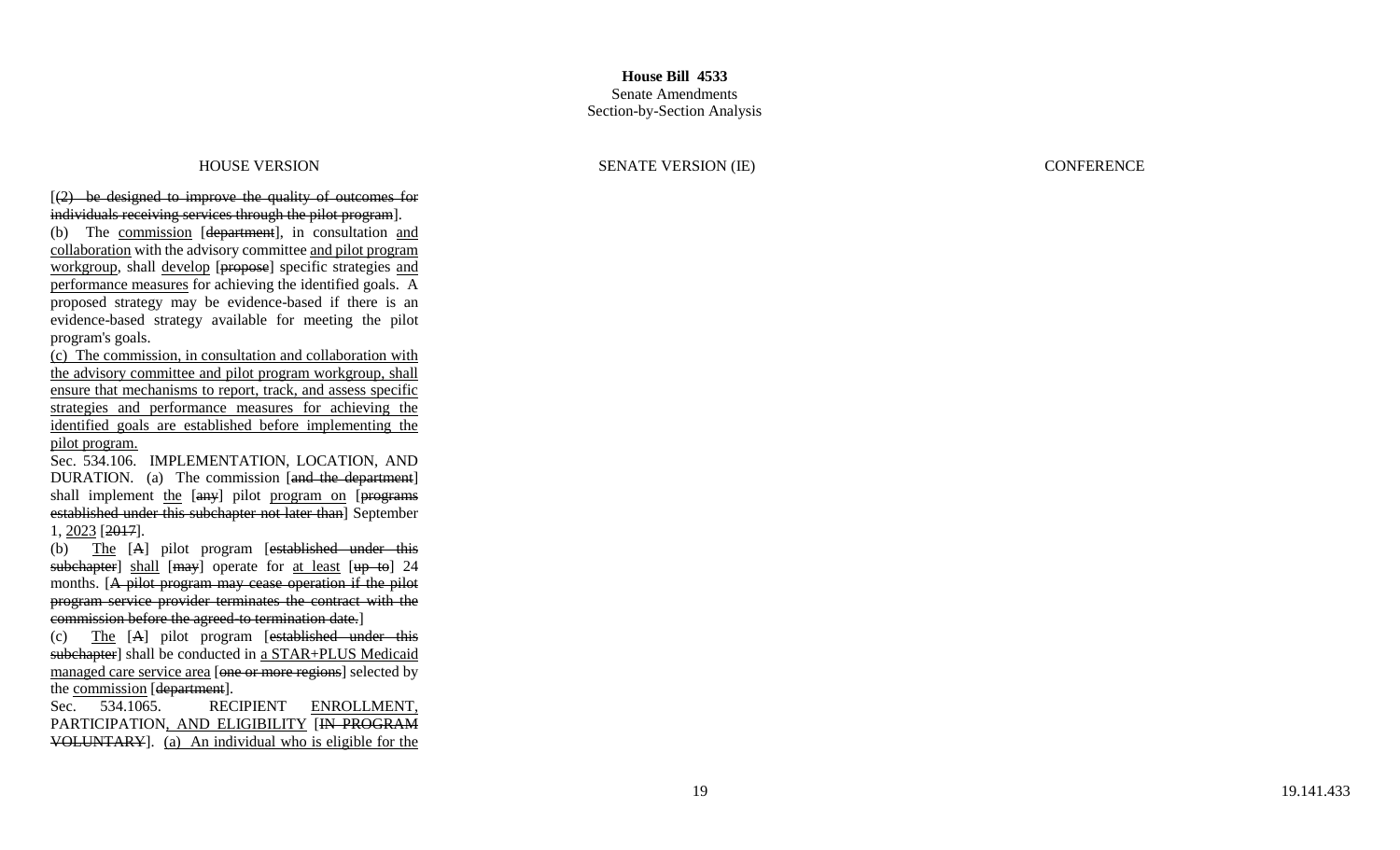pilot program will be enrolled automatically [Participation in a pilot program established under this subchapter by an individual with an intellectual or developmental disability is voluntary], and the decision whether to opt out of participation [participate] in the pilot [a] program and not receive long-term services and supports under the pilot [from a provider through that] program may be made only by the individual or the individual's legally authorized representative.

(b) To ensure prospective pilot program participants are able to make an informed decision on whether to participate in the pilot program, the commission, in consultation and collaboration with the advisory committee and pilot program workgroup, shall develop and distribute informational materials on the pilot program that describe the pilot program's benefits, the pilot program's impact on current services, and other related information. The commission shall establish a timeline and process for the development and distribution of the materials and shall ensure: (1) the materials are developed and distributed to individuals eligible to participate in the pilot program with sufficient time to educate the individuals, their families, and other persons actively involved in their lives regarding the pilot program;

(2) individuals eligible to participate in the pilot program, including individuals enrolled in the STAR+PLUS Medicaid managed care program, their families, and other persons actively involved in their lives, receive the materials and oral information on the pilot program; (3) the materials contain clear, simple language presented in

a manner that is easy to understand; and

(4) the materials explain, at a minimum, that: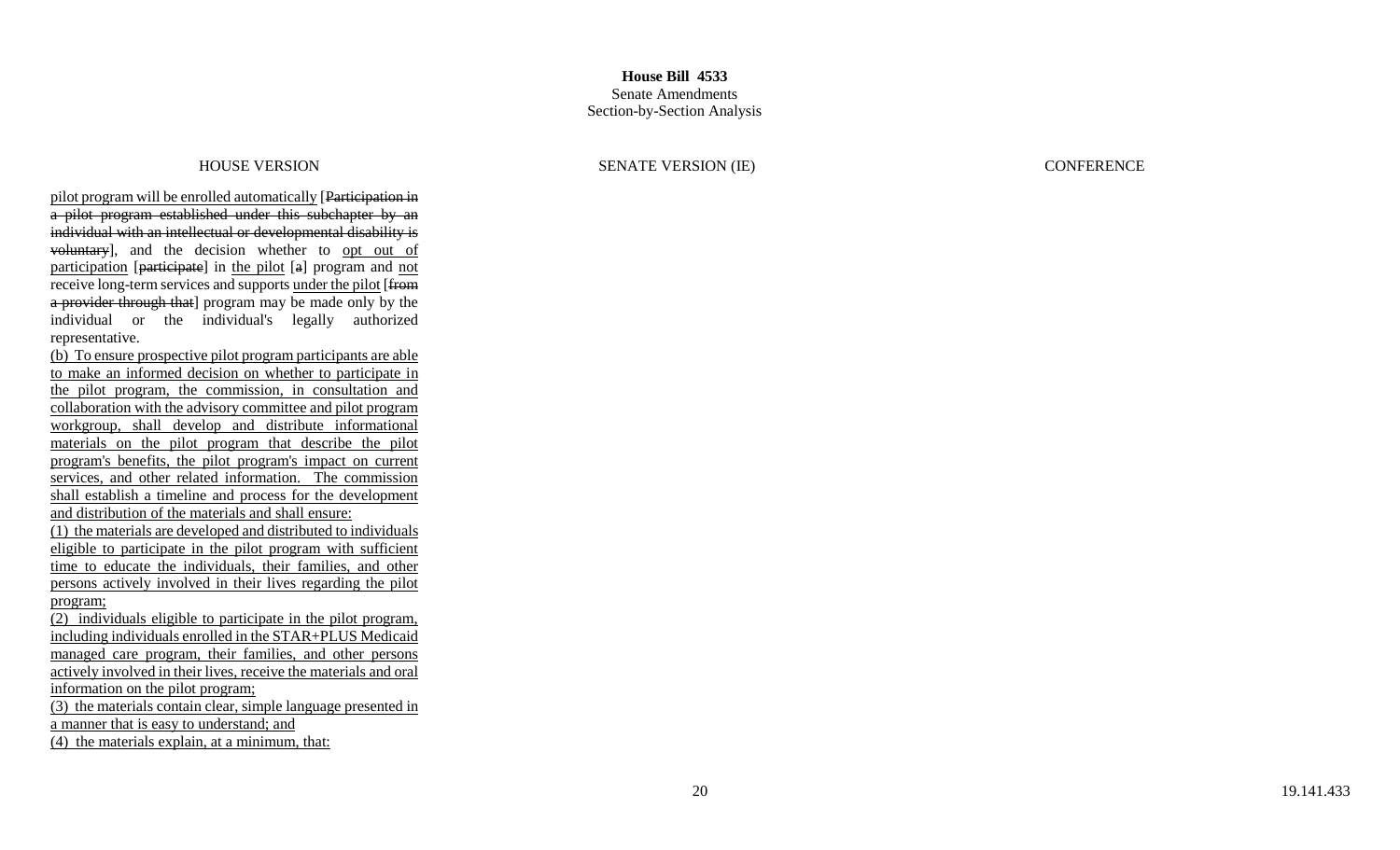HOUSE VERSION SENATE VERSION (IE) CONFERENCE

(A) on conclusion of the pilot program, pilot program participants will be asked to provide feedback on their experience, including feedback on whether the pilot program was able to meet their unique support needs; (B) participation in the pilot program does not remove individuals from any Medicaid waiver program interest list; (C) individuals who choose to participate in the pilot program and who, during the pilot program's operation, are offered enrollment in a Medicaid waiver program may accept the enrollment, transition, or diversion offer; and (D) pilot program participants have a choice among acute care and comprehensive long -term services and supports providers and service delivery options, including the consumer direction model and comprehensive services model.

(c) The commission, in consultation and collaboration with the advisory committee and pilot program workgroup, shall develop pilot program participant eligibility criteria. The criteria must ensure pilot program participants: (1) include individuals with an intellectual or developmental disability or a cognitive disability, including: (A) individuals with autism; (B) individuals with significant complex behavioral, medical, and physical needs who are receiving home and community -based services through the STAR+PLUS Medicaid managed care program; (C) individuals enrolled in the STAR+PLUS Medicaid managed care program who: (i) are on a Medicaid waiver program interest list;

(ii) meet the criteria for an intellectual or developmental disability; or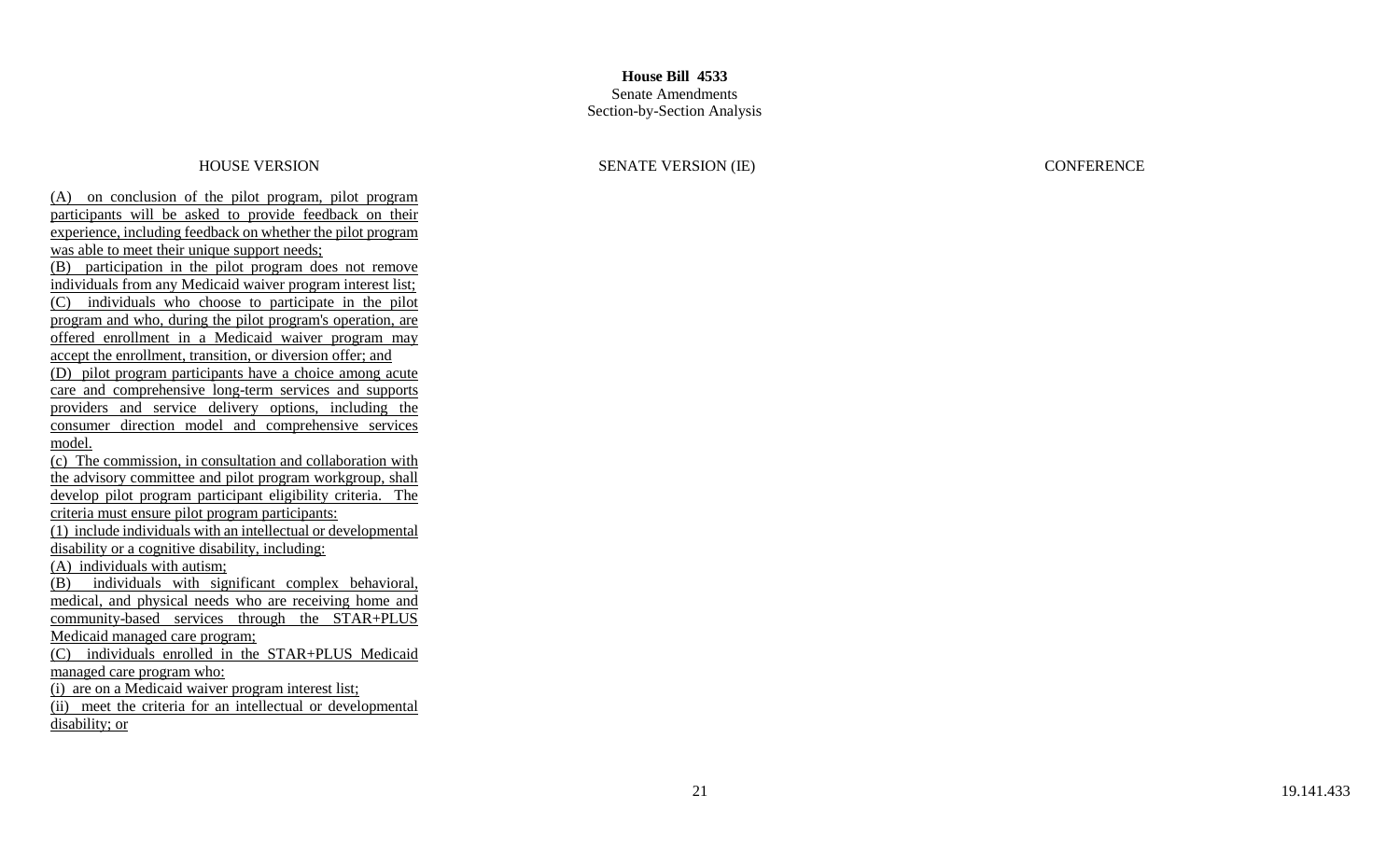### Senate Amendments Section -by -Section Analysis

HOUSE VERSION SENATE VERSION (IE) CONFERENCE

(iii) have a traumatic brain injury that occurred after the age of 21; and

(D) other individuals with disabilities who have similar functional needs without regard to the age of onset or diagnosis; and

(2) do not include individuals who are receiving only acute care services under the STAR+PLUS Medicaid managed care program and are enrolled in the community-based ICF-IID program or another Medicaid waiver program.

Sec. 534.107. COMMISSION RESPONSIBILITIES [COORDINATING SERVICES]. (a) The commission [In providing long -term services and supports under Medicaid to individuals with an intellectual or developmental disability, a pilot program service provider] shall require that a managed care organization participating in the pilot program :

(1) ensures that individuals participating in the pilot program have a choice among acute care and comprehensive longterm services and supports providers and service delivery options, including the consumer direction model [coordinate through the pilot program institutional and community -based services available to the individuals, including services provided through:

 $[(A)$  a facility licensed under Chapter 252, Health and Safety Code;

[(B) a Medicaid waiver program; or

[(C) a community-based ICF-IID operated by local authorities];

(2) demonstrates to the commission's satisfaction that the organization's network of acute care, long -term services and supports, and comprehensive long-term services and supports providers have experience and expertise in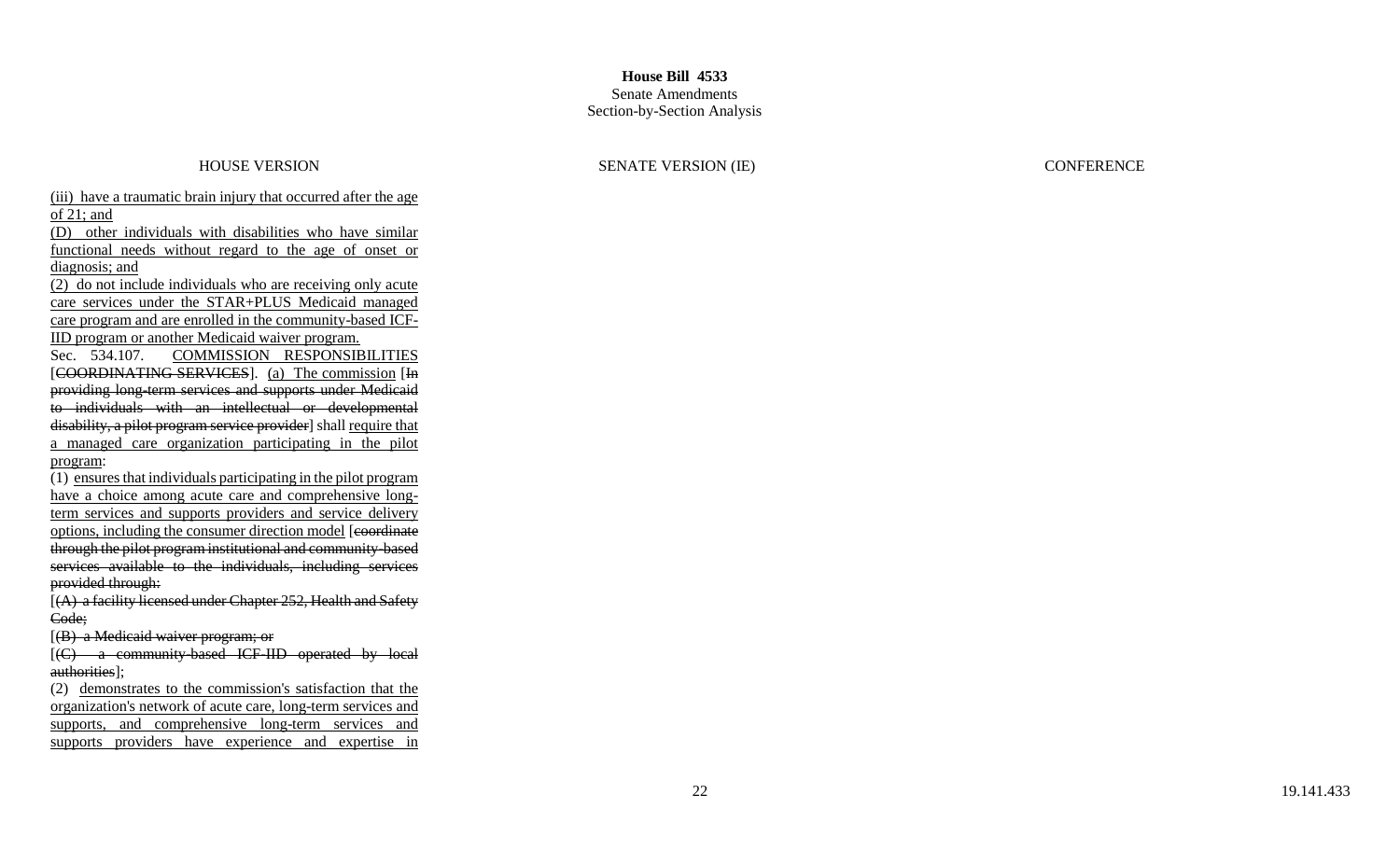providing services for individuals with an intellectual or developmental disability and individuals with similar functional needs [collaborate with managed care organizations to provide integrated coordination of acute care services and long -term services and supports, including discharge planning from acute care services to community based long -term services and supports];

(3) has [have] a process for preventing inappropriate institutionalizations of individuals; and

(4) ensures the timely initiation and consistent provision of services in accordance with an individual's person-centered plan [accept the risk of inappropriate institutionalizations of individuals previously residing in community settings]. (b) For the duration of the pilot program, the commission shall ensure that comprehensive long-term services and supports providers are considered significant traditional providers and included in the provider network of a managed care organization participating in the pilot program. Sec. 534.108. PILOT PROGRAM INFORMATION. (a) The commission, in consultation and collaboration with the advisory committee and pilot program workgroup. [and the department] shall determine which information will be

collected from a managed care organization participating in the pilot program to use in conducting the evaluation and preparing the report under Section 534.112 [eollect and compute the following information with respect to each pilot program implemented under this subchapter to the extent it is available:

 $[(1)$  the difference between the average monthly cost per person for all acute care services and long -term services and supports received by individuals participating in the pilot program while the program is operating, including services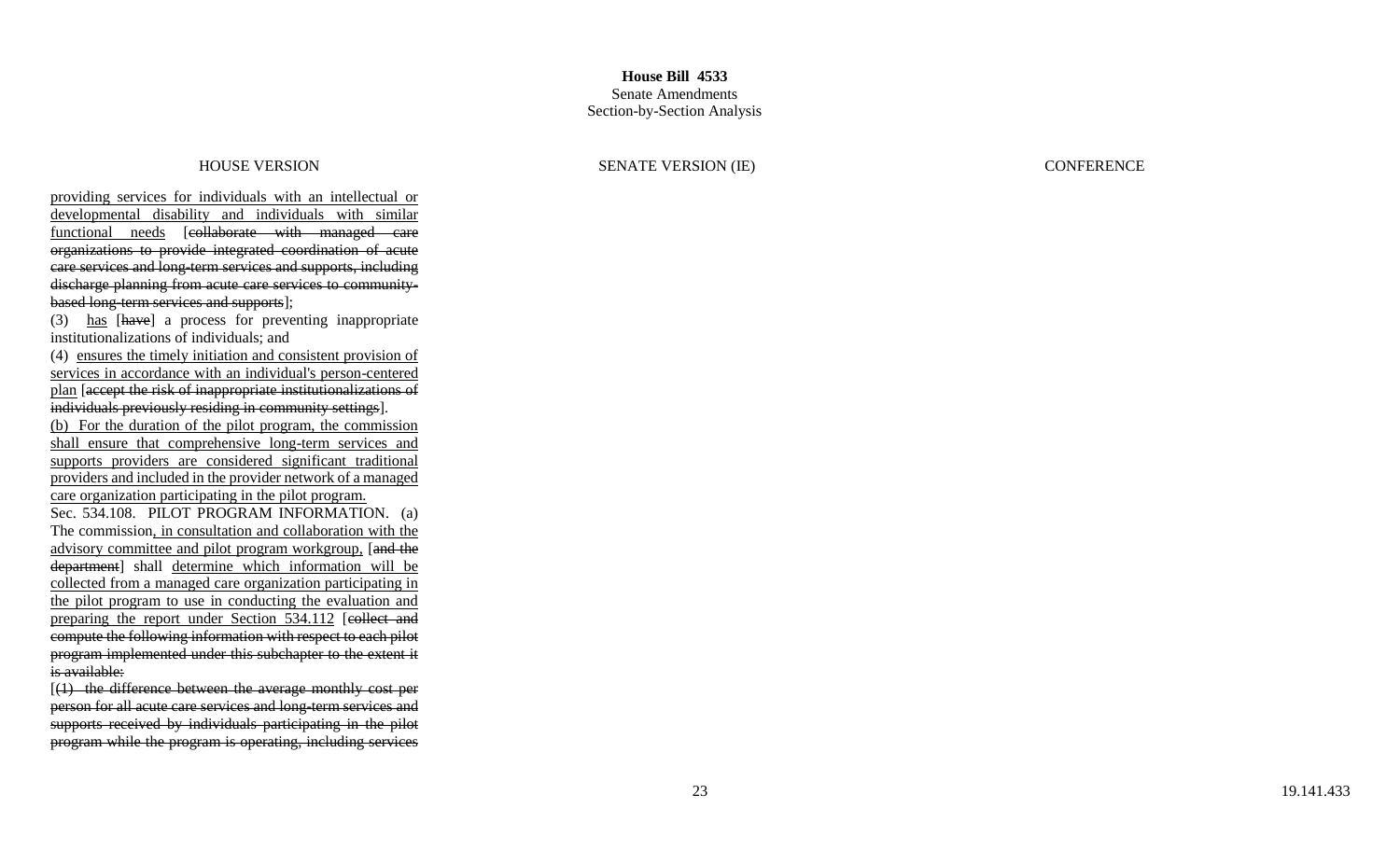provided through the pilot program and other services with which pilot program services are coordinated as described by Section 534.107, and the average monthly cost per person for all services received by the individuals before the operation of the pilot program;

[(2) the percentage of individuals receiving services through the pilot program who begin receiving services in a nonresidential setting instead of from a facility licensed under Chapter 252, Health and Safety Code, or any other residential setting;

[(3) the difference between the percentage of individuals receiving services through the pilot program who live in non provider -owned housing during the operation of the pilot program and the percentage of individuals receiving services through the pilot program who lived in non-provider-owned housing before the operation of the pilot program;

[(4) the difference between the average total Medicaid cost, by level of need, for individuals in various residential settings receiving services through the pilot program during the operation of the program and the average total Medicaid cost, by level of need, for those individuals before the operation of the program;

 $[5]$  the difference between the percentage of individuals receiving services through the pilot program who obtain and maintain employment in meaningful, integrated settings during the operation of the program and the percentage of individuals receiving services through the program who obtained and maintained employment in meaningful, integrated settings before the operation of the program;

[(6) the difference between the percentage of individuals receiving services through the pilot program whose behavioral, medical, life -activity, and other personal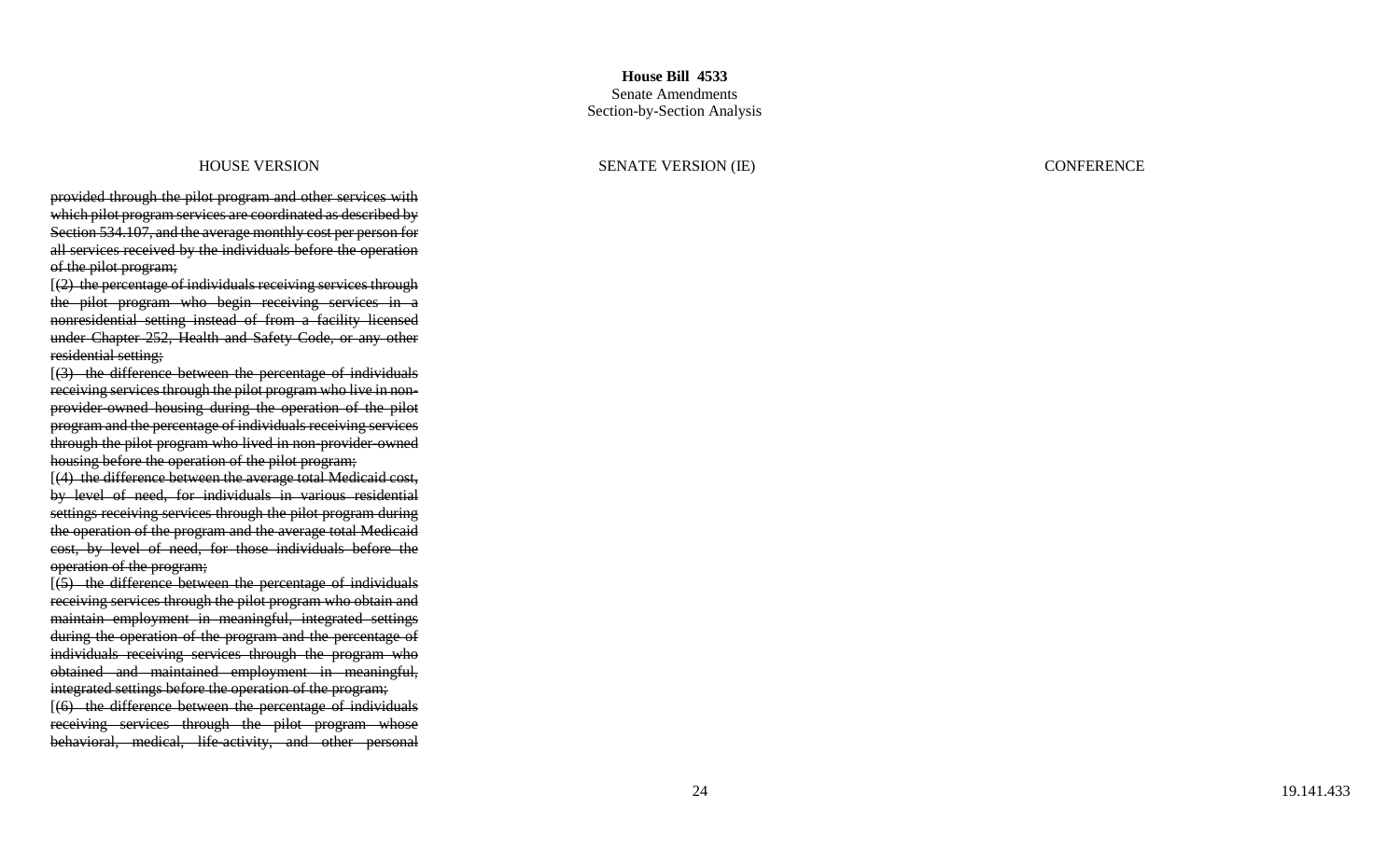outcomes have improved since the beginning of the program and the percentage of individuals receiving services through the program whose behavioral, medical, life -activity, and other personal outcomes improved before the operation of the program, as measured over a comparable period; and [(7) a comparison of the overall client satisfaction with services received through the pilot program, including for individuals who leave the program after a determination is made in the individuals' cases at hearings or on appeal, and the overall client satisfaction with services received before the individuals entered the pilot program]. (b) For the duration of the pilot program, a managed care organization participating in the pilot program shall submit to the commission and the advisory committee quarterly

reports on the services provided to each pilot program participant that include information on: (1) the level of each requested service and the authorization

and utilization rates for those services;

(2) timelines of:

(A) the delivery of each requested service;

(B) authorization of each requested service;

(C) the initiation of each requested service; and

(D) each unplanned break in the delivery of requested services and the duration of the break;

(3) the number of pilot program participants using

employment assistance and supported employment services;

(4) the number of service denials and fair hearings and the dispositions of fair hearings;

(5) the number of complaints and inquiries received by the managed care organization and the outcome of each complaint; and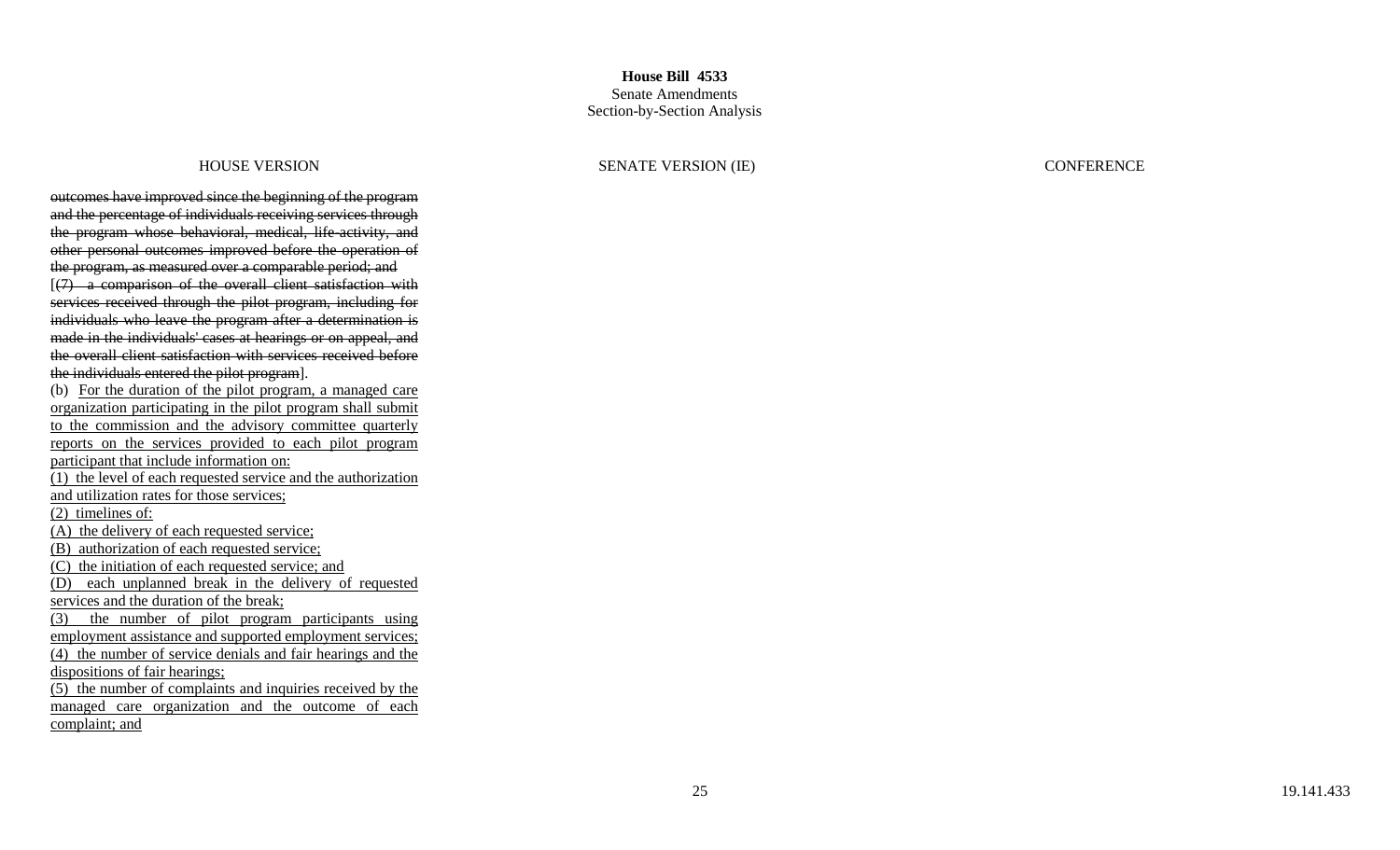(6) the number of pilot program participants who choose the consumer direction model and the reasons why other participants did not choose the consumer direction model [The pilot program service provider shall collect any information described by Subsection (a) that is available to the provider and provide the information to the department and the commission not later than the 30th day before the date the program's operation concludes].

(c) The commission shall ensure that the mechanisms to report and track the information and data required by this section are established before implementing the pilot program [In addition to the information described by Subsection (a), the pilot program service provider shall collect any information specified by the department for use by the department in making an evaluation under Section  $534.104(g)$ .

[(d) The commission and the department, in consultation and collaboration with the advisory committee, shall review and evaluate the progress and outcomes of each pilot program implemented under this subchapter and submit, as part of the annual report to the legislature required by Section 534.054, a report to the legislature during the operation of the pilot programs. Each report must include recommendations for program improvement and continued implementation].

Sec. 534.109. PERSON -CENTERED PLANNING. The commission, in consultation and collaboration [eooperation] with the advisory committee and pilot program workgroup [department], shall ensure that each individual [with an intellectual or developmental disability] who receives services and supports under Medicaid through the [a] pilot program [established under this subchapter], or the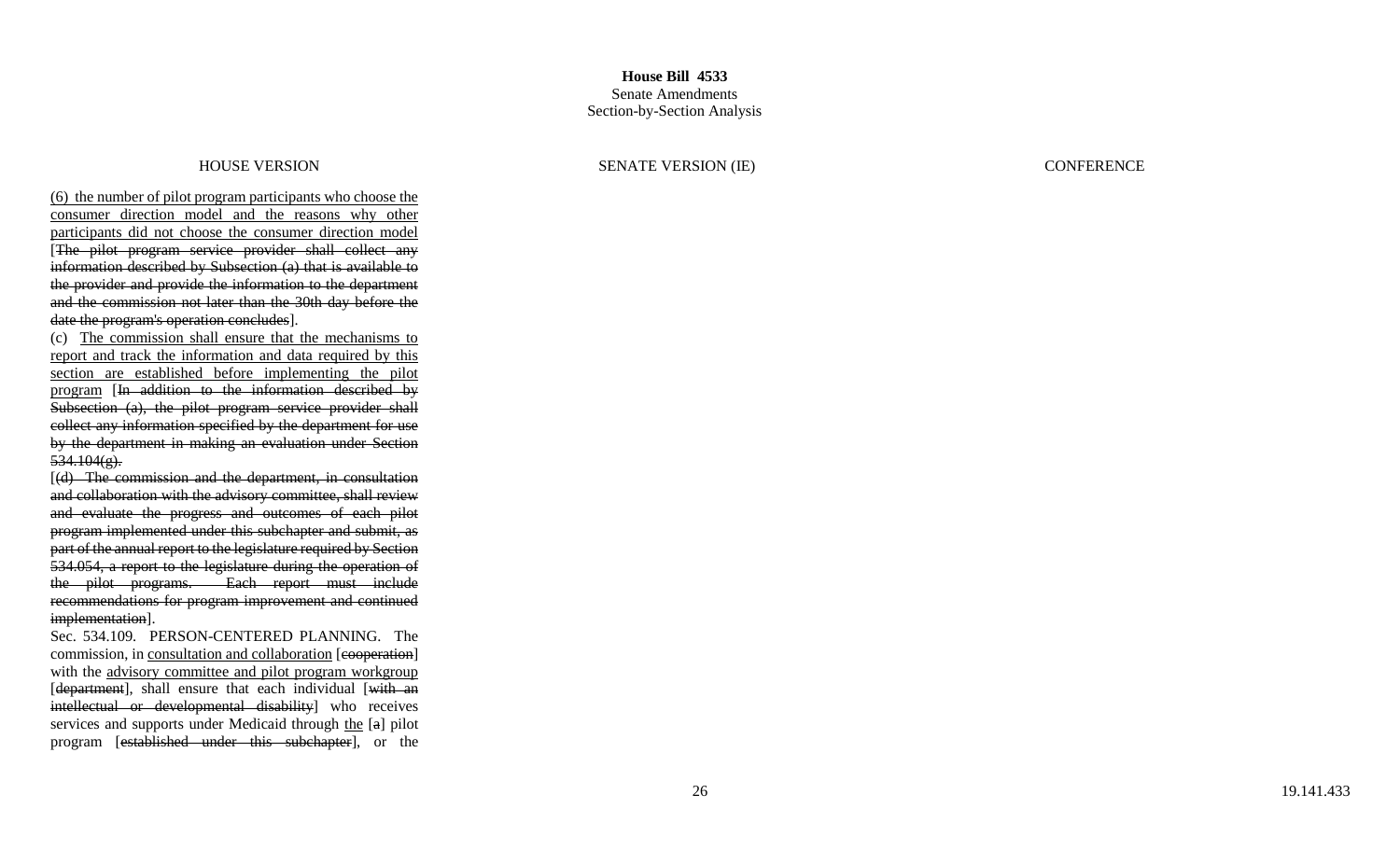HOUSE VERSION SENATE VERSION (IE) CONFERENCE

individual's legally authorized representative, has access to a comprehensive, facilitated, person-centered plan that identifies outcomes for the individual and drives the development of the individualized budget. The consumer direction model must be an available option for individuals to achieve self-determination, choice, and control defined by Section 531.051, may be an outcome of the plan].

SECTION 14. Section 534.110, Government Code, is amended to read as follows:

Sec. 534.110. TRANSITION BETWEEN PROGRAMS; CONTINUITY OF SERVICES. (a) During the evaluation of the pilot program required under Section 534.112, the [The] commission may continue the pilot program to ensure continuity of care for pilot program participants. If the commission does not continue the pilot program following the evaluation, the commission shall ensure that there is a comprehensive plan for transitioning the provision of Medicaid benefits for pilot program participants to the benefits provided before participating in the pilot program [between a Medicaid waiver program or an ICF-IID program and a pilot program under this subchapter to protect continuity of care].

(b) A [The] transition plan under Subsection (a) shall be developed in consultation and collaboration with the advisory committee and pilot program workgroup and with stakeholder input as described by Section 534.103.

SECTION 15. Section 534.111, Government Code, is amended to read as follows:

SECTION 14. Same as House version.

SECTION 15. Same as House version.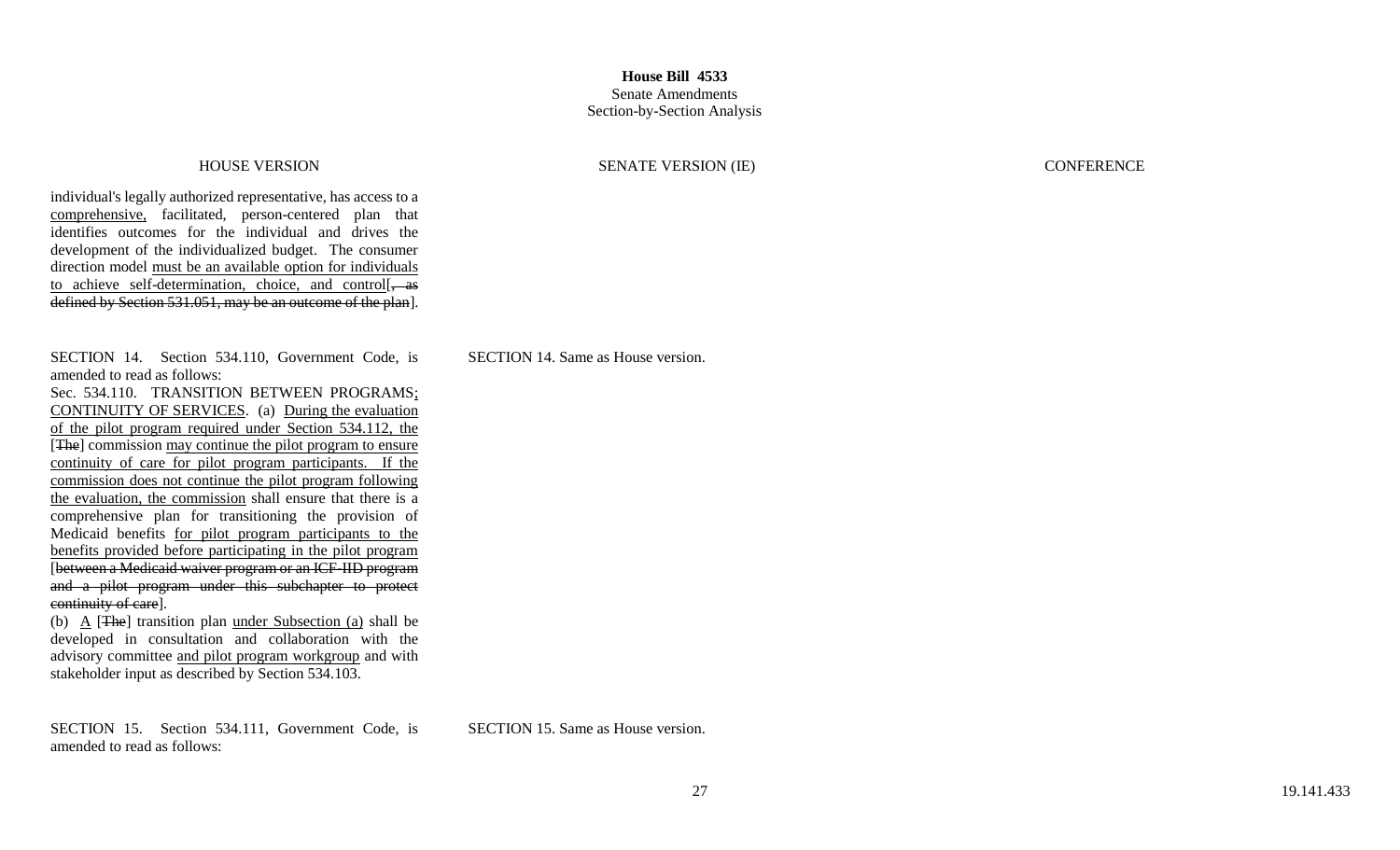### Senate Amendments Section-by-Section Analysis

Sec. 534.111. CONCLUSION OF PILOT PROGRAM [PROGRAMS; EXPIRATION]. (a) On September 1, 2025, the pilot program is concluded unless the commission continues the pilot program under Section 534.110 [2019: [(1) each pilot program established under this subchapter that is still in operation must conclude; and  $[$ (2) this subchapter expires].

(b) If the commission continues the pilot program under Section 534.110, the commission shall publish notice of the pilot program's continuance in the Texas Register not later than September 1, 2025.

SECTION 16. Subchapter C, Chapter 534, Government Code, is amended by adding Section 534.112 to read as follows:

Sec. 534.112. PILOT PROGRAM EVALUATIONS AND REPORTS. (a) The commission, in consultation and collaboration with the advisory committee and pilot program workgroup, shall review and evaluate the progress and outcomes of the pilot program and submit, as part of the annual report required under Section 534.054, a report on the pilot program's status that includes recommendations for improving the program.

(b) Not later than September 1, 2026, the commission, in consultation and collaboration with the advisory committee and pilot program workgroup, shall prepare and submit to the legislature a written report that evaluates the pilot program based on a comprehensive analysis. The analysis must:

(1) assess the effect of the pilot program on: (A) access to and quality of long-term services and supports;

HOUSE VERSION SENATE VERSION (IE) CONFERENCE

SECTION 16. Same as House version.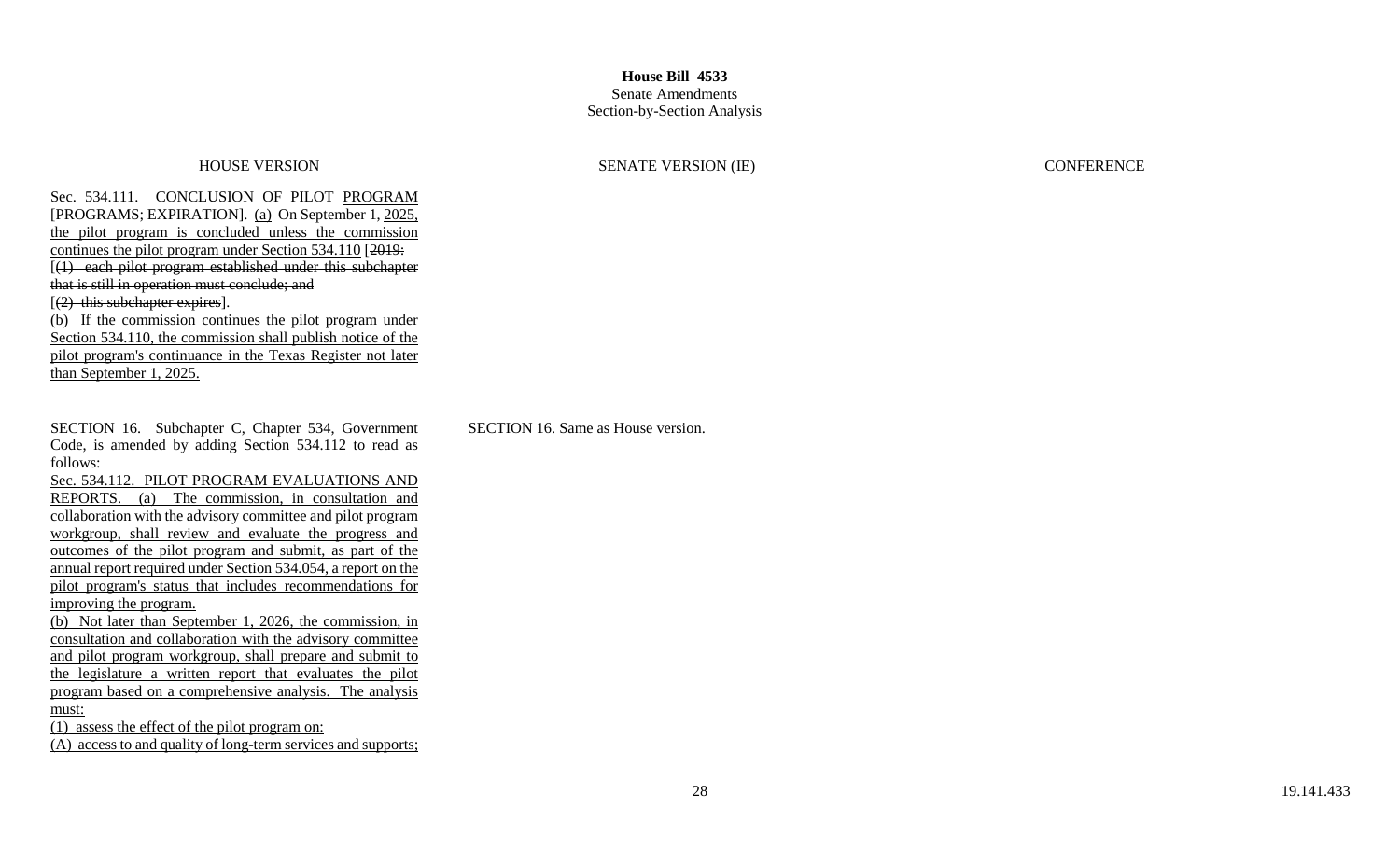### Senate Amendments Section -by -Section Analysis

### HOUSE VERSION SENATE VERSION (IE) CONFERENCE

(B) informed choice and meaningful outcomes using person -centered planning, flexible consumer -directed services, individualized budgeting, and self-determination, including a pilot program participant's inclusion in the community; (C) the integration of service coordination of acute care services and long-term services and supports; (D) employment assistance and customized, integrated, competitive employment options; (E) the number, types, and dispositions of fair hearings and appeals in accordance with applicable federal and state law; (F) increasing the use and flexibility of the consumer direction model; (G) increasing the use of alternatives to guardianship, including supported decision -making agreements as defined by Section 1357.002, Estates Code; (H) achieving the best and most cost-effective use of funding based on a pilot program participant's needs and preferences; and (I) attendant recruitment and retention; (2) analyze the experiences and outcomes of the following systems changes: (A) the comprehensive assessment instrument described by Section 533A.0335, Health and Safety Code; (B) the 21st Century Cures Act (Pub. L. No. 114 -255); (C) implementation of the federal rule adopted by the Centers for Medicare and Medicaid Services and published at 79 Fed. Reg. 2948 (January 16, 2014) related to the provision of long-term services and supports through a home and community -based services (HCS) waiver program under Section 1915(c), 1915(i), or 1915(k) of the federal Social Security Act  $(42 \text{ U.S.C. Section } 1396n(c), (i), or (k))$ ;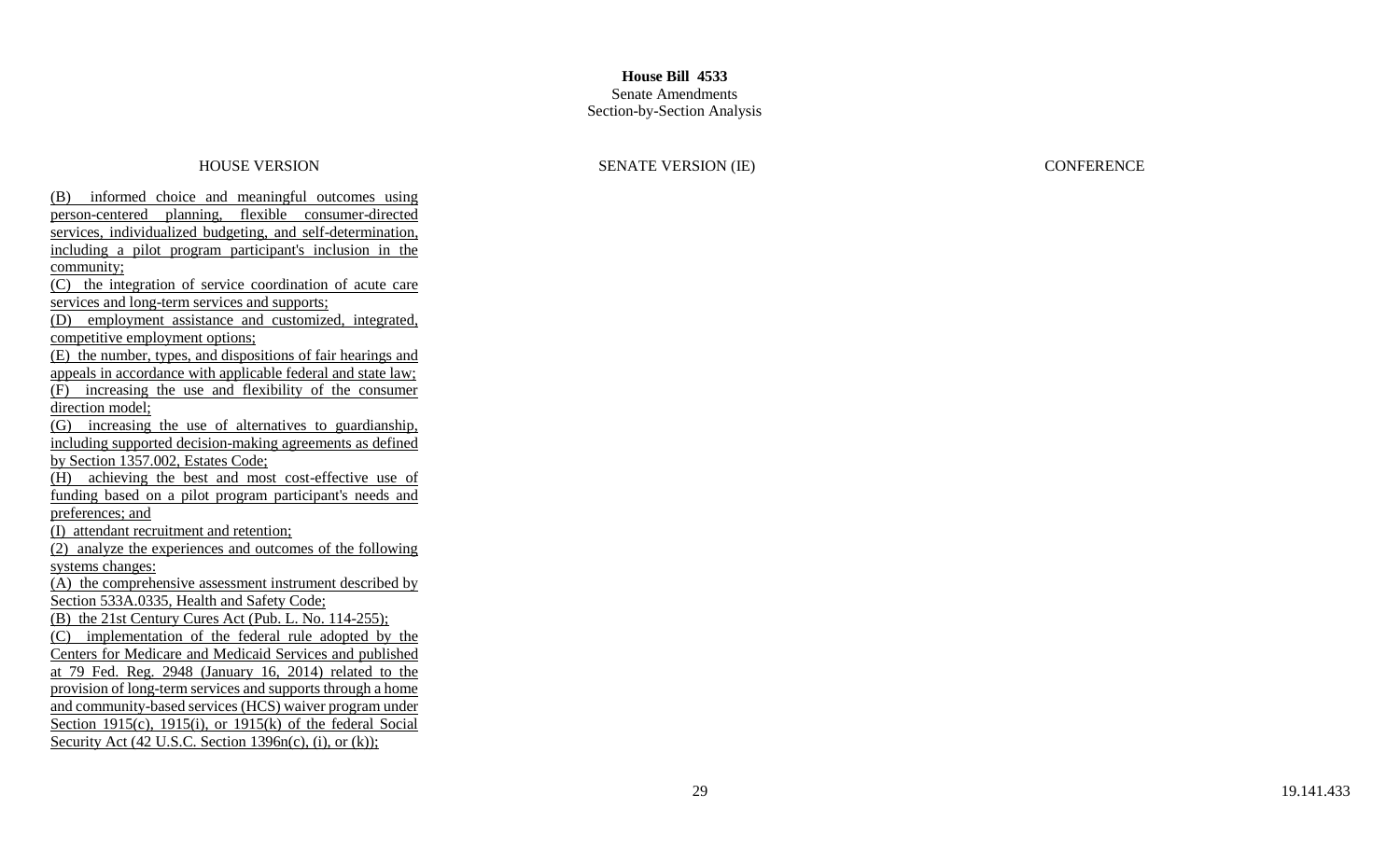### Senate Amendments Section-by-Section Analysis

### HOUSE VERSION SENATE VERSION (IE) CONFERENCE

(D) the provision of basic attendant and habilitation services under Section 534.152; and (E) the benefits of providing STAR+PLUS Medicaid managed care services to persons based on functional needs; (3) include feedback on the pilot program based on the personal experiences of: (A) individuals with an intellectual or developmental disability and individuals with similar functional needs who participated in the pilot program; (B) families of and other persons actively involved in the lives of individuals described by Paragraph (A); and (C) comprehensive long-term services and supports providers who delivered services under the pilot program; (4) be incorporated in the annual report required under Section 534.054; and (5) include recommendations on: (A) a system of programs and services for consideration by the legislature; (B) necessary statutory changes; and (C) whether to implement the pilot program statewide under the STAR+PLUS Medicaid managed care program for eligible individuals.

SECTION 17. The heading to Subchapter E, Chapter 534, Government Code, is amended to read as follows: SUBCHAPTER E. STAGE TWO: TRANSITION OF ICF-IID PROGRAM RECIPIENTS AND LONG-TERM CARE MEDICAID WAIVER PROGRAM RECIPIENTS TO INTEGRATED MANAGED CARE SYSTEM

SECTION 17. Same as House version.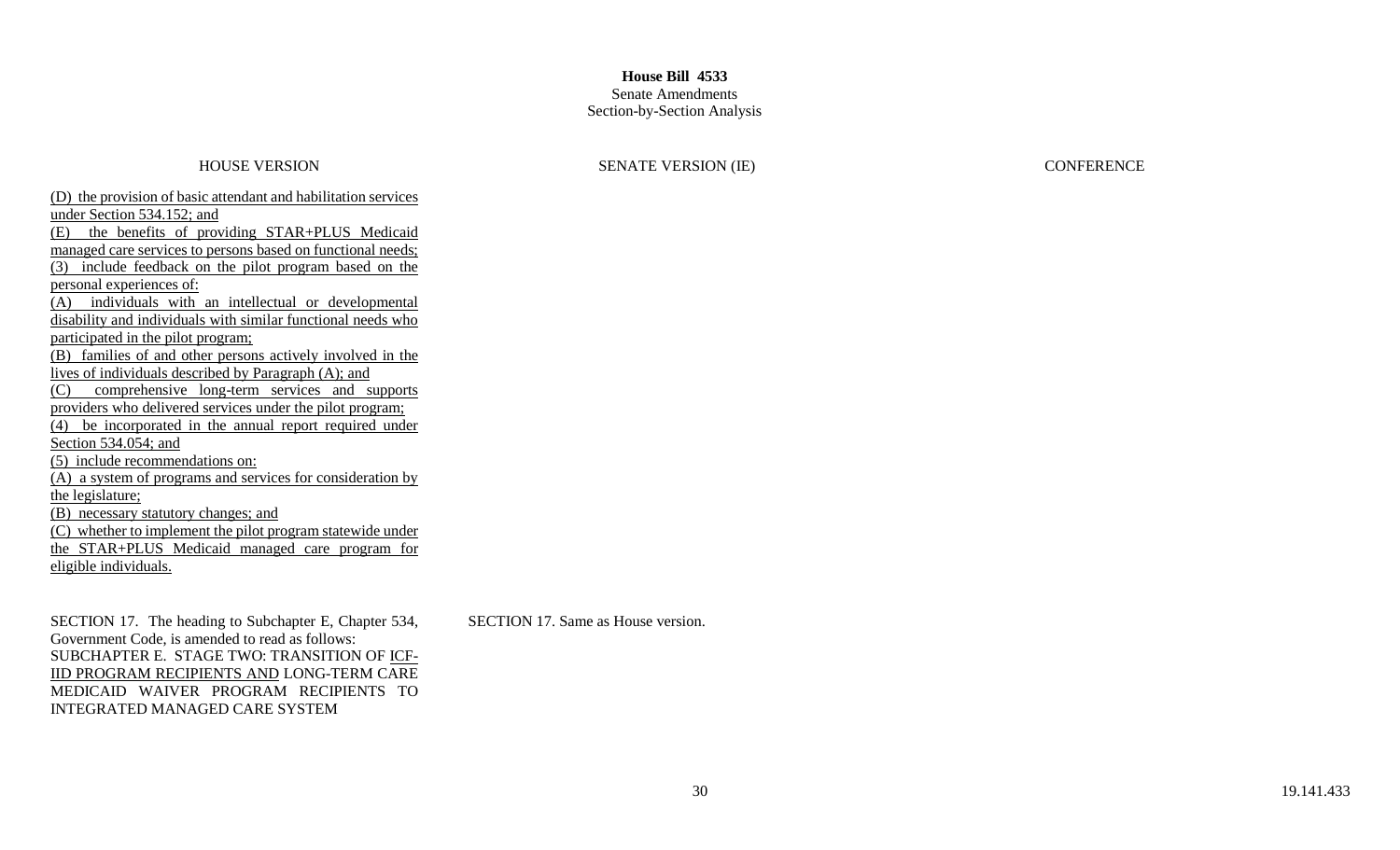# Senate Amendments

## Section-by-Section Analysis

### HOUSE VERSION SENATE VERSION (IE) CONFERENCE

SECTION 18. The heading to Section 534.202, Government Code, is amended to read as follows: Sec. 534.202. DETERMINATION TO TRANSITION [OF] ICF-IID PROGRAM RECIPIENTS AND CERTAIN OTHER MEDICAID WAIVER PROGRAM RECIPIENTS TO MANAGED CARE PROGRAM.

SECTION 19. Sections 534.202(a), (b), (c), (e), and (i), Government Code, are amended to read as follows: (a) This section applies to individuals with an intellectual or developmental disability who<sup>[</sup>, on the date the commission implements the transition described by Subsection (b), are receiving long-term services and supports under: (1) a Medicaid waiver program [other than the Texas home living (TxHmL) waiver program]; or (2) an ICF-IID program. (b) Subject to Subsection  $(g)$ , after [After] implementing the pilot program under Subchapter C and completing the evaluation under Section 534.112 [transition required by Section 534.201, on September 1, 2021], the commission, in consultation and collaboration with the advisory committee, shall develop a plan for the transition of all or a portion of the services provided through an ICF-IID program or a Medicaid waiver program to a Medicaid managed care model. The plan must include: (1) a process for transitioning the services in phases as follows: (A) beginning September 1, 2027, the Texas home living

(TxHmL) waiver program services;

SECTION 19. Same as House version.

SECTION 18. Same as House version.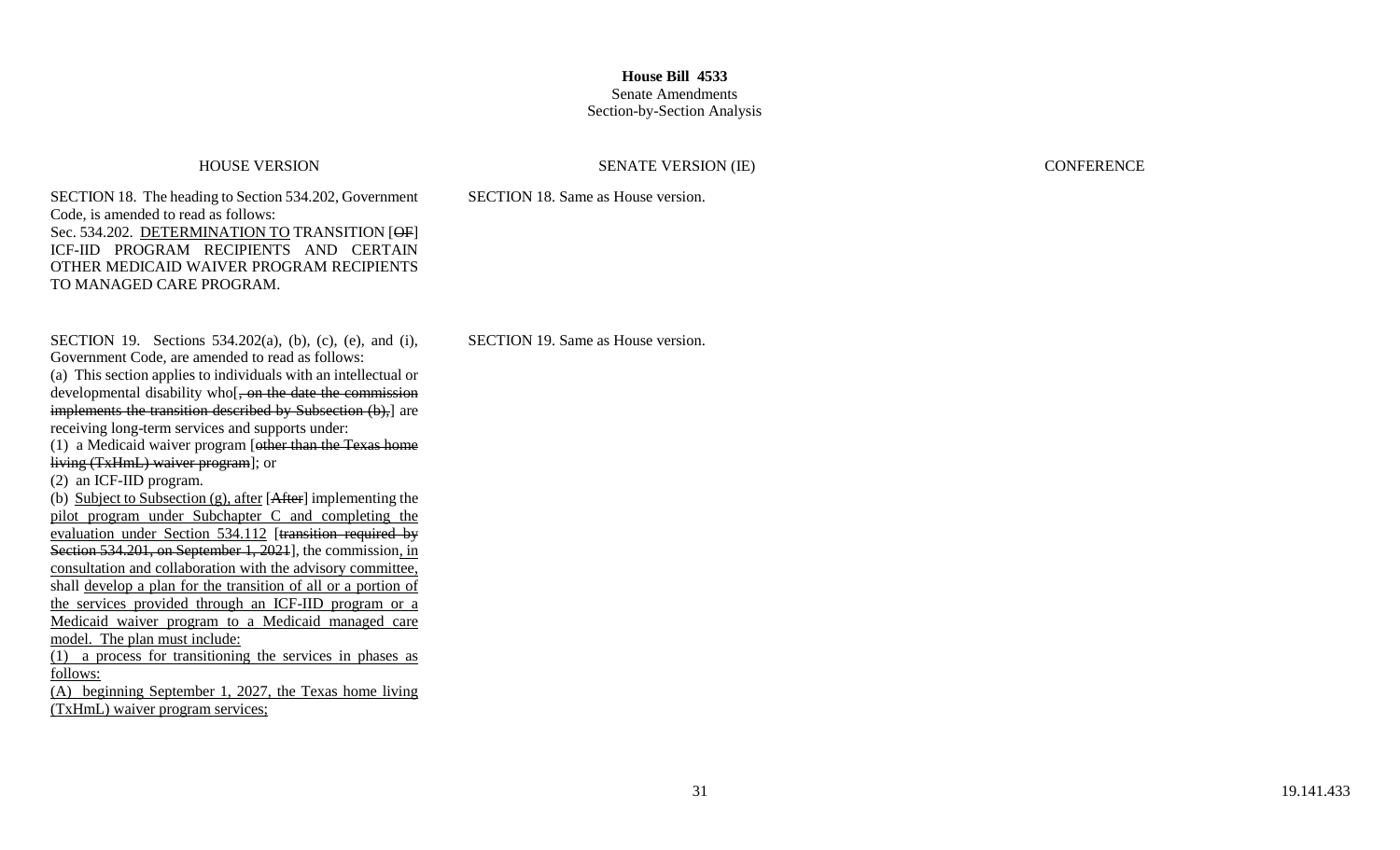### Senate Amendments Section -by -Section Analysis

(B) beginning September 1, 2029, the community living assistance and support services (CLASS) waiver program services;

(C) beginning September 1, 2031, nonresidential services provided under the home and community -based services (HCS) waiver program and the deaf -blind with multiple disabilities (DBMD) waiver program; and

(D) subject to Subdivision (2), the residential services provided under an ICF -IID program, the home and community -based services (HCS) waiver program, and the deaf-blind with multiple disabilities (DBMD) waiver program; and

(2) a process for evaluating and determining the feasibility and cost efficiency of transitioning residential services described by Subdivision (1)(D) to a Medicaid managed care model that is based on an evaluation of a separate pilot program conducted by the commission, in consultation and collaboration with the advisory committee, that operates after the transition process described by Subdivision (1) [transition the provision of Medicaid benefits to individuals to whom this section applies to the STAR + PLUS Medicaid managed care program delivery model or the most appropriate integrated capitated managed care program delivery model, as determined by the commission based on cost effectiveness and the experience of the transition of Texas home living (TxHmL) waiver program recipients to a managed care program delivery model under Section 534.201, subject to Subsections  $(c)(1)$  and  $(g)$ ].

(c) Before implementing the [At the time of the] transition described by Subsection (b), the commission shall, subject to Subsection (g), determine whether to: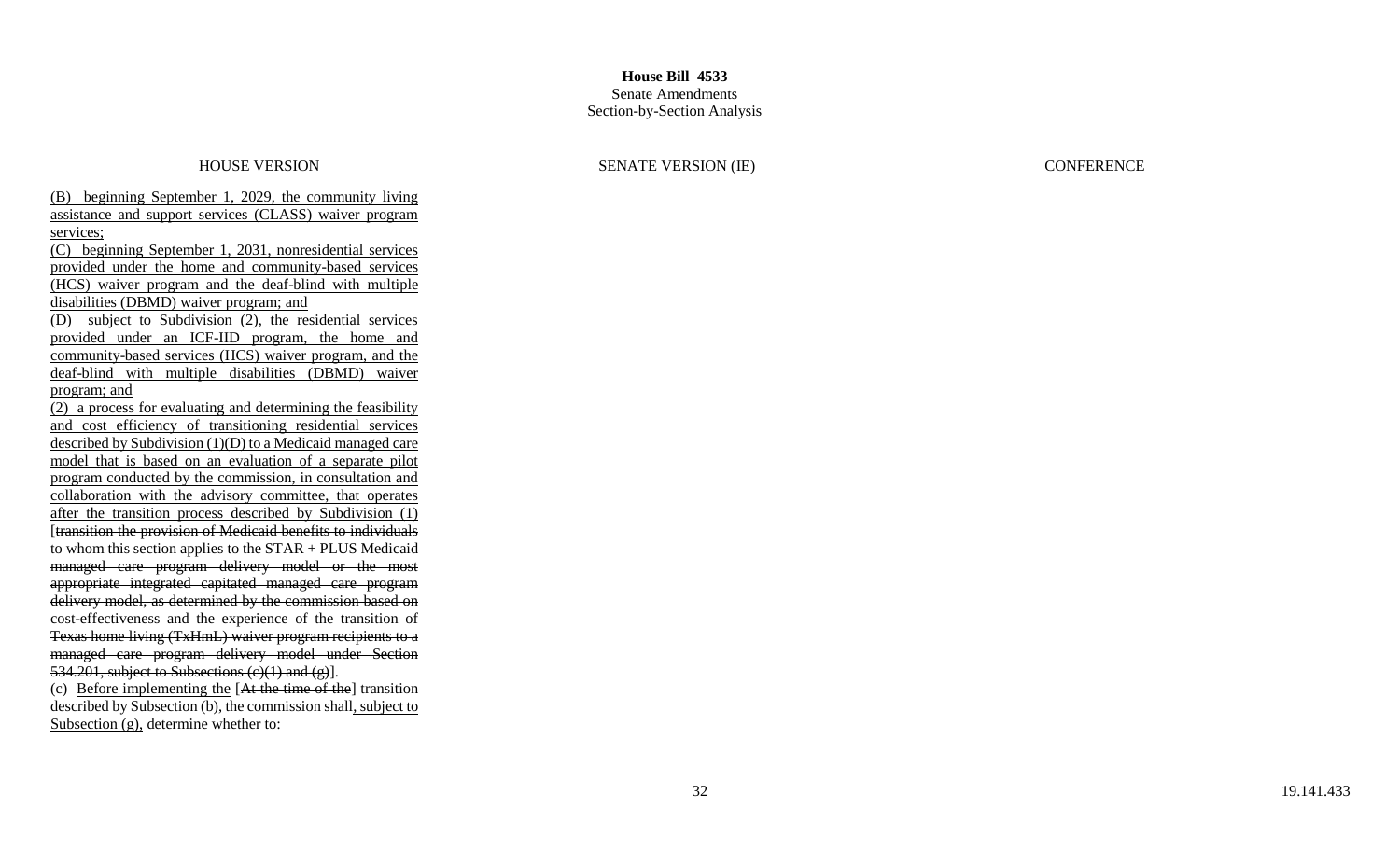HOUSE VERSION SENATE VERSION (IE) CONFERENCE

(1) continue operation of the Medicaid waiver programs or ICF -IID program only for purposes of providing, if applicable:

(A) supplemental long -term services and supports not available under the managed care program delivery model selected by the commission; or

(B) long -term services and supports to Medicaid waiver program recipients who choose to continue receiving benefits under the waiver programs [program] as provided by Subsection (g); or

(2) [subject to Subsection  $(g)$ ,] provide all or a portion of the long -term services and supports previously available under the Medicaid waiver programs or ICF -IID program through the managed care program delivery model selected by the commission.

(e) The commission shall ensure that there is a comprehensive plan for transitioning the provision of Medicaid benefits under this section that protects the continuity of care provided to individuals to whom this section applies and ensures individuals have a choice among acute care and comprehensive long -term services and supports providers and service delivery options, including the consumer direction model .

(i) In addition to the requirements of Section 533.005, a contract between a managed care organization and the commission for the organization to provide Medicaid benefits under this section must contain a requirement that the organization implement a process for individuals with an intellectual or developmental disability that:

(1) ensures that the individuals have a choice among acute care and comprehensive long -term services and supports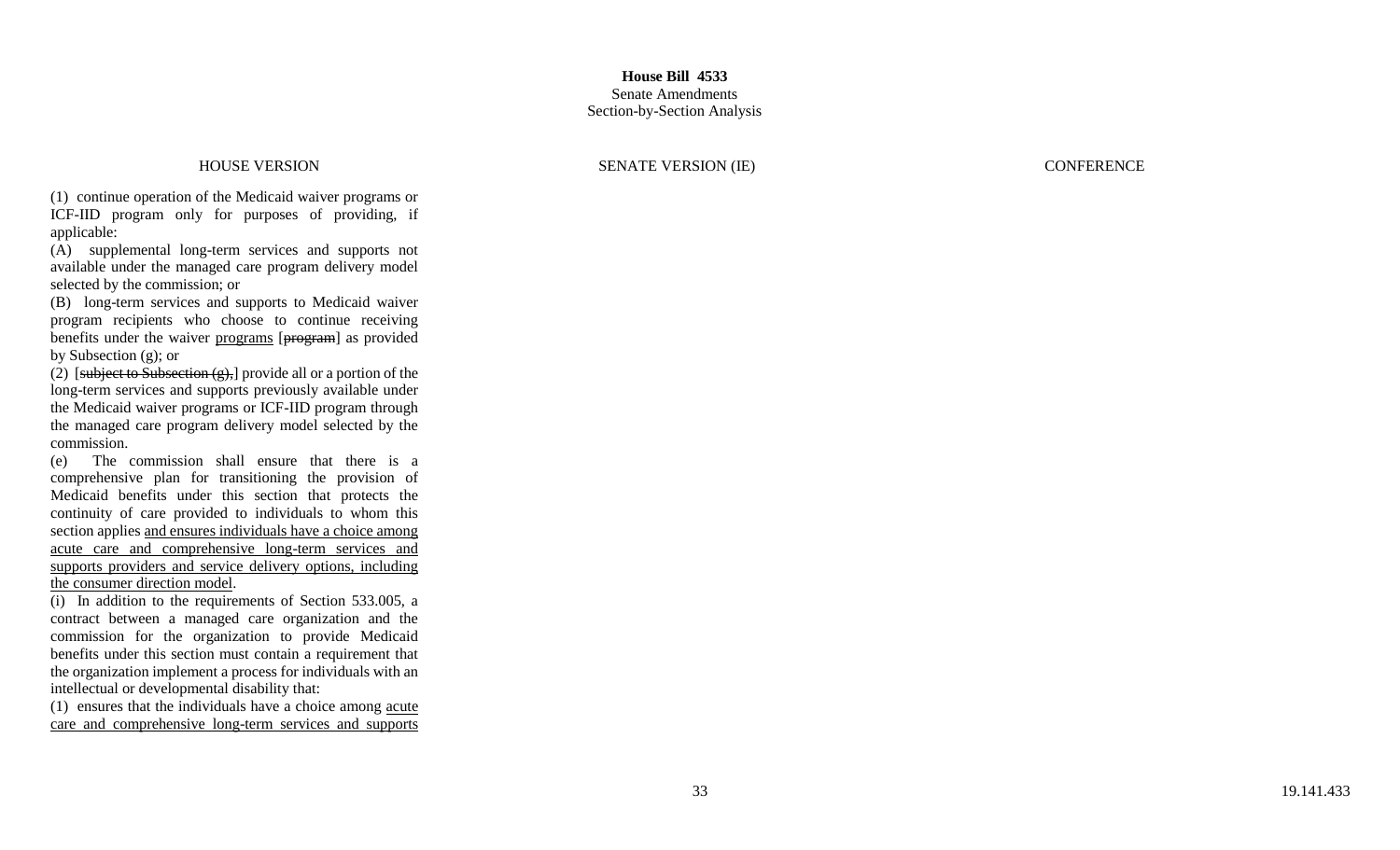### **House Bill 4533** Senate Amendments

# Section-by-Section Analysis

### HOUSE VERSION SENATE VERSION (IE) CONFERENCE

providers and service delivery options, including the consumer direction model;

(2) to the greatest extent possible, protects those individuals' continuity of care with respect to access to primary care providers, including the use of single-case agreements with out-of-network providers; and

(3) provides access to a member services phone line for individuals or their legally authorized representatives to obtain information on and assistance with accessing services through network providers, including providers of primary, specialty, and other long-term services and supports.

SECTION 20. Section 534.203, Government Code, is amended to read as follows:

Sec. 534.203. RESPONSIBILITIES OF COMMISSION UNDER SUBCHAPTER. In administering this subchapter, the commission shall ensure, on making a determination to transition services under Section 534.202:

(1) that the commission is responsible for setting the minimum reimbursement rate paid to a provider of ICF-IID services or a group home provider under the integrated managed care system, including the staff rate enhancement paid to a provider of ICF-IID services or a group home provider;

(2) that an ICF-IID service provider or a group home provider is paid not later than the 10th day after the date the provider submits a clean claim in accordance with the criteria used by the commission [department] for the reimbursement of ICF-IID service providers or a group home provider, as applicable; [and]

SECTION 20. Same as House version.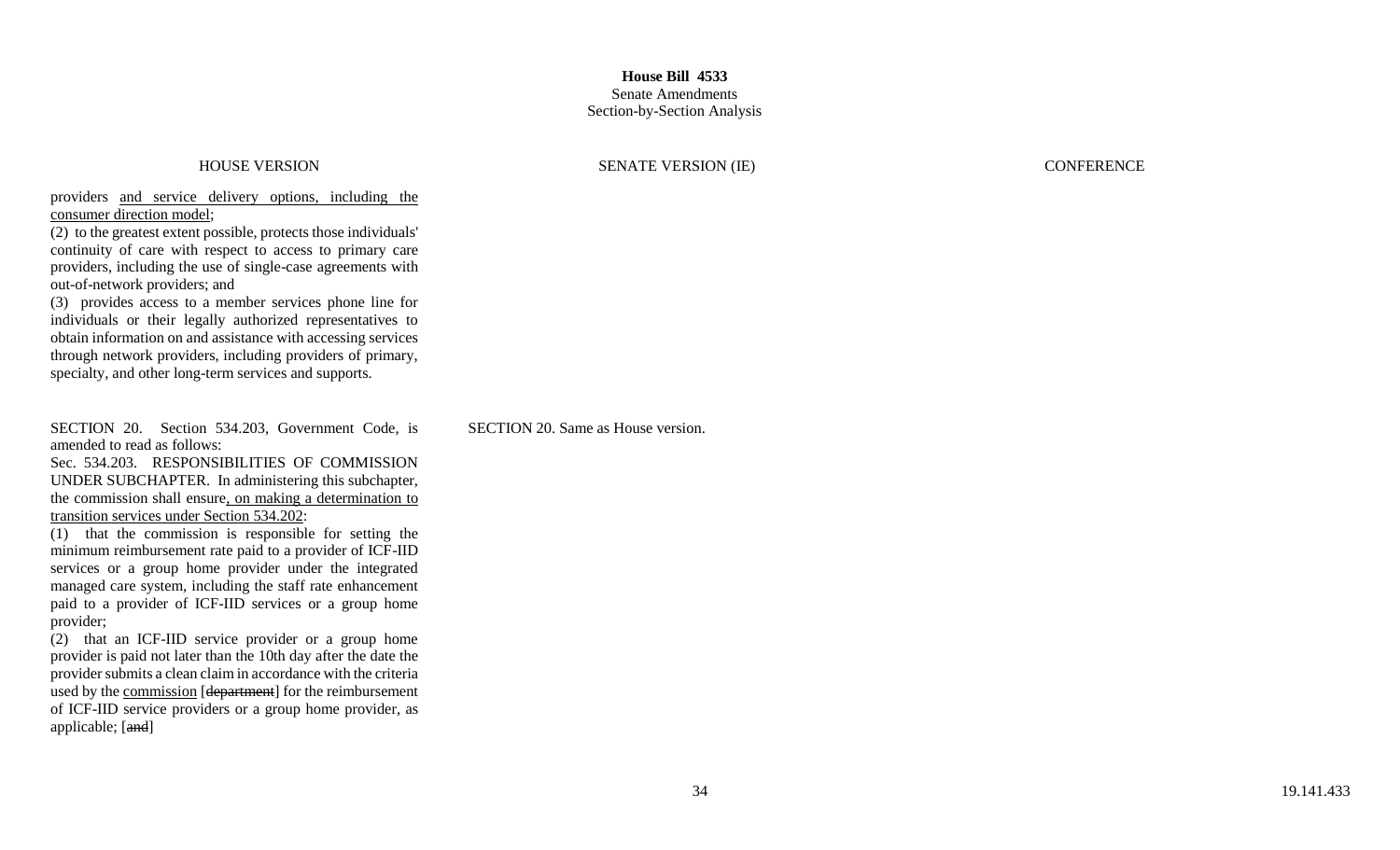(3) the establishment of an electronic portal through which a provider of ICF -IID services or a group home provider participating in the **STAR+PLUS** [STAR + PLUS] Medicaid managed care program delivery model or the most appropriate integrated capitated managed care program delivery model, as appropriate, may submit long -term services and supports claims to any participating managed care organization; and

(4) that the consumer direction model is an available option for each individual with an intellectual or developmental disability who receives Medicaid benefits in accordance with this subchapter to achieve self -determination, choice, and control, and that the individual or the individual's legally authorized representative has access to a comprehensive, facilitated, person -centered plan that identifies outcomes for the individual.

SECTION 21. Chapter 534, Government Code, is amended by adding Subchapter F to read as follows: SUBCHAPTER F. OTHER IMPLEMENTATION REQUIREMENTS AND RESPONSIBILITIES Sec. 534.251. DELAYED IMPLEMENTATION AUTHORIZED. Notwithstanding any other law, the commission may delay implementation of a provision of this chapter without further investigation, adjustments, or legislative action if the commission determines the provision adversely affects the system of services and supports to persons and programs to which this chapter applies. Sec. 534.252. REQUIREMENTS REGARDING TRANSITION OF SERVICES. (a) For purposes of implementing the pilot program under Subchapter C and

HOUSE VERSION SENATE VERSION (IE) CONFERENCE

SECTION 21. Same as House version.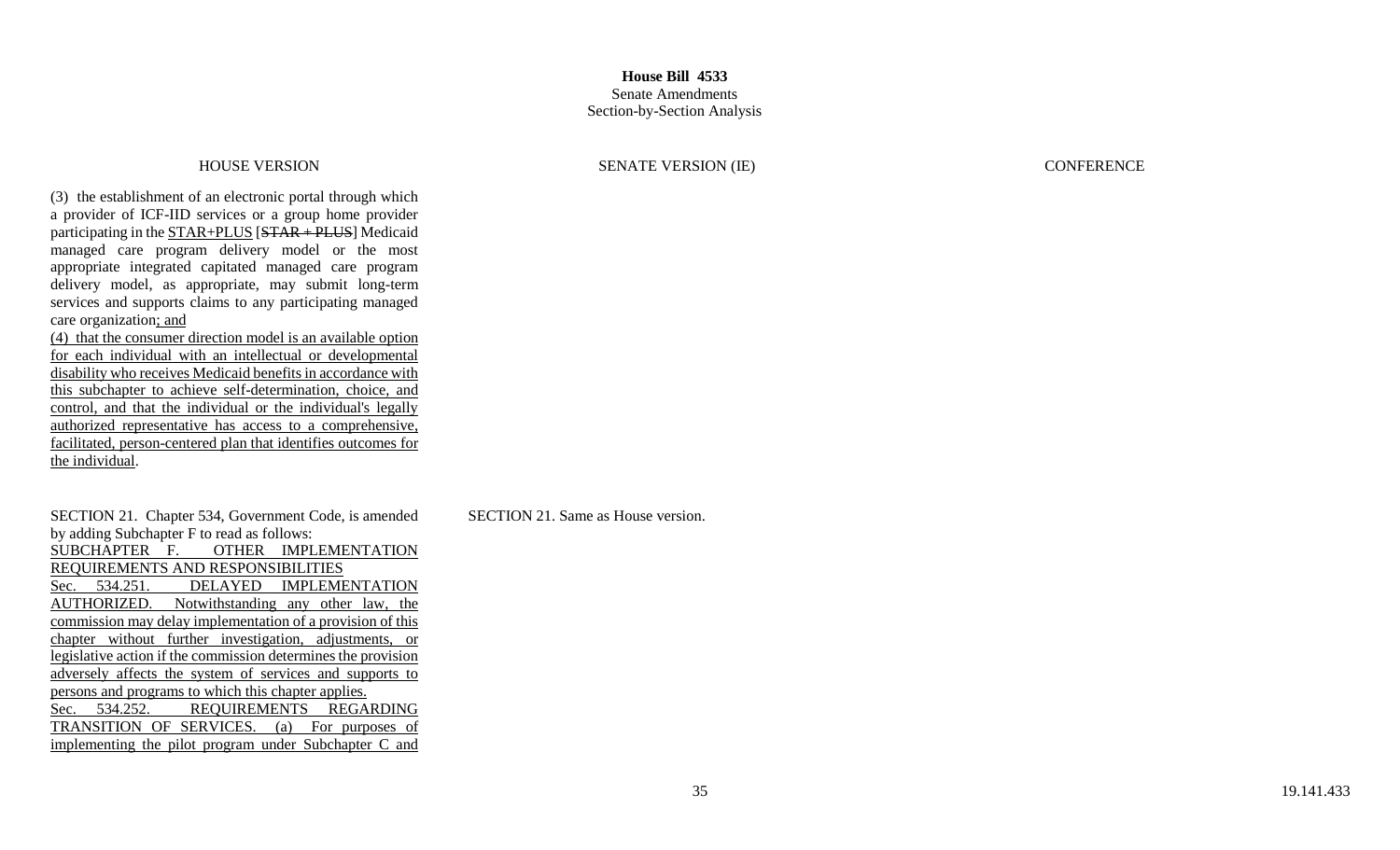### Senate Amendments Section -by -Section Analysis

### HOUSE VERSION SENATE VERSION (IE) CONFERENCE

transitioning the provision of services provided to recipients under certain Medicaid waiver programs to a Medicaid managed care delivery model following completion of the pilot program, the commission shall: (1) implement and maintain a certification process for and maintain regulatory oversight over providers under the Texas home living (TxHmL) and home and community based services (HCS) waiver programs; and (2) require managed care organizations to include in the organizations' provider networks providers who are certified in accordance with the certification process described by Subdivision  $(1)$ . (b) For purposes of implementing the pilot program under Subchapter C and transitioning the provision of services described by Section 534.202 to the STAR+PLUS Medicaid managed care program, a comprehensive long -term services and supports provider: (1) must report to the managed care organization in the network of which the provider participates each encounter of any directly contracted service; (2) must provide to the managed care organization quarterly reports on: (A) coordinated services and time frames for the delivery of those services; and (B) the goals and objectives outlined in an individual's person -centered plan and progress made toward meeting those goals and objectives; and (3) may not be held accountable for the provision of services specified in an individual's service plan that are not authorized or subsequently denied by the managed care organization.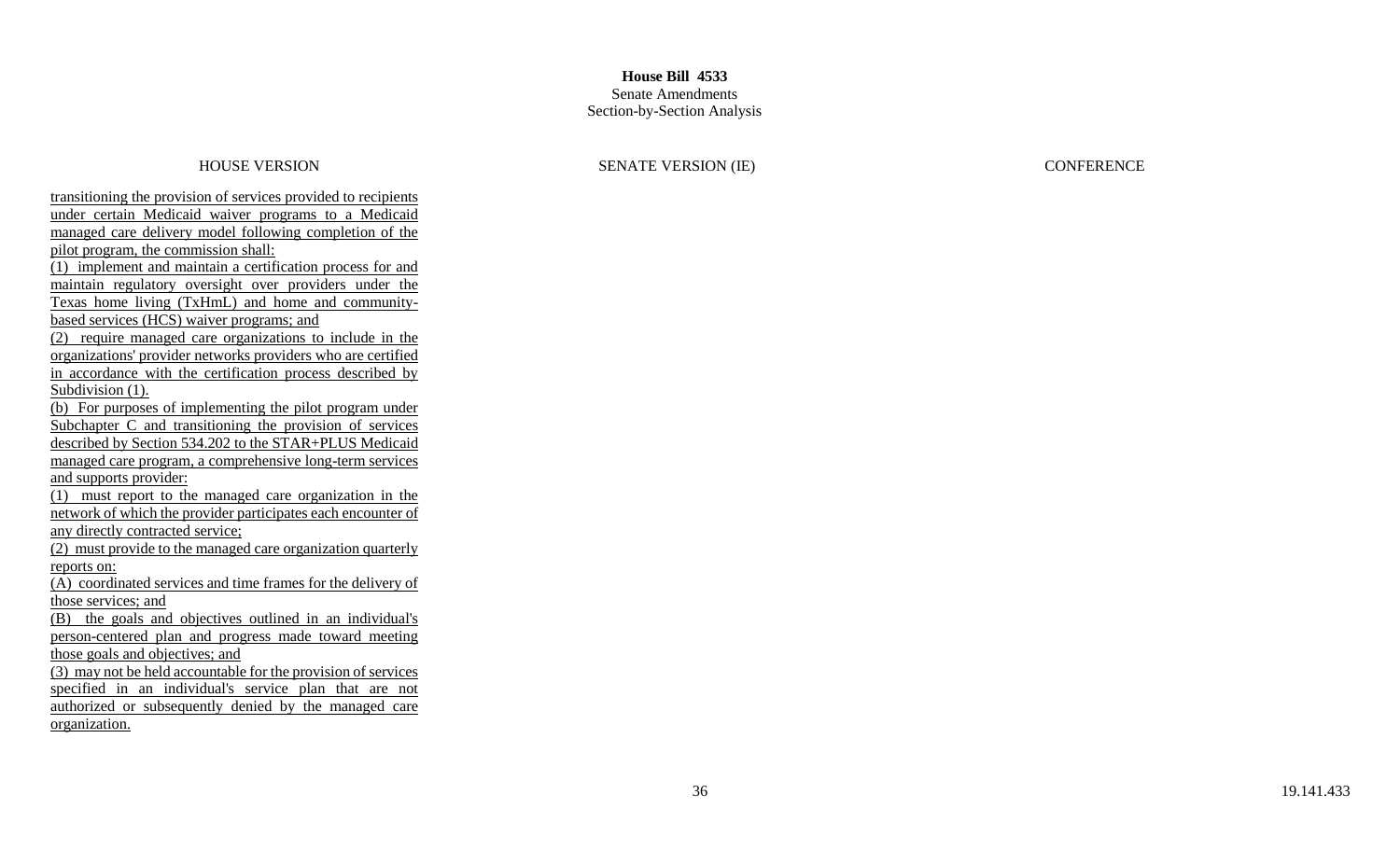## **House Bill 4533** Senate Amendments

## Section-by-Section Analysis

### HOUSE VERSION SENATE VERSION (IE) CONFERENCE

(c) On transitioning services under a Medicaid waiver program to a Medicaid managed care delivery model, the commission shall ensure that individuals do not lose benefits they receive under the Medicaid waiver program.

SECTION 22. Section 534.201, Government Code, is repealed.

SECTION 23. Not later than September 1, 2020, and only if the Health and Human Services Commission determines it would be cost effective, the executive commissioner of the Health and Human Services Commission shall seek a waiver or authorization from the appropriate federal agency to provide Medicaid benefits to medically fragile individuals: (1) who are 21 years of age or older; and (2) whose health care costs exceed cost limits under appropriate Medicaid waiver programs, as defined by Section 534.001, Government Code.

SECTION 24. As soon as practicable after the effective date of this Act, the executive commissioner of the Health and Human Services Commission shall adopt rules as necessary to implement the changes in law made by this Act.

SECTION 25. If before implementing any provision of this Act a state agency determines that a waiver or authorization from a federal agency is necessary for implementation of that provision, the agency affected by the provision shall request SECTION 22. Same as House version.

SECTION 23. Same as House version.

SECTION 24. Same as House version.

SECTION 25. Same as House version.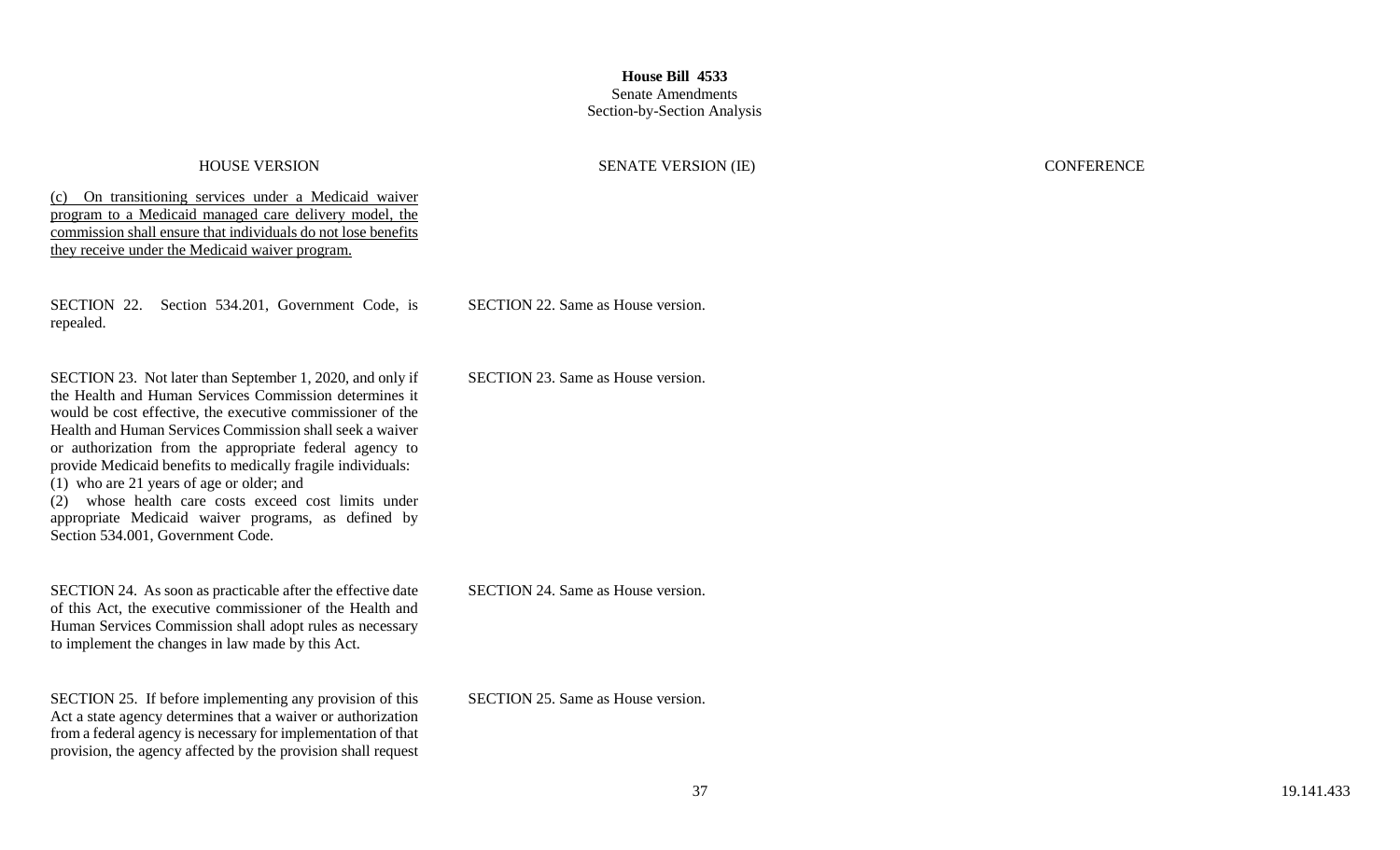### **House Bill 4533** Senate Amendments

## Section-by-Section Analysis

### HOUSE VERSION SENATE VERSION (IE) CONFERENCE

the waiver or authorization and may delay implementing that provision until the waiver or authorization is granted.

SECTION 26. This Act takes effect September 1, 2019. SECTION 26. Same as House version.

No equivalent provision. SECTION SECTION SECTION Section 531.001, Government Code, is amended by adding Subdivision (4-c) to read as follows: (4-c) "Medicaid managed care organization" means a managed care organization as defined by Section 533.001 that contracts with the commission under Chapter 533 to provide health care services to Medicaid recipients. [FA2]

No equivalent provision. SECTION \_\_. Subchapter B, Chapter 531, Government Code, is amended by adding Sections 531.021182, 531.02131, 531.02142, 531.024162, and 531.0511 to read as follows: Sec. 531.021182. USE OF NATIONAL PROVIDER IDENTIFIER NUMBER. (a) In this section, "national provider identifier number" means the national provider identifier number required under Section 1128J(e), Social Security Act (42 U.S.C. Section 1320a-7k(e)). (b) The commission shall transition from using a stateissued provider identifier number to using only a national provider identifier number in accordance with this section. (c) The commission shall implement a Medicaid provider management and enrollment system and, following that implementation, use only a national provider identifier number to enroll a provider in Medicaid.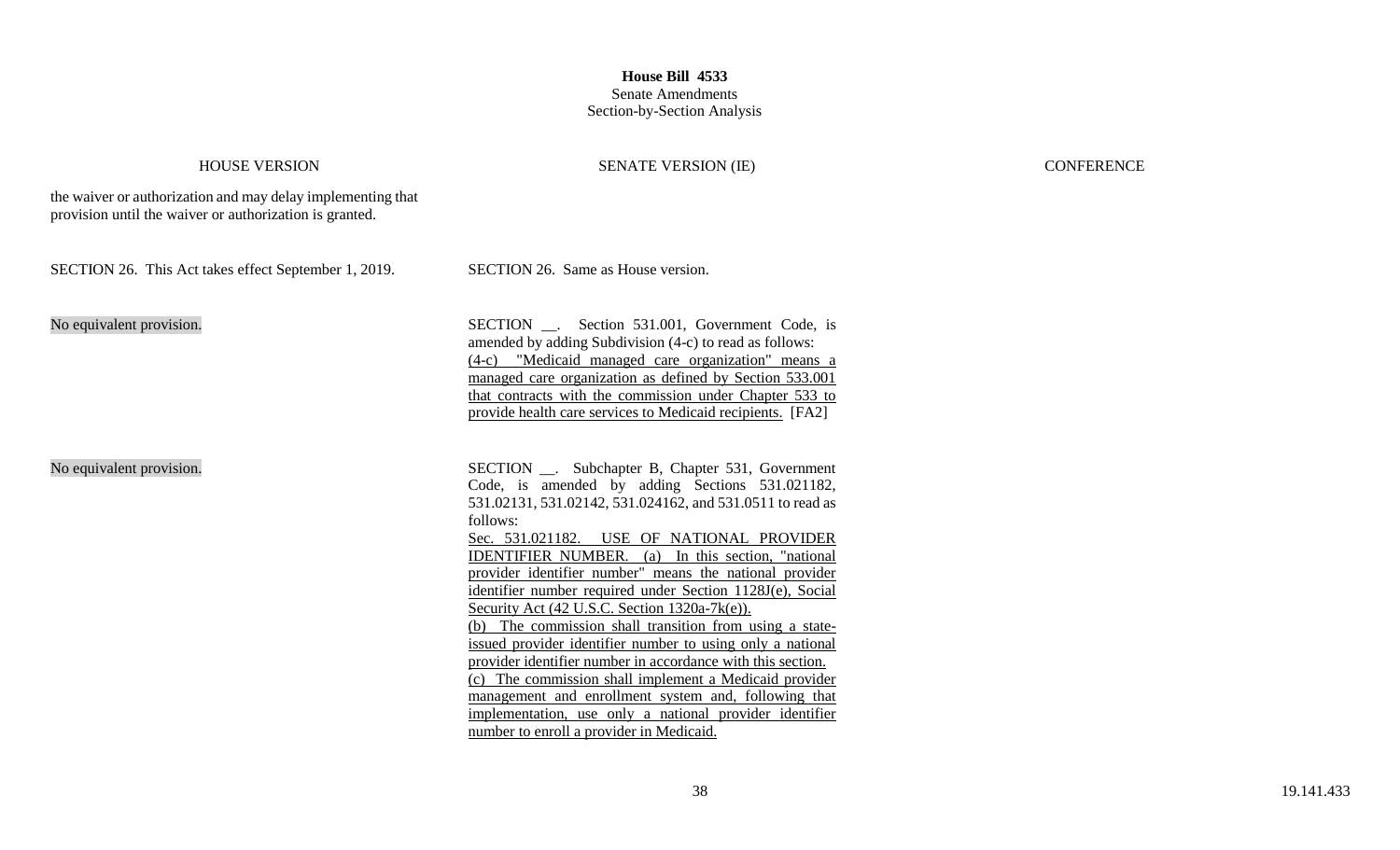### Senate Amendments Section -by -Section Analysis

### HOUSE VERSION SENATE VERSION (IE) CONFERENCE

(d) The commission shall implement a modernized claims processing system and, following that implementation, use only a national provider identifier number to process claims for and authorize Medicaid services. Sec. 531.02131. GRIEVANCES RELATED TO MEDICAID. (a) The commission shall adopt a definition of "grievance" related to Medicaid and ensure the definition is consistent among divisions within the commission to ensure all grievances are managed consistently. (b) The commission shall standardize Medicaid grievance data reporting and tracking among divisions within the commission. (c) The commission shall implement a no -wrong -door system for Medicaid grievances reported to the commission. (d) The commission shall establish a procedure for expedited resolution of a grievance related to Medicaid that allows the commission to: (1) identify a grievance related to a Medicaid access to care issue that is urgent and requires an expedited resolution; and (2) resolve the grievance within a specified period. (e) The commission shall verify grievance data reported by a Medicaid managed care organization. (f) The commission shall: (1) aggregate Medicaid recipient and provider grievance data to provide a comprehensive data set of grievances; and (2) make the aggregated data available to the legislature and the public in a manner that does not allow for the identification of a particular recipient or provider. Sec. 531.02142. PUBLIC ACCESS TO CERTAIN MEDICAID DATA. (a) To the extent permitted by federal law, the commission in consultation and collaboration with the appropriate advisory committees related to Medicaid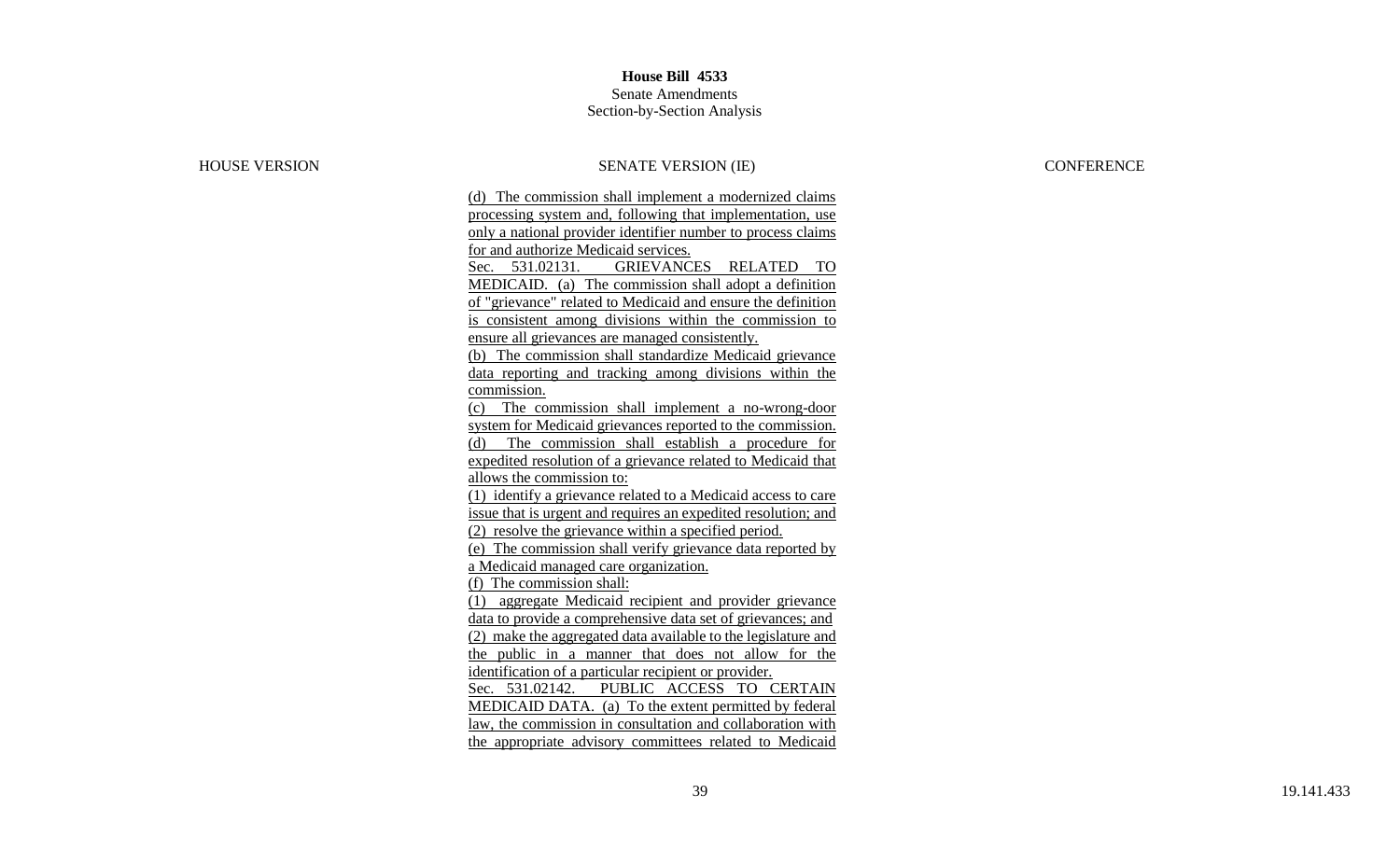## **House Bill 4533** Senate Amendments

### Section -by -Section Analysis

### HOUSE VERSION SENATE VERSION (IE) CONFERENCE

shall make available to the public on the commission's Internet website in an easy -to -read format data relating to the quality of health care received by Medicaid recipients and the health outcomes of those recipients. Data made available to the public under this section must be made available in a manner that does not identify or allow for the identification of individual recipients. (b) In performing its duties under this section, the commission may collaborate with an institution of higher education or another state agency with experience in analyzing and producing public use data.

Sec. 531.024162. NOTICE REQUIREMENTS REGARDING DENIAL OF COVERAGE OR PRIOR AUTHORIZATION. (a) The commission shall ensure that notice sent by the commission or a Medicaid managed care organization to a Medicaid recipient or provider regarding the denial of coverage or prior authorization for a service includes:

(1) information required by federal law;

(2) a clear and easy -to -understand explanation of the reason for the denial for the recipient; and

(3) a clinical explanation of the reason for the denial for the provider.

(b) To ensure cost -effectiveness, the commission may implement the notice requirements described by Subsection (a) at the same time as other required or scheduled notice changes.

Sec. 531.0511. MEDICALLY DEPENDENT CHILDREN WAIVER PROGRAM: CONSUMER DIRECTION OF SERVICES. Notwithstanding Sections 531.051(c)(1) and (d), a consumer direction model implemented under Section 531.051, including the consumer -directed service option, for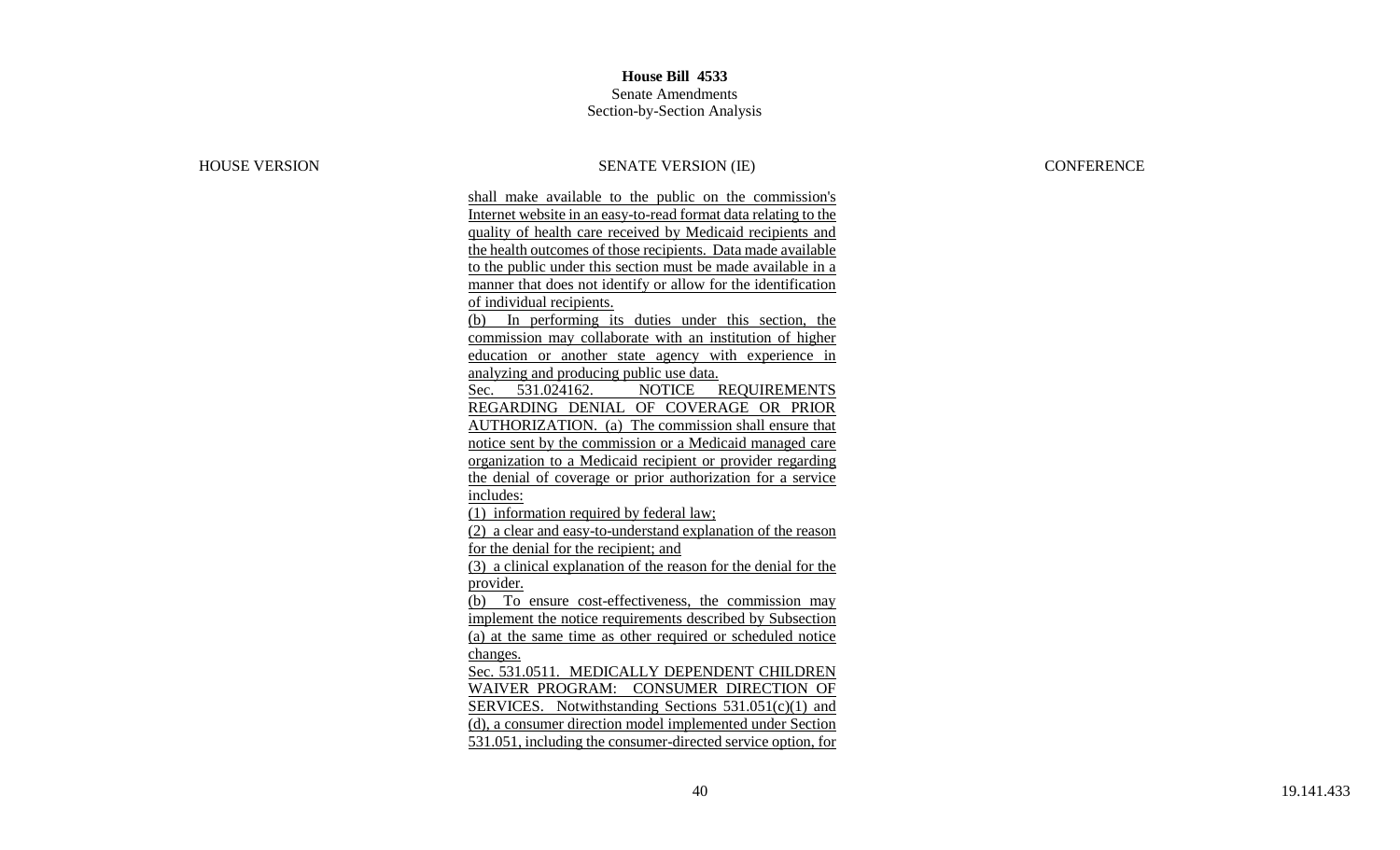| <b>HOUSE VERSION</b>     | <b>SENATE VERSION (IE)</b>                                                                                                                                                                                                                                                                                                                                                                                                                                                                                                                                                                                                                                                                                                                                                                                                                                                                                                                                                                                                                                              |
|--------------------------|-------------------------------------------------------------------------------------------------------------------------------------------------------------------------------------------------------------------------------------------------------------------------------------------------------------------------------------------------------------------------------------------------------------------------------------------------------------------------------------------------------------------------------------------------------------------------------------------------------------------------------------------------------------------------------------------------------------------------------------------------------------------------------------------------------------------------------------------------------------------------------------------------------------------------------------------------------------------------------------------------------------------------------------------------------------------------|
|                          | the delivery of services under the medically dependent<br>children (MDCP) waiver program must allow for the<br>delivery of all services and supports available under that<br>program through consumer direction. [FA2]                                                                                                                                                                                                                                                                                                                                                                                                                                                                                                                                                                                                                                                                                                                                                                                                                                                  |
| No equivalent provision. | SECTION __. Section 533.00253(a)(1), Government Code,<br>is amended to read as follows:<br>(1) "Advisory committee" means the STAR Kids Managed<br>Care Advisory Committee described by [established under]<br>Section 533.00254. [FA2]                                                                                                                                                                                                                                                                                                                                                                                                                                                                                                                                                                                                                                                                                                                                                                                                                                 |
| No equivalent provision. | SECTION __. Section 533.00253, Government Code, is<br>amended by amending Subsection (c) and adding<br>Subsections $(f)$ , $(g)$ , and $(h)$ to read as follows:<br>(c) The commission may require that care management<br>services made available as provided by Subsection $(b)(7)$ :<br>(1) incorporate best practices, as determined by the<br>commission;<br>(2) integrate with a nurse advice line to ensure appropriate<br>redirection rates;<br>(3) use an identification and stratification methodology that<br>identifies recipients who have the greatest need for services;<br>(4) provide a care needs assessment for a recipient [ $that is$<br>comprehensive, holistic, consumer-directed, evidence-<br>based, and takes into consideration social and medical issues,<br>for purposes of prioritizing the recipient's needs that threaten<br>independent living];<br>(5) are delivered through multidisciplinary care teams<br>located in different geographic areas of this state that use in-<br>person contact with recipients and their caregivers; |

## CONFERENCE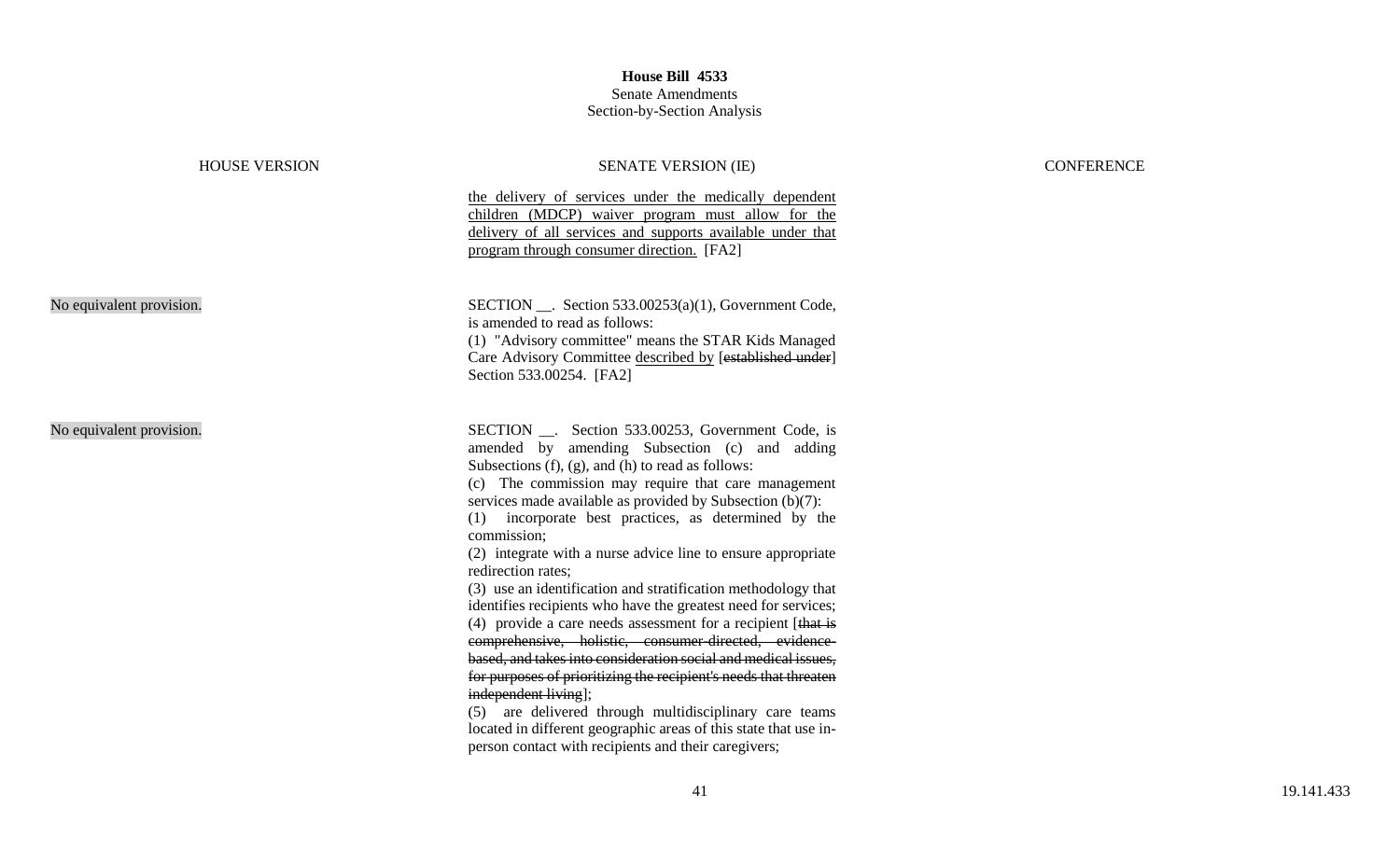# Senate Amendments

### Section -by -Section Analysis

| <b>HOUSE VERSION</b>     | <b>SENATE VERSION (IE)</b>                                                                                                                                                                                                                                                                                                                                                                                                                                                                                                                                                                                                                                                                                                                                                                                                                                                                                                                                                                                                                                                                                                                                                                                                                 | <b>CONFERENCE</b> |
|--------------------------|--------------------------------------------------------------------------------------------------------------------------------------------------------------------------------------------------------------------------------------------------------------------------------------------------------------------------------------------------------------------------------------------------------------------------------------------------------------------------------------------------------------------------------------------------------------------------------------------------------------------------------------------------------------------------------------------------------------------------------------------------------------------------------------------------------------------------------------------------------------------------------------------------------------------------------------------------------------------------------------------------------------------------------------------------------------------------------------------------------------------------------------------------------------------------------------------------------------------------------------------|-------------------|
|                          | (6) identify immediate interventions for transition of care;<br>(7) include monitoring and reporting outcomes that, at a<br>minimum, include:<br>(A) recipient quality of life;<br>(B) recipient satisfaction; and<br>other financial and clinical metrics determined<br>(C)<br>appropriate by the commission; and<br>(8) use innovations in the provision of services.<br>(f) Using existing resources, the executive commissioner in<br>consultation and collaboration with the advisory committee<br>shall determine the feasibility of providing Medicaid<br>benefits to children enrolled in the STAR Kids managed care<br>program under:<br>(1) an accountable care organization model in accordance<br>with guidelines established by the Centers for Medicare and<br>Medicaid Services; or<br>(2) an alternative model developed by or in collaboration<br>with the Centers for Medicare and Medicaid Services<br><b>Innovation Center.</b><br>(g) Not later than December 1, 2022, the commission shall<br>prepare and submit a written report to the legislature of the<br>executive commissioner's determination under Subsection<br>(f).<br>(h) Subsections (f) and (g) and this subsection expire<br>September 1, 2023. [FA2] |                   |
| No equivalent provision. | SECTION __. Subchapter A, Chapter 533, Government<br>Code, is amended by adding Sections 533.00254 and<br>533.0031 to read as follows:<br>$S_{\alpha\alpha}$ 522.00254 – CTAD VIDE MANAGED CADE                                                                                                                                                                                                                                                                                                                                                                                                                                                                                                                                                                                                                                                                                                                                                                                                                                                                                                                                                                                                                                            |                   |

Code, is amended by adding Sections 533.00254 and Sec. 533.00254. STAR KIDS MANAGED CARE ADVISORY COMMITTEE. (a) The STAR Kids Managed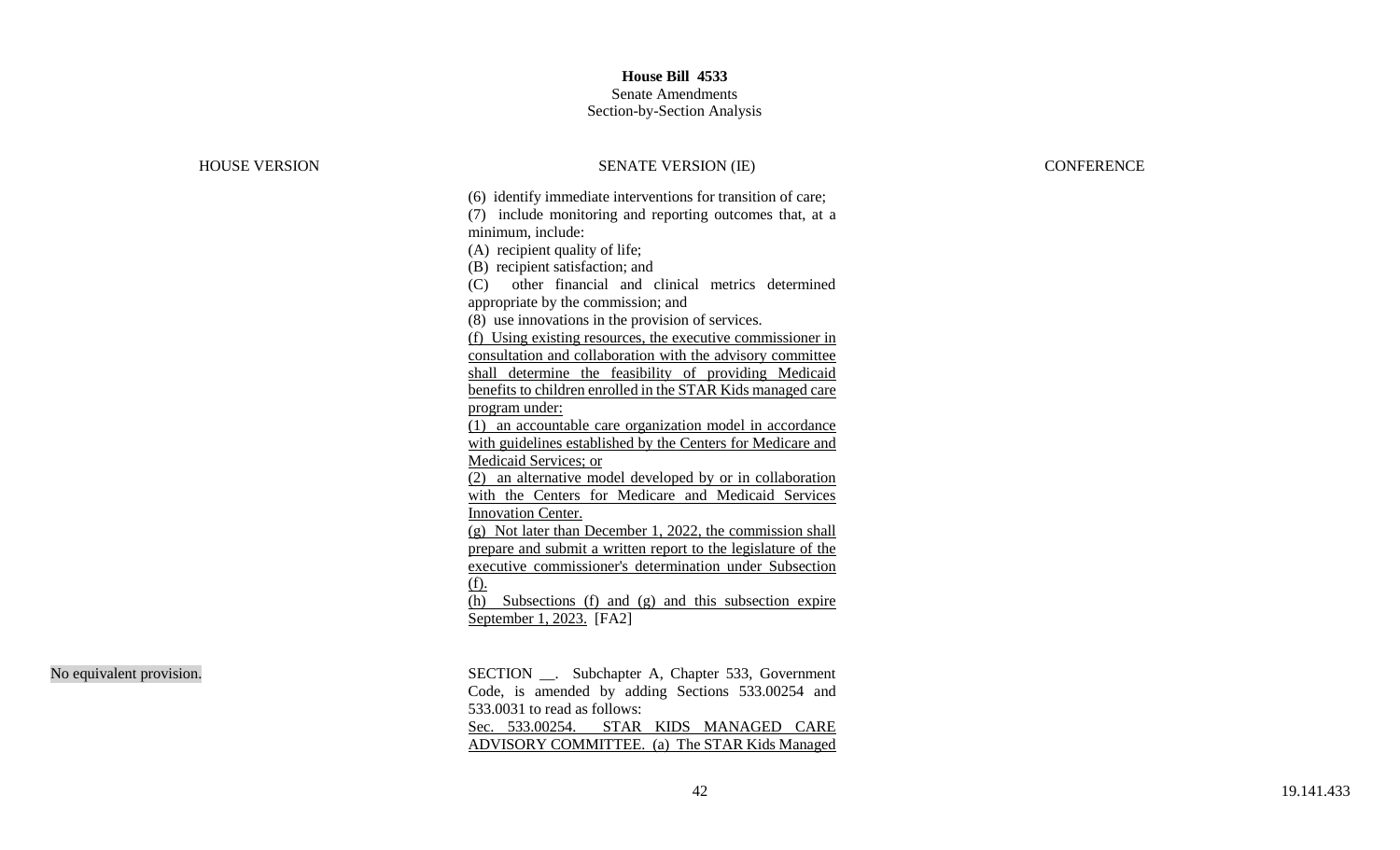### Senate Amendments Section-by-Section Analysis

### HOUSE VERSION SENATE VERSION (IE) CONFERENCE

Care Advisory Committee established by the executive commissioner under Section 531.012 shall: (1) advise the commission on the operation of the STAR Kids managed care program under Section 533.00253; and (2) make recommendations for improvements to that program. (b) On December 31, 2023: (1) the advisory committee is abolished; and (2) this section expires. Sec. 533.0031. MEDICAID MANAGED CARE PLAN ACCREDITATION. (a) A managed care plan offered by a Medicaid managed care organization must be accredited by a nationally recognized accreditation organization. The commission may choose whether to require all managed care plans offered by Medicaid managed care organizations to be accredited by the same organization or to allow for accreditation by different organizations. (b) The commission may use the data, scoring, and other information provided to or received from an accreditation organization in the commission's contract oversight processes. [FA2]

No equivalent provision. SECTION SECTION SECTION The Health and Human Services Commission shall issue a request for information to seek information and comments regarding contracting with a managed care organization to arrange for or provide a managed care plan under the STAR Kids managed care program established under Section 533.00253, Government Code, as amended by this Act, throughout the state instead of on a regional basis.  $[FA2]$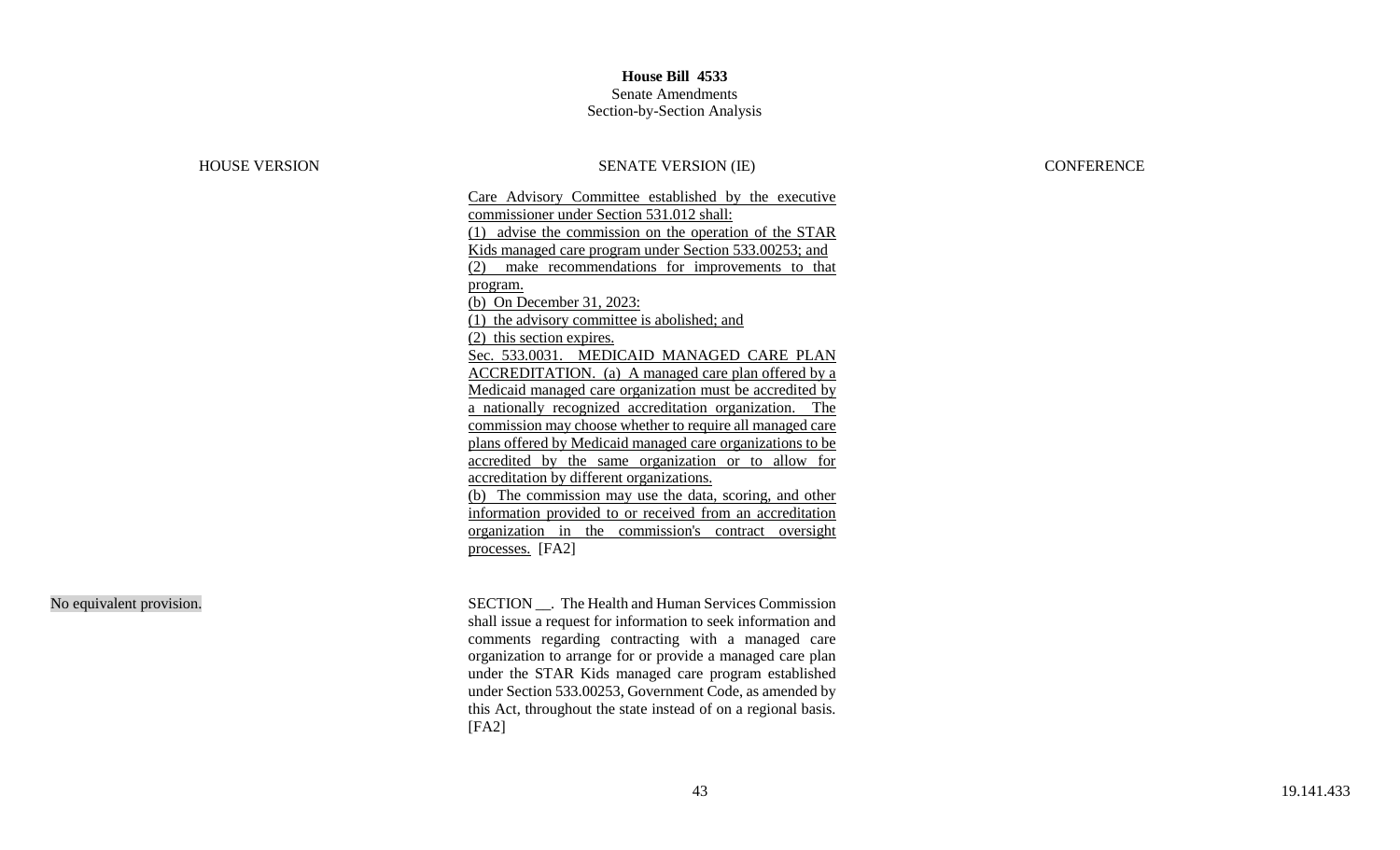### HOUSE VERSION SENATE VERSION (IE) CONFERENCE

No equivalent provision.

| <b>SECTION</b> ___. (a) Using available resources, the Health and |
|-------------------------------------------------------------------|
| Human Services Commission shall report available data on          |
| the 30-day limitation on reimbursement for inpatient hospital     |
| care provided to Medicaid recipients enrolled in the              |
| STAR+PLUS Medicaid managed care program under 1                   |
| T.A.C. Section $354.1072(a)(1)$ and other applicable law. To      |
| the extent data is available on the subject, the commission       |
| shall also report on:                                             |
| (1) the number of Medicaid recipients affected by the             |
| limitation and their clinical outcomes; and                       |
| (2) the impact of the limitation on reducing unnecessary          |
| Medicaid inpatient hospital days and any cost savings             |

achieved by the limitation under Medicaid. (b) Not later than December 1, 2020, the Health and Human Services Commission shall submit the report containing the data described by Subsection (a) of this section to the governor, the legislature, and the Legislative Budget Board. The report required under this subsection may be combined with any other report required by this Act or other law. [FA2]

No equivalent provision. SECTION \_\_. The Health and Human Services Commission shall implement:

> (1) the Medicaid provider management and enrollment system required by Section 531.021182(c), Government Code, as added by this Act, not later than September 1, 2020; and

> (2) the modernized claims processing system required by Section 531.021182(d), Government Code, as added by this Act, not later than September 1, 2023. [FA2]